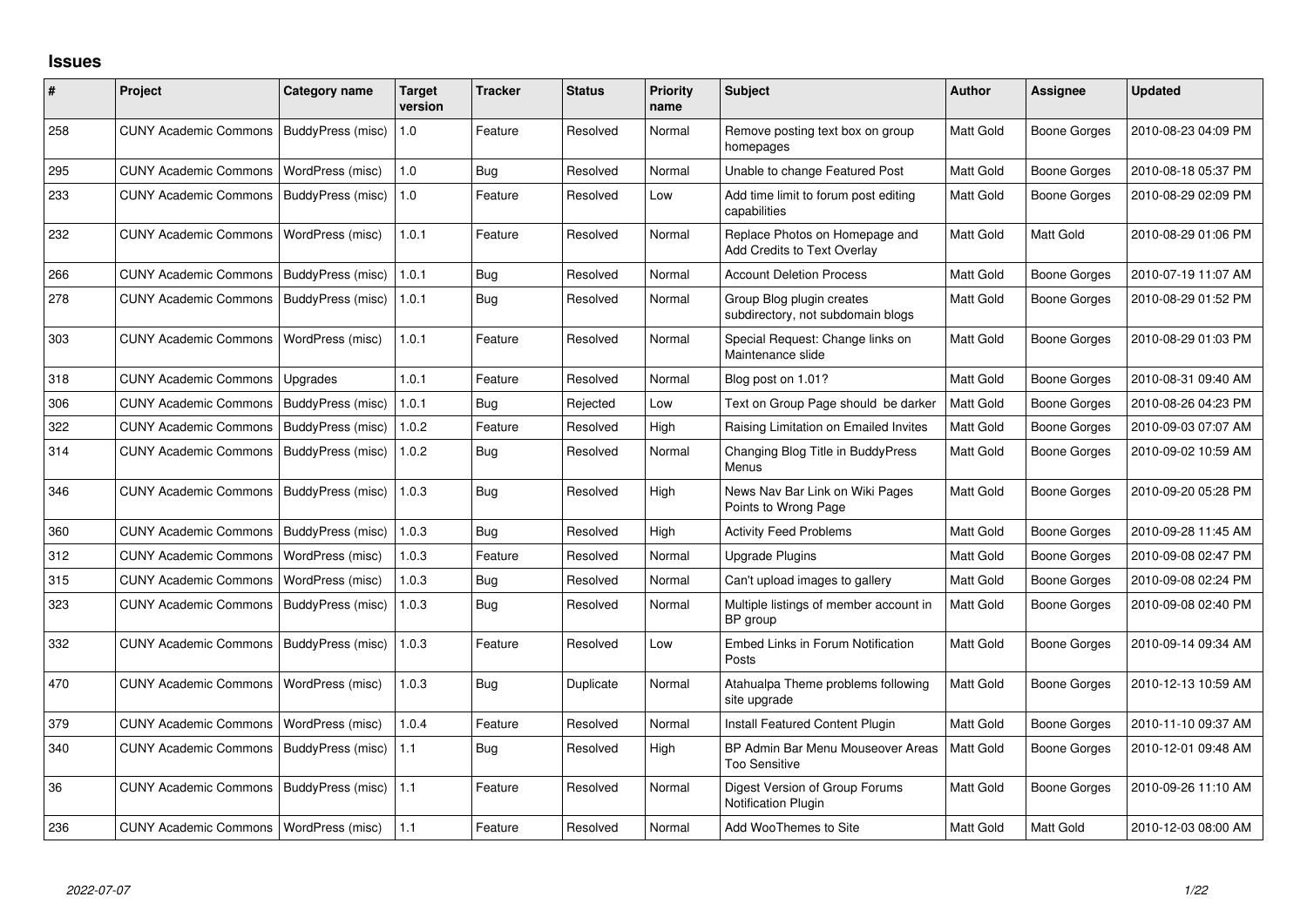| #   | Project                                   | Category name     | <b>Target</b><br>version | <b>Tracker</b> | <b>Status</b> | <b>Priority</b><br>name | <b>Subject</b>                                                   | <b>Author</b>    | Assignee            | <b>Updated</b>      |
|-----|-------------------------------------------|-------------------|--------------------------|----------------|---------------|-------------------------|------------------------------------------------------------------|------------------|---------------------|---------------------|
| 257 | <b>CUNY Academic Commons</b>              | BuddyPress (misc) | 1.1                      | Feature        | Resolved      | Normal                  | Add avatar dimensions to the Change<br>Avatar page.              | <b>Matt Gold</b> | Chris Stein         | 2010-11-16 03:58 PM |
| 282 | <b>CUNY Academic Commons</b>              | BuddyPress (misc) | 1.1                      | Feature        | Resolved      | Normal                  | Alter "Kick and Ban" Group<br>Functionality                      | Matt Gold        | <b>Boone Gorges</b> | 2010-09-08 06:14 PM |
| 286 | <b>CUNY Academic Commons</b>              | WordPress (misc)  | 1.1                      | Feature        | Resolved      | Normal                  | Edit content of account activation email                         | Matt Gold        | Boone Gorges        | 2010-12-06 02:03 PM |
| 296 | <b>CUNY Academic Commons</b>              | WordPress (misc)  | 1.1                      | Feature        | Resolved      | Normal                  | Selective plugin activation                                      | Matt Gold        | Boone Gorges        | 2010-12-02 04:17 PM |
| 313 | <b>CUNY Academic Commons</b>              | WordPress (misc)  | 1.1                      | Feature        | Resolved      | Normal                  | Create Plugin/Widget for Hero Image<br>Space on Commons Homepage | Matt Gold        | Ron Rennick         | 2010-10-06 12:41 PM |
| 319 | <b>CUNY Academic Commons</b>              | WordPress (misc)  | 1.1                      | Feature        | Resolved      | Normal                  | Remove "Forums" from Nav Bar                                     | Matt Gold        | Boone Gorges        | 2010-09-15 10:44 AM |
| 331 | <b>CUNY Academic Commons</b>              | WordPress (misc)  | 1.1                      | Feature        | Resolved      | Normal                  | Edit confirmation page after user sign<br>up.                    | Matt Gold        | Chris Stein         | 2010-11-03 11:50 AM |
| 352 | <b>CUNY Academic Commons</b>              | BuddyPress (misc) | 1.1                      | Bug            | Resolved      | Normal                  | Member reports problems with avatar<br>cropping                  | <b>Matt Gold</b> | <b>Boone Gorges</b> | 2010-11-16 05:07 PM |
| 361 | <b>CUNY Academic Commons</b>              | BuddyPress (misc) | 1.1                      | Feature        | Resolved      | Normal                  | Change Wording of Options on Friend<br><b>Request Responses</b>  | <b>Matt Gold</b> | Chris Stein         | 2010-11-24 01:42 PM |
| 376 | <b>CUNY Academic Commons</b>              | WordPress (misc)  | 1.1                      | Bug            | Resolved      | Normal                  | Errant Subscribe2 Global Posts<br>Notification                   | Matt Gold        | Boone Gorges        | 2010-11-16 04:59 PM |
| 380 | <b>CUNY Academic Commons</b>              | WordPress (misc)  | 1.1                      | Feature        | Resolved      | Normal                  | Add New Themes to Site                                           | Matt Gold        | Matt Gold           | 2010-12-03 02:13 AM |
| 381 | <b>CUNY Academic Commons</b>              | WordPress (misc)  | 1.1                      | <b>Bug</b>     | Resolved      | Normal                  | Cull old themes from site                                        | Matt Gold        | Matt Gold           | 2010-12-03 02:06 AM |
| 382 | <b>CUNY Academic Commons</b>              | WordPress (misc)  | 1.1                      | Feature        | Resolved      | Normal                  | Install Category Page plugin on site                             | Matt Gold        | Matt Gold           | 2010-12-02 02:21 PM |
| 387 | <b>CUNY Academic Commons</b>              | BuddyPress (misc) | 1.1                      | Bug            | Resolved      | Normal                  | Disable activity replies for group<br>announcements              | Matt Gold        | Boone Gorges        | 2010-11-16 04:20 PM |
| 393 | <b>CUNY Academic Commons</b>              | WordPress (misc)  | 1.1                      | Feature        | Resolved      | Normal                  | Install Category Exlude plugin                                   | Matt Gold        | Chris Stein         | 2010-11-16 04:52 PM |
| 399 | <b>CUNY Academic Commons</b>              | WordPress (misc)  | 1.1                      | Feature        | Resolved      | Normal                  | Add Widgetize Google Plugin                                      | Matt Gold        | Boone Gorges        | 2010-11-23 05:40 PM |
| 410 | <b>CUNY Academic Commons</b>              | WordPress (misc)  | 1.1                      | Support        | Resolved      | Normal                  | Problems embedding audio file                                    | Matt Gold        | <b>Boone Gorges</b> | 2010-11-23 02:01 PM |
| 415 | <b>CUNY Academic Commons</b>              | WordPress (misc)  | 1.1                      | Feature        | Resolved      | Normal                  | Add text sizer plugin to Commons                                 | Matt Gold        | Boone Gorges        | 2010-12-02 03:58 PM |
| 420 | <b>CUNY Academic Commons</b>              | WordPress (misc)  | 1.1                      | Feature        | Resolved      | Normal                  | WP 3.0.2 Update                                                  | Matt Gold        | Boone Gorges        | 2010-12-02 02:04 PM |
| 423 | <b>CUNY Academic Commons</b>              | WordPress (misc)  | 1.1                      | Feature        | Resolved      | Normal                  | Remove Unfiltered-MU from Commons<br>Plugins                     | Matt Gold        | Boone Gorges        | 2010-12-02 04:24 PM |
| 424 | CUNY Academic Commons   WordPress (misc)  |                   | 1.1                      | Feature        | Resolved      | Normal                  | Merge Newthemes branch with Master<br>branch on Git              | Matt Gold        | Boone Gorges        | 2010-12-03 07:27 AM |
| 32  | CUNY Academic Commons   BuddyPress (misc) |                   | 1.1                      | Feature        | Resolved      | Low                     | Add BP External Group Blogs Plugin                               | Matt Gold        | <b>Boone Gorges</b> | 2010-10-06 05:12 PM |
| 281 | CUNY Academic Commons   BuddyPress (misc) |                   | $\vert$ 1.1              | Feature        | Resolved      | Low                     | Change "Kick and Ban" terminology in<br>Group Interface          | Matt Gold        | <b>Boone Gorges</b> | 2010-09-08 06:14 PM |
| 307 | CUNY Academic Commons   BuddyPress (misc) |                   | 1.1                      | Feature        | Resolved      | Low                     | Possible to Change in Group Slug?                                | Matt Gold        | Boone Gorges        | 2010-11-20 09:12 AM |
| 345 | CUNY Academic Commons   WordPress (misc)  |                   | 1.1                      | <b>Bug</b>     | Resolved      | Low                     | Order of Comments in Carrington<br>Theme                         | Matt Gold        | Boone Gorges        | 2010-11-16 04:31 PM |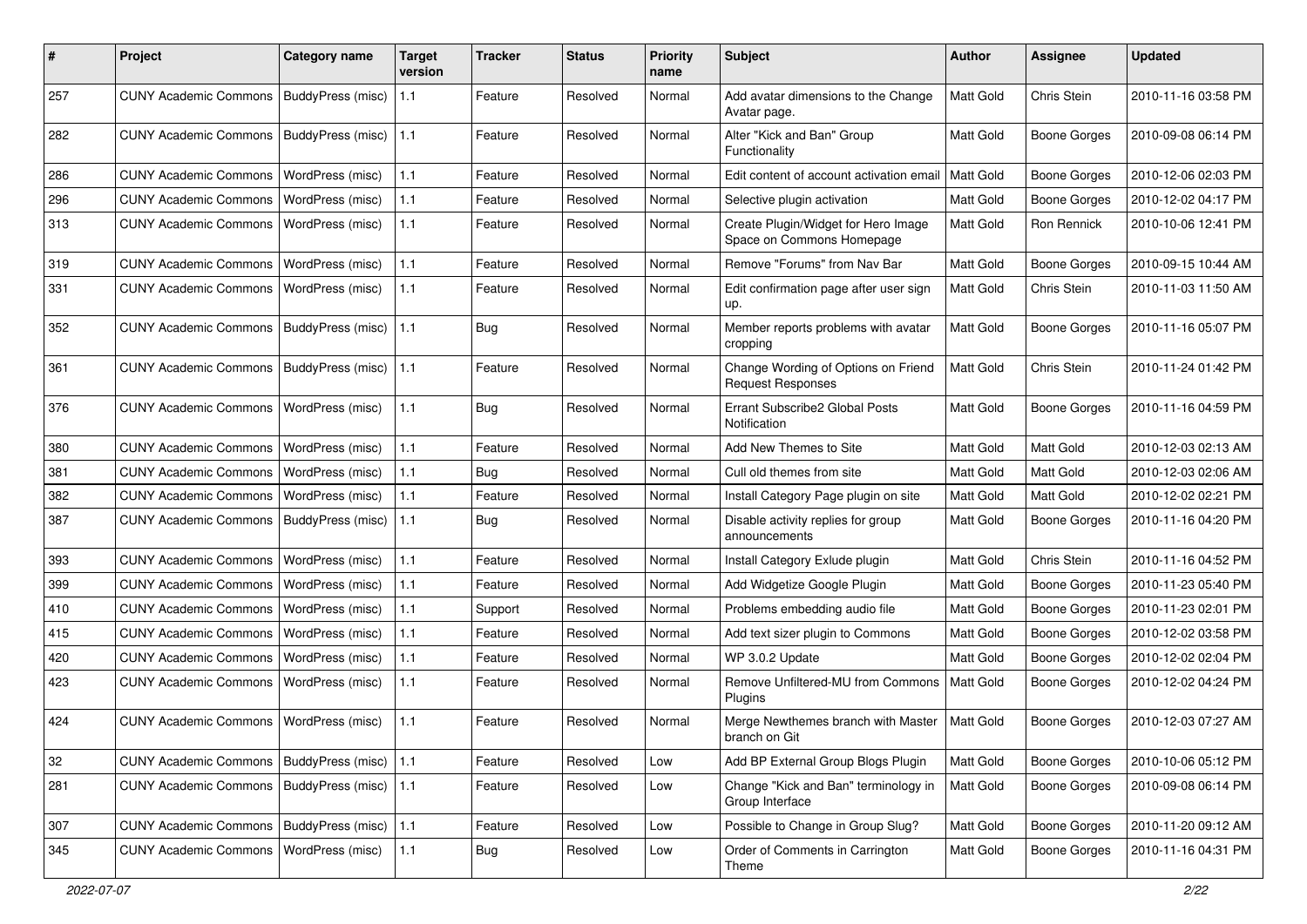| #   | Project                                           | <b>Category name</b> | <b>Target</b><br>version | <b>Tracker</b> | <b>Status</b> | <b>Priority</b><br>name | Subject                                                                                           | <b>Author</b>    | <b>Assignee</b>     | <b>Updated</b>      |
|-----|---------------------------------------------------|----------------------|--------------------------|----------------|---------------|-------------------------|---------------------------------------------------------------------------------------------------|------------------|---------------------|---------------------|
| 213 | <b>CUNY Academic Commons</b>                      |                      | 1.1                      | Bug            | Rejected      | Normal                  | Wiki Style                                                                                        | Matt Gold        | Chris Stein         | 2010-11-30 04:17 PM |
| 279 | <b>CUNY Academic Commons</b>                      | BuddyPress (misc)    | 1.1                      | Bug            | Rejected      | Normal                  | Members Report Problems with<br><b>Notifications</b>                                              | Matt Gold        | <b>Boone Gorges</b> | 2010-11-16 04:37 PM |
| 193 | <b>CUNY Academic Commons</b>                      | BuddyPress (misc)    | 1.1                      | Feature        | Rejected      | Low                     | Replace "Kick and Ban" terminology on<br>group member admin page with kinder,<br>gentler language | <b>Matt Gold</b> | Boone Gorges        | 2010-07-22 02:38 PM |
| 444 | <b>CUNY Academic Commons</b>                      | WordPress (misc)     | 1.1.1                    | <b>Bug</b>     | Resolved      | High                    | Hero Slides Not Showing Up in Firefox                                                             | Matt Gold        | <b>Boone Gorges</b> | 2010-12-08 08:41 AM |
| 419 | <b>CUNY Academic Commons</b>                      | WordPress (misc)     | 1.1.1                    | Bug            | Resolved      | Normal                  | Blog/Blog Post Featured Content<br><b>Widget Errors</b>                                           | Matt Gold        | <b>CIC Michael</b>  | 2010-12-07 08:14 AM |
| 436 | <b>CUNY Academic Commons</b>                      | BuddyPress (misc)    | 1.1.1                    | Bug            | Resolved      | Normal                  | Who's Online Widget                                                                               | Matt Gold        | Boone Gorges        | 2010-12-07 08:14 AM |
| 440 | <b>CUNY Academic Commons</b>                      | WordPress (misc)     | 1.1.1                    | <b>Bug</b>     | Resolved      | Normal                  | Conflict between Image Uploader and<br><b>CAC Featured Content Plugin</b>                         | <b>Matt Gold</b> | <b>CIC Michael</b>  | 2010-12-08 02:25 PM |
| 457 | <b>CUNY Academic Commons</b>                      | BuddyPress (misc)    | 1.1.2                    | Bug            | Resolved      | High                    | Unable to Upload Documents as<br>Forum Attachments                                                | Matt Gold        | Boone Gorges        | 2010-12-10 06:56 PM |
| 476 | <b>CUNY Academic Commons</b>                      | WordPress (misc)     | 1.1.3                    | Bug            | Resolved      | High                    | Limited Email Domains List Empty<br>After Site Upgrade                                            | Matt Gold        | <b>Boone Gorges</b> | 2010-12-13 07:02 PM |
| 458 | <b>CUNY Academic Commons</b>                      | BuddyPress (misc)    | 1.1.3                    | Bug            | Resolved      | Normal                  | Notifications Not Received for Own<br>Messages                                                    | <b>Matt Gold</b> | <b>Boone Gorges</b> | 2010-12-13 08:28 PM |
| 482 | <b>CUNY Academic Commons</b>                      | WordPress (misc)     | 1.1.4                    | Bug            | Resolved      | Normal                  | BP Admin Bar Display Error                                                                        | Matt Gold        | <b>Boone Gorges</b> | 2010-12-16 08:45 AM |
| 486 | <b>CUNY Academic Commons</b>                      | BuddyPress (misc)    | 1.1.4                    | Feature        | Resolved      | Normal                  | Add "Post Topic" to Group Forum<br>pages                                                          | <b>Matt Gold</b> | Boone Gorges        | 2010-12-16 11:13 AM |
| 489 | <b>CUNY Academic Commons</b>                      | WordPress (misc)     | 1.1.4                    | Feature        | Resolved      | Normal                  | Drag and Drop Ordering on Gallery<br>Post Plugin                                                  | <b>Matt Gold</b> | Ron Rennick         | 2010-12-18 08:13 PM |
| 449 | <b>CUNY Academic Commons</b>                      | WordPress (misc)     | 1.1.4                    | Bug            | Rejected      | Normal                  | WooThemes displaying category list in<br>nav                                                      | Matt Gold        | Chris Stein         | 2010-12-16 02:03 PM |
| 453 | <b>CUNY Academic Commons</b>                      | WordPress (misc)     | 1.1.4                    | Bug            | Rejected      | Normal                  | Error with Sidebar Manager of "The<br>Station" WooTheme                                           | Matt Gold        | <b>Boone Gorges</b> | 2010-12-18 04:51 PM |
| 475 | <b>CUNY Academic Commons</b>                      | WordPress (misc)     | 1.1.4                    | Feature        | Rejected      | Normal                  | Move Critical Plugins to mu-plugins                                                               | Matt Gold        | <b>Boone Gorges</b> | 2010-12-18 08:56 PM |
| 276 | <b>CUNY Academic Commons</b>                      | Wiki                 | 1.1.5                    | Feature        | Resolved      | Normal                  | Install PDF_Book extension for<br>MediaWiki                                                       | <b>Matt Gold</b> | Boone Gorges        | 2010-12-20 10:59 AM |
| 496 | <b>CUNY Academic Commons</b>                      | WordPress (misc)     | 1.1.5                    | Feature        | Resolved      | Normal                  | Add wp-resume Plugin to Site                                                                      | <b>Matt Gold</b> | Boone Gorges        | 2010-12-20 10:09 AM |
| 507 | CUNY Academic Commons   BuddyPress (misc)   1.1.6 |                      |                          | Bug            | Resolved      | High                    | Invite Anyone Rejects CUNY Email<br>Addresses                                                     | Matt Gold        | Boone Gorges        | 2010-12-21 11:26 AM |
| 499 | CUNY Academic Commons   WordPress (misc)          |                      | 1.1.6                    | Bug            | Resolved      | Normal                  | Help with Atahualpa Issues                                                                        | Matt Gold        | scott voth          | 2010-12-21 07:30 PM |
| 503 | <b>CUNY Academic Commons</b>                      | WordPress (misc)     | 1.1.6                    | Bug            | Resolved      | Normal                  | <b>Explore and Possibly Remove</b><br><b>WP-Cron Reminder</b>                                     | Matt Gold        | Boone Gorges        | 2010-12-21 11:55 AM |
| 509 | <b>CUNY Academic Commons</b>                      | WordPress (misc)     | 1.1.7                    | Bug            | Resolved      | Low                     | User reports problem with Google<br>Calendar widget                                               | Matt Gold        | <b>Boone Gorges</b> | 2011-01-04 06:17 PM |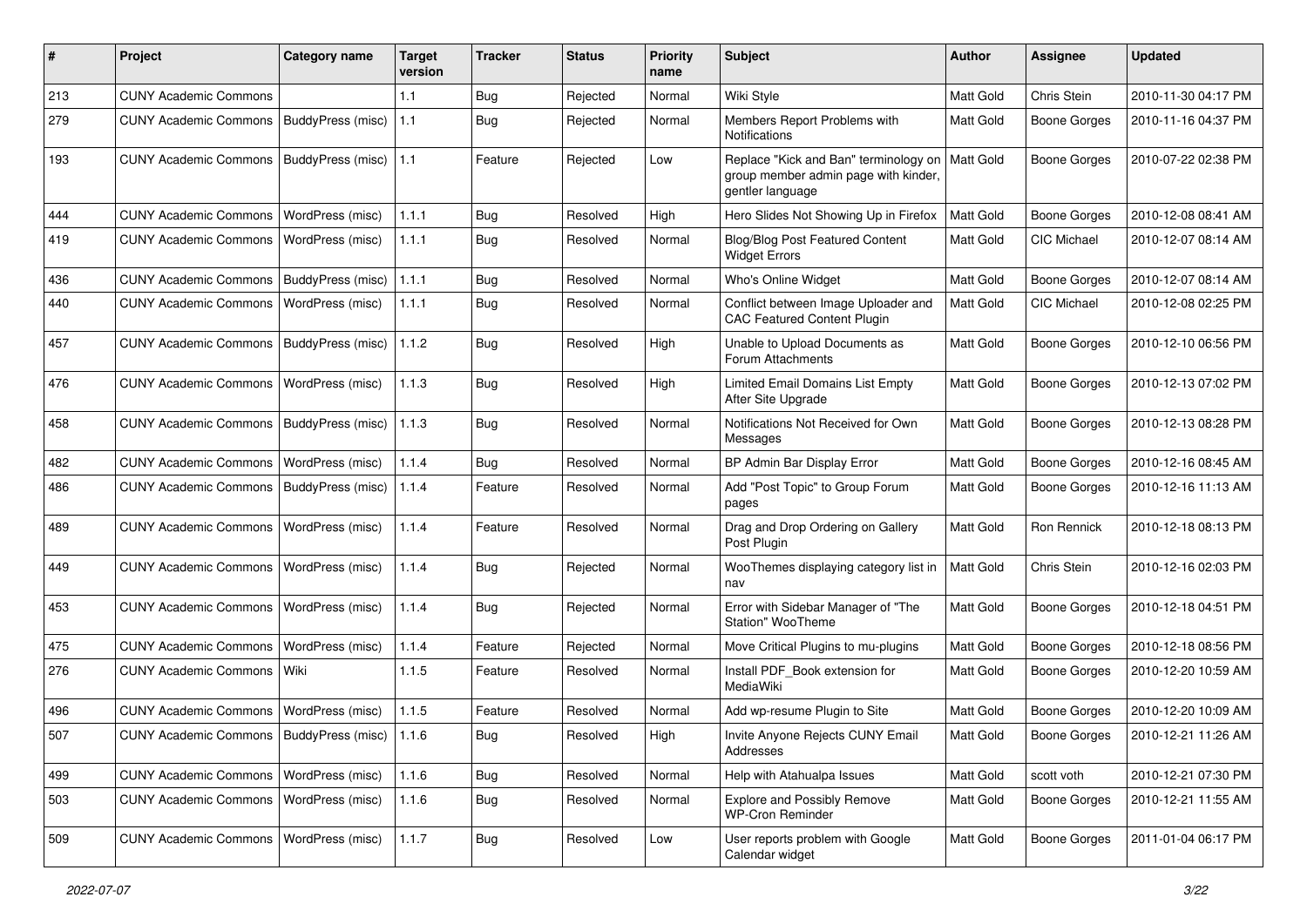| #   | <b>Project</b>               | Category name     | <b>Target</b><br>version | Tracker    | <b>Status</b> | <b>Priority</b><br>name | <b>Subject</b>                                                                                  | Author           | Assignee            | <b>Updated</b>      |
|-----|------------------------------|-------------------|--------------------------|------------|---------------|-------------------------|-------------------------------------------------------------------------------------------------|------------------|---------------------|---------------------|
| 513 | <b>CUNY Academic Commons</b> | WordPress (misc)  | 1.1.7                    | Feature    | Resolved      | Low                     | Plugin Request: Install meebo me                                                                | Matt Gold        | Boone Gorges        | 2011-01-04 05:56 PM |
| 527 | <b>CUNY Academic Commons</b> | BuddyPress (misc) | 1.1.7                    | <b>Bug</b> | Resolved      | Low                     | BP Admin Bar Doesn't Show up on<br>Cityscape Theme                                              | Matt Gold        | <b>Boone Gorges</b> | 2011-01-04 03:39 PM |
| 531 | <b>CUNY Academic Commons</b> | BuddyPress (misc) | 1.1.7                    | Bug        | Resolved      | Low                     | Member reports problems with avatar<br>cropping                                                 | Matt Gold        | Boone Gorges        | 2011-01-04 05:10 PM |
| 533 | <b>CUNY Academic Commons</b> | BuddyPress (misc) | 1.1.8                    | Bug        | Resolved      | Normal                  | Minor CSS issue on group page                                                                   | Matt Gold        | Boone Gorges        | 2011-02-02 09:44 AM |
| 538 | <b>CUNY Academic Commons</b> | BuddyPress (misc) | 1.1.8                    | <b>Bug</b> | Resolved      | Normal                  | News feed assigns incorrect trackback<br>origins                                                | Matt Gold        | Boone Gorges        | 2011-02-02 11:22 AM |
| 540 | <b>CUNY Academic Commons</b> | BuddyPress (misc) | 1.1.8                    | <b>Bug</b> | Resolved      | Normal                  | Long BP Group Doc Names Hide<br>Edit/Delete Options                                             | Matt Gold        | Boone Gorges        | 2011-02-02 10:58 AM |
| 544 | <b>CUNY Academic Commons</b> | WordPress (misc)  | 1.1.8                    | Feature    | Resolved      | Normal                  | Add Elegant Themes themepack to<br>site                                                         | Matt Gold        | Matt Gold           | 2011-01-25 01:40 AM |
| 545 | <b>CUNY Academic Commons</b> | WordPress (misc)  | 1.1.8                    | Bug        | Resolved      | Normal                  | <b>Test Elegant Themes</b>                                                                      | Matt Gold        | Matt Gold           | 2011-01-25 01:41 AM |
| 546 | <b>CUNY Academic Commons</b> | BuddyPress (misc) | 1.1.8                    | Bug        | Resolved      | Normal                  | Add Group/Group Blog Author Syncing<br>on an Automated Basis to the Group<br><b>Blog Plugin</b> | Matt Gold        | Boone Gorges        | 2011-02-03 08:44 AM |
| 547 | <b>CUNY Academic Commons</b> | WordPress (misc)  | 1.1.8                    | Feature    | Resolved      | Normal                  | Add new themes                                                                                  | Matt Gold        | Matt Gold           | 2011-01-27 01:52 PM |
| 568 | <b>CUNY Academic Commons</b> | BuddyPress (misc) | 1.1.10                   | <b>Bug</b> | Resolved      | High                    | Member reports trouble uploading<br>documents to groups                                         | <b>Matt Gold</b> | Boone Gorges        | 2011-02-10 02:33 PM |
| 574 | <b>CUNY Academic Commons</b> | BuddyPress (misc) | 1.1.10                   | Bug        | Resolved      | High                    | Members unable to read documents<br>posted to groups                                            | Matt Gold        | Boone Gorges        | 2011-02-10 03:01 PM |
| 534 | <b>CUNY Academic Commons</b> | WordPress (misc)  | 1.1.10                   | Feature    | Resolved      | Normal                  | Add an apple-touch-icon.pgn of the<br>CUNY Favicon.ico to the root directory<br>at 114x114      | Matt Gold        | Matt Gold           | 2011-03-08 07:34 AM |
| 566 | <b>CUNY Academic Commons</b> | WordPress (misc)  | 1.1.10                   | Feature    | Resolved      | Normal                  | Add The Morning After Theme                                                                     | Matt Gold        | Matt Gold           | 2011-02-06 11:40 PM |
| 567 | <b>CUNY Academic Commons</b> | WordPress (misc)  | 1.1.10                   | Feature    | Resolved      | Normal                  | Add WPFolio and Bibliotype Themes                                                               | <b>Matt Gold</b> | Matt Gold           | 2011-02-21 04:16 PM |
| 612 | <b>CUNY Academic Commons</b> | BuddyPress (misc) | 1.1.10                   | <b>Bug</b> | Resolved      | Normal                  | Member reports trouble uploading<br>documents to groups                                         | Matt Gold        | Boone Gorges        | 2011-03-07 10:12 PM |
| 613 | <b>CUNY Academic Commons</b> | BuddyPress (misc) | 1.1.10                   | Bug        | Resolved      | Normal                  | Member reports group blog / group<br>member syncing                                             | Matt Gold        | Boone Gorges        | 2011-03-03 09:26 AM |
| 553 | <b>CUNY Academic Commons</b> | WordPress (misc)  | 1.1.10                   | <b>Bug</b> | Rejected      | Normal                  | <b>Wonky Hero Slide Overlays</b>                                                                | Matt Gold        | Boone Gorges        | 2011-02-28 05:44 PM |
| 564 | <b>CUNY Academic Commons</b> | WordPress (misc)  | 1.1.10                   | Feature    | Rejected      | Normal                  | <b>Email Subscription Plugin for</b><br>WordPress blogs                                         | <b>Matt Gold</b> | Boone Gorges        | 2011-02-18 12:04 AM |
| 605 | <b>CUNY Academic Commons</b> | BuddyPress (misc) | 1.1.10                   | <b>Bug</b> | Rejected      | Normal                  | Member search on Group Invite Page<br>Not Working                                               | Matt Gold        | Boone Gorges        | 2011-02-24 11:41 PM |
| 606 | <b>CUNY Academic Commons</b> | BuddyPress (misc) | 1.1.10                   | Bug        | Rejected      | Low                     | Avatars don't show up in list of<br>members on group invite tool                                | Matt Gold        | Boone Gorges        | 2011-02-24 11:47 PM |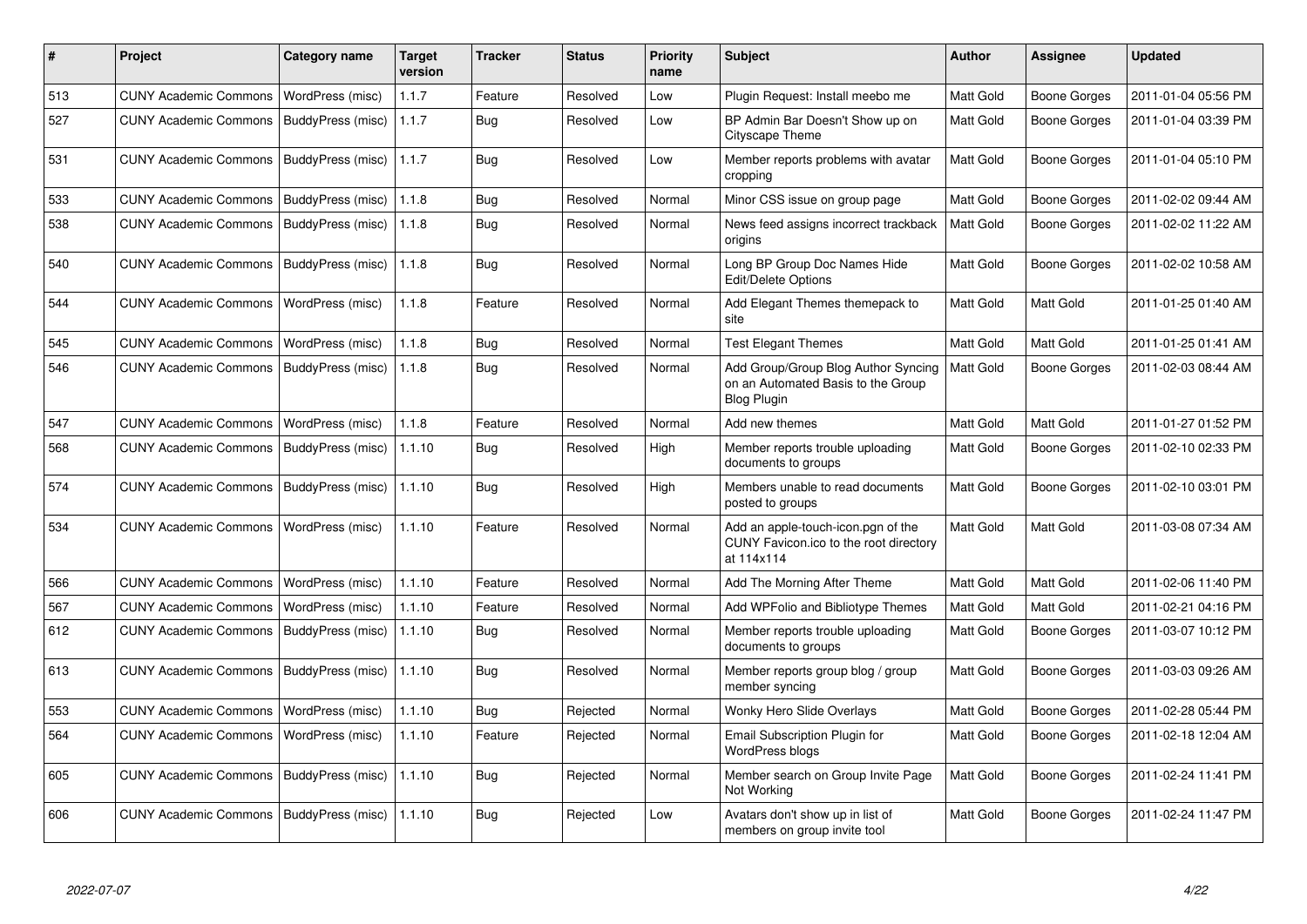| #   | <b>Project</b>                            | Category name              | <b>Target</b><br>version | <b>Tracker</b> | <b>Status</b> | <b>Priority</b><br>name | <b>Subject</b>                                                                                     | <b>Author</b> | Assignee            | <b>Updated</b>      |
|-----|-------------------------------------------|----------------------------|--------------------------|----------------|---------------|-------------------------|----------------------------------------------------------------------------------------------------|---------------|---------------------|---------------------|
| 614 | CUNY Academic Commons   BuddyPress (misc) |                            | 1.1.10                   | Bug            | Rejected      | Low                     | Log out button on BP Admin bar<br>covers logo                                                      | Matt Gold     | Boone Gorges        | 2011-03-04 05:58 PM |
| 638 | <b>CUNY Academic Commons</b>              | BuddyPress (misc)   1.1.11 |                          | <b>Bug</b>     | Resolved      | Normal                  | Email Notifications Include Odd<br>Characters                                                      | Matt Gold     | Boone Gorges        | 2011-03-16 11:06 AM |
| 639 | <b>CUNY Academic Commons</b>              | WordPress (misc)           | 1.1.11                   | Feature        | Resolved      | Low                     | Consider WP Comment Remix Plugin                                                                   | Matt Gold     | Boone Gorges        | 2011-03-17 05:43 PM |
| 348 | <b>CUNY Academic Commons</b>              | BuddyPress (misc)          | 1.2                      | Feature        | Resolved      | Normal                  | Create status marker to show which<br>invited group members have already<br>received group invites | Matt Gold     | Boone Gorges        | 2011-03-08 09:08 PM |
| 349 | <b>CUNY Academic Commons</b>              | BuddyPress (misc)          | 1.2                      | Feature        | Resolved      | Normal                  | Add explanatory note to Group Send<br><b>Invites Page</b>                                          | Matt Gold     | Boone Gorges        | 2011-03-08 08:44 PM |
| 350 | <b>CUNY Academic Commons</b>              | BuddyPress (misc)          | 1.2                      | Feature        | Resolved      | Normal                  | Move "Send Invites" Button                                                                         | Matt Gold     | <b>Boone Gorges</b> | 2010-12-20 11:29 AM |
| 425 | <b>CUNY Academic Commons</b>              | WordPress (misc)           | 1.2                      | Feature        | Resolved      | Normal                  | Edit "Not Found" text on new blogs                                                                 | Matt Gold     | Raymond Hoh         | 2011-04-26 08:16 AM |
| 427 | <b>CUNY Academic Commons</b>              | WordPress (misc)           | 1.2                      | Feature        | Resolved      | Normal                  | Remove Ability to Post Status Updates<br>from Edit Profile Page                                    | Matt Gold     | Boone Gorges        | 2010-12-22 12:16 PM |
| 428 | <b>CUNY Academic Commons</b>              | BuddyPress (misc)          | 1.2                      | Feature        | Resolved      | Normal                  | Consider adding Log Out button to BP<br>Admin Bar                                                  | Matt Gold     | Boone Gorges        | 2010-12-22 12:12 PM |
| 492 | <b>CUNY Academic Commons</b>              | WordPress (misc)           | 1.2                      | Feature        | Resolved      | Normal                  | Upgrade CommentPress to latest<br>edition                                                          | Matt Gold     | Boone Gorges        | 2011-03-08 09:23 PM |
| 501 | <b>CUNY Academic Commons</b>              | WordPress (misc)           | 1.2                      | Feature        | Resolved      | Normal                  | Install WP Site Template Plugin                                                                    | Matt Gold     | Boone Gorges        | 2011-03-16 03:31 PM |
| 510 | <b>CUNY Academic Commons</b>              | BuddyPress (misc)          | 1.2                      | Feature        | Resolved      | Normal                  | Change group slug placement on<br>group admin menu                                                 | Matt Gold     | Boone Gorges        | 2011-02-21 04:51 PM |
| 595 | <b>CUNY Academic Commons</b>              | Upgrades                   | 1.2                      | Feature        | Resolved      | Normal                  | Formalize Browser/OS Testing<br>procedures                                                         | Matt Gold     | Boone Gorges        | 2011-04-20 06:40 PM |
| 623 | <b>CUNY Academic Commons</b>              | BuddyPress (misc)          | 1.2                      | Feature        | Resolved      | Normal                  | <b>BuddyPress Docs: Move</b><br>Paste-from-Word Icon Into Top Row of<br>Tiny-MCE icons             | Matt Gold     | Boone Gorges        | 2011-02-28 06:33 PM |
| 627 | <b>CUNY Academic Commons</b>              | BuddyPress (misc)          | 1.2                      | Feature        | Resolved      | Normal                  | Add LaTeX support for BP Group<br>Forums                                                           | Matt Gold     | <b>Boone Gorges</b> | 2011-05-09 05:21 PM |
| 629 | <b>CUNY Academic Commons</b>              | BuddyPress (misc)          | 1.2                      | Feature        | Resolved      | Normal                  | Create Required Profile Field to Define<br><b>User Status</b>                                      | Matt Gold     | Matt Gold           | 2011-03-17 06:34 PM |
| 640 | <b>CUNY Academic Commons</b>              | WordPress (misc)           | 1.2                      | Feature        | Resolved      | Normal                  | Add Clean Home Theme to Site                                                                       | Matt Gold     | Matt Gold           | 2011-04-20 06:55 PM |
| 647 | <b>CUNY Academic Commons</b>              | WordPress (misc)           | 1.2                      | Feature        | Resolved      | Normal                  | Add Antisnews Theme                                                                                | Matt Gold     | Boone Gorges        | 2011-03-26 07:58 PM |
| 699 | <b>CUNY Academic Commons</b>              | WordPress (misc)           | 1.2                      | Feature        | Resolved      | Normal                  | Add BTCNew Plugin to the Commons                                                                   | Matt Gold     | Raymond Hoh         | 2011-04-24 04:15 PM |
| 362 | <b>CUNY Academic Commons</b>              | BuddyPress (misc)          | 1.2                      | Feature        | Resolved      | Low                     | Require Confirmation on Leaving a<br>Group                                                         | Matt Gold     | Boone Gorges        | 2011-02-21 02:51 PM |
| 526 | <b>CUNY Academic Commons</b>              | WordPress (misc)           | 1.2                      | Bug            | Resolved      | Low                     | Next/Previous Links Don't Appear on<br>All Hero Slides                                             | Matt Gold     | Raymond Hoh         | 2011-04-22 03:56 AM |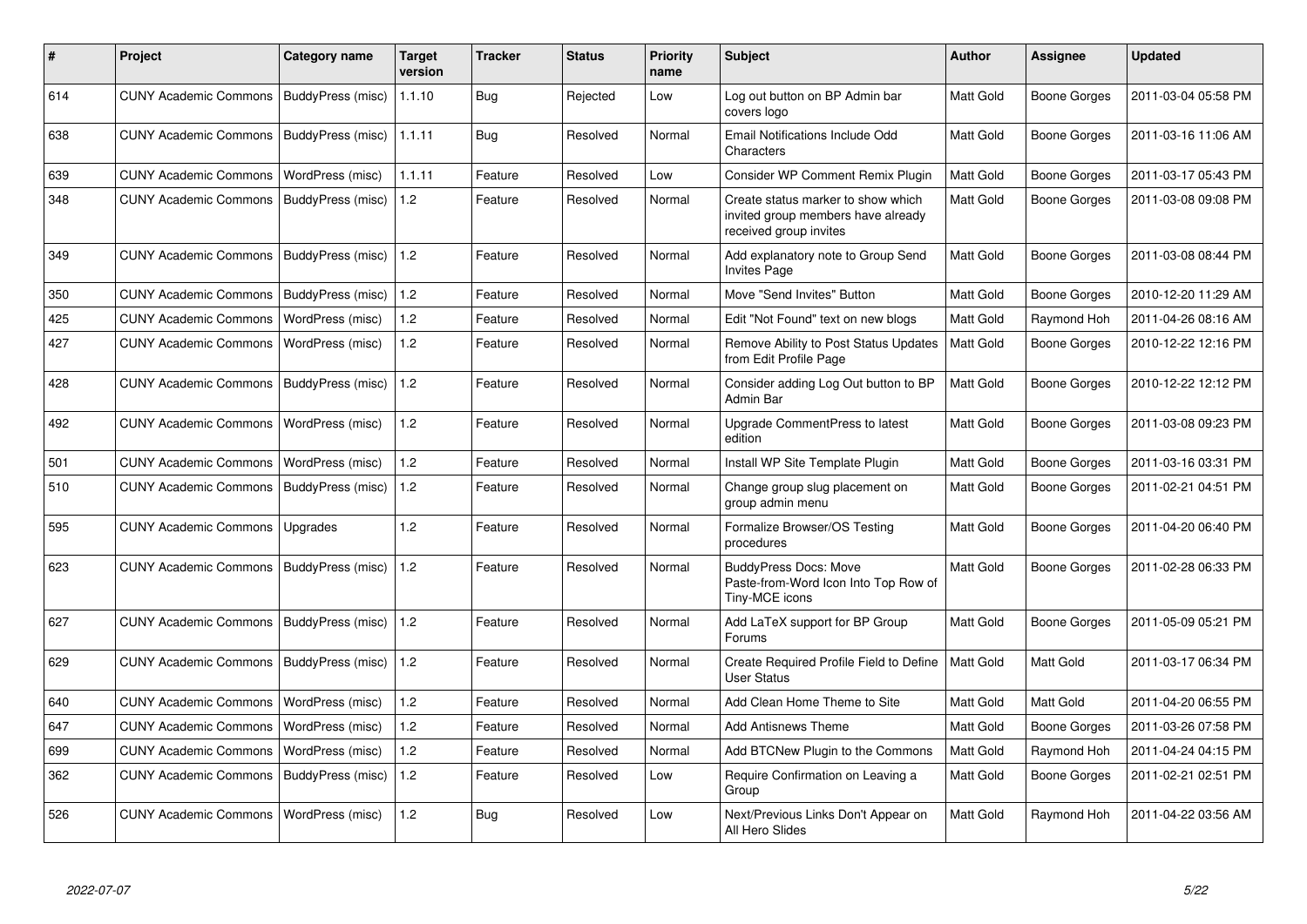| ∦   | Project                                   | <b>Category name</b>    | <b>Target</b><br>version | <b>Tracker</b> | <b>Status</b> | <b>Priority</b><br>name | Subject                                                                                            | <b>Author</b>    | Assignee            | <b>Updated</b>      |
|-----|-------------------------------------------|-------------------------|--------------------------|----------------|---------------|-------------------------|----------------------------------------------------------------------------------------------------|------------------|---------------------|---------------------|
| 646 | <b>CUNY Academic Commons</b>              | BuddyPress (misc)       | 1.2                      | Bug            | Resolved      | Low                     | Change Error Message Non Logged-In<br>Users See When Authorized Page is<br>Requested Without Login | Matt Gold        | <b>Boone Gorges</b> | 2011-03-22 10:28 AM |
| 656 | <b>CUNY Academic Commons</b>              | BuddyPress (misc)       | 1.2                      | Bug            | Resolved      | Low                     | Conflicting Email Subscription<br>Messages                                                         | <b>Matt Gold</b> | <b>Boone Gorges</b> | 2011-04-10 10:10 PM |
| 660 | <b>CUNY Academic Commons</b>              | BuddyPress (misc)       | 1.2                      | Bug            | Resolved      | Low                     | HTML Markup appears in activity<br>comment                                                         | Matt Gold        | Boone Gorges        | 2011-04-04 02:39 PM |
| 661 | <b>CUNY Academic Commons</b>              | BuddyPress (misc)       | 1.2                      | Bug            | Resolved      | Low                     | HTML Special Characters Appear in<br><b>Email Notification Text</b>                                | Matt Gold        | Raymond Hoh         | 2011-05-04 08:55 AM |
| 539 | <b>CUNY Academic Commons</b>              | BuddyPress (misc)       | 1.2                      | Feature        | Rejected      | Normal                  | Allow document category names to be<br>edited                                                      | Matt Gold        | <b>Boone Gorges</b> | 2011-01-24 12:52 PM |
| 378 | <b>CUNY Academic Commons</b>              | WordPress (misc)        | 1.2                      | Bug            | Duplicate     | Normal                  | New blog post notification by email for<br>private blogs                                           | Matt Gold        | <b>Boone Gorges</b> | 2011-02-18 01:46 PM |
| 628 | <b>CUNY Academic Commons</b>              | l Wiki                  | 1.2.1                    | Bug            | Resolved      | Normal                  | LaTeX support for MediaWiki                                                                        | Matt Gold        | Boone Gorges        | 2011-05-11 09:50 PM |
| 657 | <b>CUNY Academic Commons</b>              | WordPress (misc)        | 1.2.1                    | Bug            | Resolved      | Normal                  | Problems with WordPress Wiki Plugin                                                                | Matt Gold        | Boone Gorges        | 2011-05-11 11:29 AM |
| 704 | <b>CUNY Academic Commons</b>              | WordPress (misc)        | 1.2.1                    | Feature        | Resolved      | Normal                  | Plugin Request: Widget that displays<br>randomized images and captions                             | Matt Gold        | Boone Gorges        | 2011-05-04 11:22 AM |
| 705 | <b>CUNY Academic Commons</b>              | WordPress (misc)        | 1.2.1                    | Feature        | Resolved      | Normal                  | A way to mass upload files?                                                                        | Matt Gold        | <b>Boone Gorges</b> | 2011-04-27 12:04 AM |
| 706 | CUNY Academic Commons                     | WordPress (misc)        | 1.2.1                    | Feature        | Resolved      | Normal                  | Random Header Image                                                                                | Matt Gold        | Boone Gorges        | 2011-05-04 01:26 PM |
| 707 | <b>CUNY Academic Commons</b>              | WordPress (misc)        | 1.2.1                    | Feature        | Resolved      | Normal                  | Simple Site Visit Counter Plugin for<br><b>Blogs</b>                                               | <b>Matt Gold</b> | Boone Gorges        | 2011-05-04 11:13 AM |
| 710 | <b>CUNY Academic Commons</b>              | WordPress (misc)        | 1.2.1                    | Bug            | Resolved      | Normal                  | Flickr Photo Album Plugin Doesn't<br>Activate                                                      | Matt Gold        | Boone Gorges        | 2011-05-08 04:56 PM |
| 711 | <b>CUNY Academic Commons</b>              | WordPress (misc)        | 1.2.1                    | Feature        | Resolved      | Normal                  | Add Twitter Blackbird Pie Plugin                                                                   | Matt Gold        | <b>Boone Gorges</b> | 2011-05-04 10:17 AM |
| 727 | <b>CUNY Academic Commons</b>              | <b>WordPress (misc)</b> | 1.2.1                    | Bug            | Resolved      | Normal                  | Add The Erudite Theme                                                                              | Matt Gold        | Raymond Hoh         | 2011-05-01 05:02 AM |
| 731 | <b>CUNY Academic Commons</b>              | BuddyPress (misc)       | 1.2.1                    | Bug            | Resolved      | Normal                  | Member reports a problem posting to a<br>private group                                             | <b>Matt Gold</b> | Boone Gorges        | 2011-05-03 07:10 PM |
| 724 | <b>CUNY Academic Commons</b>              | BuddyPress (misc)       | 1.2.1                    | Bug            | Rejected      | Normal                  | Word Limit on Email Notifications of<br>Forum Posts?                                               | Matt Gold        | Boone Gorges        | 2011-05-11 12:04 PM |
| 709 | <b>CUNY Academic Commons</b>              | WordPress (misc)        | 1.2.1                    | Feature        | Rejected      | Low                     | Add Inspiration Theme to Site                                                                      | Matt Gold        | Boone Gorges        | 2011-04-28 08:15 PM |
| 778 | CUNY Academic Commons   BuddyPress (misc) |                         | 1.2.2                    | Bug            | Resolved      | Normal                  | Private BP Docs Comment Notification<br>in RSS Feed                                                | Matt Gold        | <b>Boone Gorges</b> | 2011-06-02 09:29 AM |
| 775 | CUNY Academic Commons   WordPress (misc)  |                         | 1.2.2                    | Bug            | Rejected      | Normal                  | Hit Counter Plugin Problem                                                                         | Matt Gold        | <b>Boone Gorges</b> | 2011-05-28 08:42 AM |
| 747 | <b>CUNY Academic Commons</b>              | WordPress (misc)        | 1.2.3                    | Feature        | Resolved      | Normal                  | Find rich-stats plugin for WordPress                                                               | Matt Gold        | Boone Gorges        | 2011-06-02 09:19 AM |
| 782 | <b>CUNY Academic Commons</b>              | BuddyPress (misc)       | 1.2.3                    | Feature        | Resolved      | Normal                  | Add Captcha Plugin                                                                                 | Matt Gold        | Boone Gorges        | 2011-06-06 10:37 AM |
| 786 | <b>CUNY Academic Commons</b>              | WordPress (misc)        | 1.2.3                    | Bug            | Resolved      | Normal                  | Hero Image Slider Overlay Display on<br>IE.                                                        | Matt Gold        | Boone Gorges        | 2011-06-06 09:51 AM |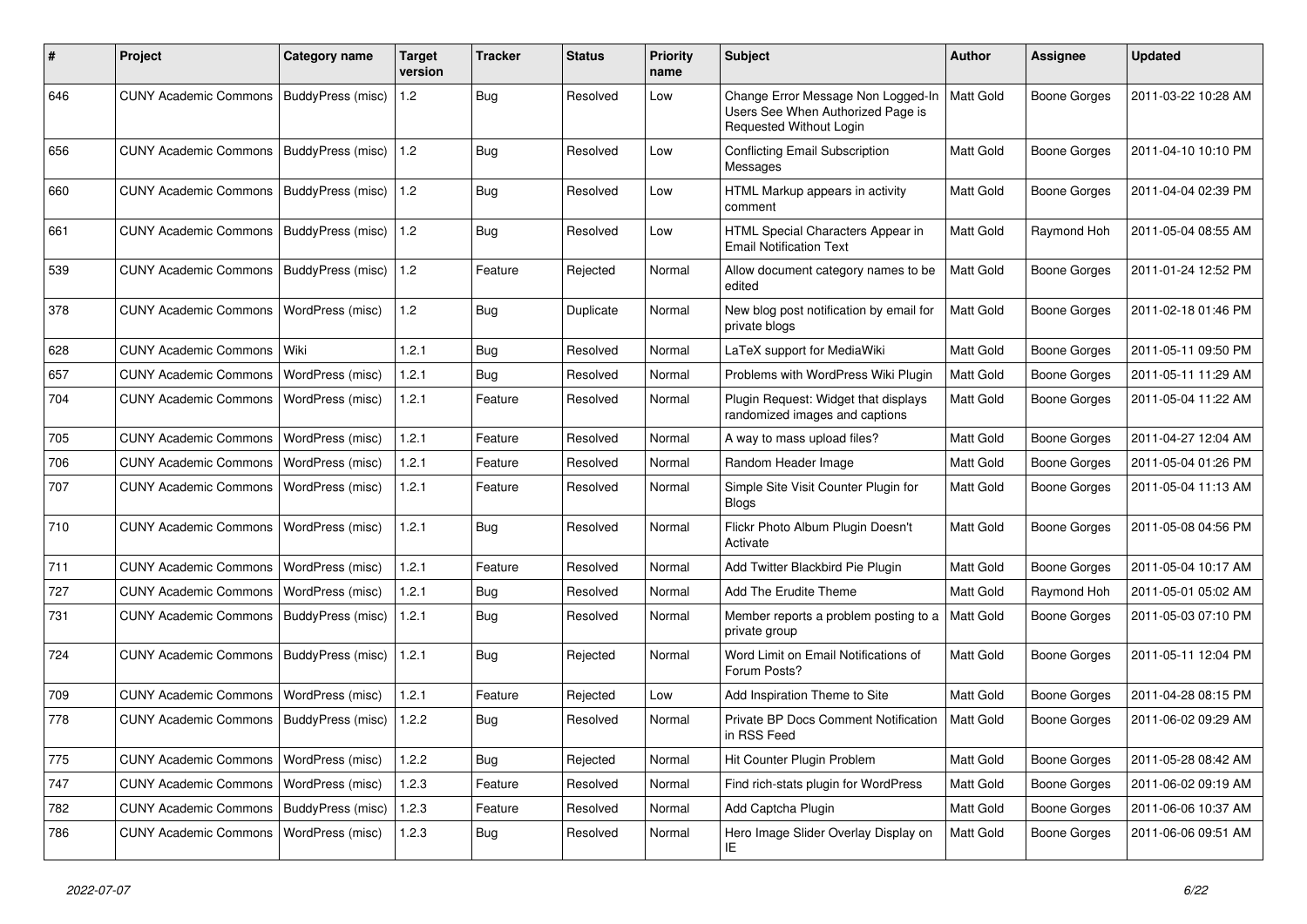| #    | Project                                   | <b>Category name</b> | <b>Target</b><br>version | Tracker    | <b>Status</b> | <b>Priority</b><br>name | Subject                                                                           | <b>Author</b>    | <b>Assignee</b>     | <b>Updated</b>      |
|------|-------------------------------------------|----------------------|--------------------------|------------|---------------|-------------------------|-----------------------------------------------------------------------------------|------------------|---------------------|---------------------|
| 789  | <b>CUNY Academic Commons</b>              | WordPress (misc)     | 1.2.3                    | Bug        | Resolved      | Normal                  | Remove Sitemeter from Footer                                                      | Matt Gold        | <b>Boone Gorges</b> | 2011-06-06 09:41 AM |
| 763  | <b>CUNY Academic Commons</b>              | BuddyPress (misc)    | 1.2.3                    | Bug        | Resolved      | Low                     | Resaving BP Docs Preferences on<br>Same Setting Produces Unclear Error<br>Message | Matt Gold        | <b>Boone Gorges</b> | 2011-06-02 09:19 AM |
| 783  | <b>CUNY Academic Commons</b>              | BuddyPress (misc)    | 1.2.4                    | Bug        | Resolved      | Normal                  | <b>Broken Avatar Images</b>                                                       | Matt Gold        | <b>Boone Gorges</b> | 2011-06-06 02:49 PM |
| 796  | <b>CUNY Academic Commons</b>              | Wiki                 | 1.2.4                    | Bug        | Resolved      | Normal                  | BP Admin Bar Header Margin                                                        | Matt Gold        | Raymond Hoh         | 2011-06-07 02:37 PM |
| 806  | <b>CUNY Academic Commons</b>              | BuddyPress (misc)    | 1.2.4                    | <b>Bug</b> | Resolved      | Normal                  | BP Docs Notification Throttling Issues                                            | Matt Gold        | <b>Boone Gorges</b> | 2011-06-08 12:17 PM |
| 810  | <b>CUNY Academic Commons</b>              | BuddyPress (misc)    | 1.2.4                    | <b>Bug</b> | Resolved      | Normal                  | Can't see all blogs in "My Blogs"                                                 | Matt Gold        | <b>Boone Gorges</b> | 2011-07-12 10:51 PM |
| 842  | <b>CUNY Academic Commons</b>              | WordPress (misc)     | 1.2.4                    | Bug        | Resolved      | Normal                  | Problems adding a user to a blog                                                  | Matt Gold        | <b>Boone Gorges</b> | 2011-07-08 01:34 PM |
| 908  | <b>CUNY Academic Commons</b>              | BuddyPress (misc)    | 1.2.4                    | Bug        | Resolved      | Normal                  | Free a BP Doc from Locked Status                                                  | Matt Gold        | <b>Boone Gorges</b> | 2011-07-02 11:15 PM |
| 809  | <b>CUNY Academic Commons</b>              | WordPress (misc)     | 1.2.4                    | <b>Bug</b> | Resolved      | Low                     | Extra padding on bottom of footer                                                 | Matt Gold        | <b>Boone Gorges</b> | 2011-07-12 03:23 PM |
| 856  | <b>CUNY Academic Commons</b>              | BuddyPress (misc)    | 1.2.4                    | <b>Bug</b> | Resolved      | Low                     | Text-alignment issue on group                                                     | Matt Gold        | Raymond Hoh         | 2011-06-22 10:02 PM |
| 905  | <b>CUNY Academic Commons</b>              | BuddyPress (misc)    | 1.2.4                    | <b>Bug</b> | Resolved      | Low                     | <b>BP Docs Authentication Issue</b>                                               | Matt Gold        | <b>Boone Gorges</b> | 2011-07-12 01:39 PM |
| 950  | <b>CUNY Academic Commons</b>              | BuddyPress (misc)    | 1.2.4                    | Bug        | Rejected      | Normal                  | Spam/Moderation Issue                                                             | Matt Gold        | <b>Boone Gorges</b> | 2011-07-11 09:15 AM |
| 1104 | <b>CUNY Academic Commons</b>              | WordPress (misc)     | 1.2.4.2                  | Bug        | Resolved      | Normal                  | Remove WordPress Counter Plugin                                                   | Matt Gold        | <b>Boone Gorges</b> | 2011-10-31 11:00 AM |
| 773  | <b>CUNY Academic Commons</b>              | WordPress (misc)     | 1.2.4.2                  | Feature    | Resolved      | Low                     | Adjust Featured Content Widget<br>Default Images                                  | Matt Gold        | <b>Boone Gorges</b> | 2011-11-02 01:44 AM |
| 735  | <b>CUNY Academic Commons</b>              | BuddyPress (misc)    | 1.2.5                    | Feature    | Resolved      | Normal                  | BP Docs - Include Check-Box to Avoid<br><b>Email Notifications of Minor Edits</b> | Matt Gold        | <b>Boone Gorges</b> | 2011-07-24 11:34 AM |
| 991  | <b>CUNY Academic Commons</b>              | WordPress (misc)     | 1.2.5                    | Bug        | Resolved      | Normal                  | <b>Update FeedWordPress</b>                                                       | Matt Gold        | <b>Boone Gorges</b> | 2011-07-19 11:37 AM |
| 992  | <b>CUNY Academic Commons</b>              | BuddyPress (misc)    | 1.2.5                    | <b>Bug</b> | Resolved      | Normal                  | BP Docs comments show up on WP<br>Dashboard                                       | Matt Gold        | <b>Boone Gorges</b> | 2011-07-19 02:17 PM |
| 1069 | <b>CUNY Academic Commons</b>              | WordPress (misc)     | 1.2.5                    | Feature    | Resolved      | Normal                  | Install ThreatToCreativity Theme                                                  | Matt Gold        | Matt Gold           | 2011-11-14 08:14 PM |
| 1073 | <b>CUNY Academic Commons</b>              | WordPress (misc)     | 1.2.5                    | Feature    | Resolved      | Normal                  | Add Google Plus One Plugin                                                        | Matt Gold        | <b>Boone Gorges</b> | 2011-09-12 06:06 PM |
| 1074 | <b>CUNY Academic Commons</b>              | WordPress (misc)     | 1.2.5                    | Feature    | Resolved      | Normal                  | Add Facebook Page Photo Gallery<br>plugin                                         | Matt Gold        | <b>Boone Gorges</b> | 2011-09-12 06:11 PM |
| 1075 | <b>CUNY Academic Commons</b>              | WordPress (misc)     | 1.2.5                    | Feature    | Resolved      | Normal                  | Add Spam Free WordPress plugin                                                    | Matt Gold        | <b>Boone Gorges</b> | 2011-09-12 06:08 PM |
| 1093 | <b>CUNY Academic Commons</b>              | WordPress (misc)     | 1.2.5                    | Feature    | Resolved      | Normal                  | Add WP-SyntaxEvolved Plugin                                                       | Matt Gold        | <b>Boone Gorges</b> | 2011-09-12 06:13 PM |
| 1117 | <b>CUNY Academic Commons</b>              | BuddyPress (misc)    | 1.2.5                    | <b>Bug</b> | Resolved      | Normal                  | Character Display Error in Feed                                                   | Matt Gold        | <b>Boone Gorges</b> | 2011-09-12 06:29 PM |
| 1130 | CUNY Academic Commons   WordPress (misc)  |                      | 1.2.5                    | Feature    | Resolved      | Normal                  | Add PressWork Theme                                                               | Matt Gold        | Boone Gorges        | 2011-11-14 08:11 PM |
| 1143 | CUNY Academic Commons   BuddyPress (misc) |                      | 1.2.5                    | Bug        | Resolved      | Normal                  | Notifications of Old Posts                                                        | Matt Gold        |                     | 2011-08-30 09:56 PM |
| 1144 | CUNY Academic Commons   WordPress (misc)  |                      | 1.2.5                    | Feature    | Resolved      | Normal                  | Install Brunelleschi Theme                                                        | Matt Gold        | Matt Gold           | 2011-11-14 08:16 PM |
| 1162 | CUNY Academic Commons   BuddyPress (misc) |                      | 1.2.5                    | Feature    | Resolved      | Normal                  | Organization of "My Blogs" Dropdown<br>on Nav Bar                                 | Matt Gold        | Boone Gorges        | 2011-09-14 01:24 AM |
| 1178 | CUNY Academic Commons   WordPress (misc)  |                      | 1.2.5                    | Feature    | Resolved      | Normal                  | Add "Chunk" Theme to the Commons                                                  | <b>Matt Gold</b> | <b>Boone Gorges</b> | 2011-11-14 08:25 PM |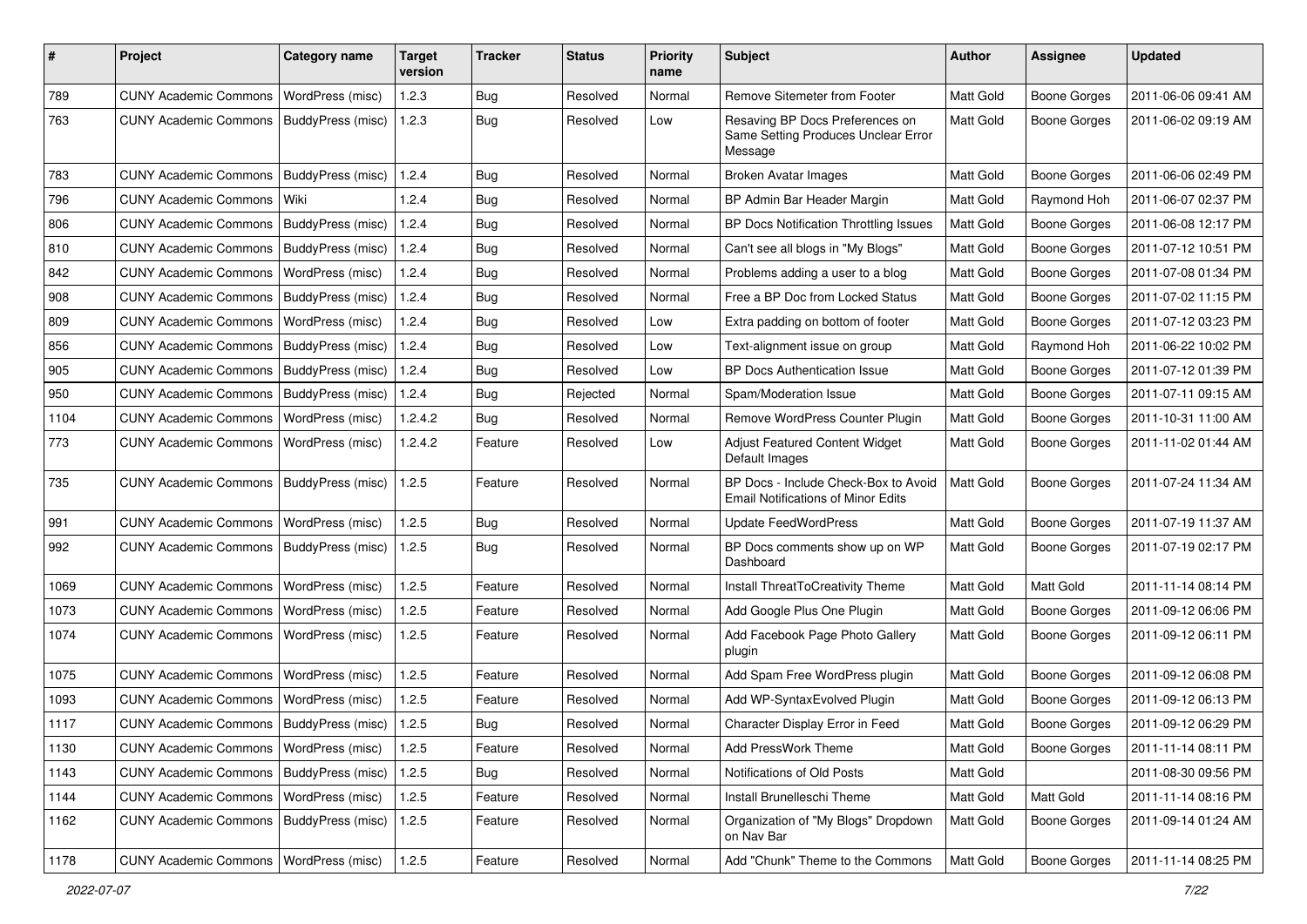| #    | Project                                   | <b>Category name</b> | <b>Target</b><br>version | <b>Tracker</b> | <b>Status</b> | <b>Priority</b><br>name | <b>Subject</b>                                                               | Author           | Assignee            | <b>Updated</b>      |
|------|-------------------------------------------|----------------------|--------------------------|----------------|---------------|-------------------------|------------------------------------------------------------------------------|------------------|---------------------|---------------------|
| 1188 | <b>CUNY Academic Commons</b>              | WordPress (misc)     | 1.2.5                    | Feature        | Resolved      | Normal                  | Add Text Expander Plugin                                                     | Matt Gold        | <b>Boone Gorges</b> | 2011-11-14 08:21 PM |
| 1324 | <b>CUNY Academic Commons</b>              | WordPress (misc)     | 1.2.5                    | Feature        | Resolved      | Normal                  | Change link on main nav bar for "Help"                                       | Matt Gold        | <b>Boone Gorges</b> | 2011-11-04 12:08 PM |
| 1325 | <b>CUNY Academic Commons</b>              | WordPress (misc)     | 1.2.5                    | Feature        | Resolved      | Normal                  | Remove hard-coded copyright notice<br>from WooThemes                         | Matt Gold        | <b>Boone Gorges</b> | 2011-11-15 08:49 AM |
| 993  | <b>CUNY Academic Commons</b>              | BuddyPress (misc)    | 1.2.5                    | <b>Bug</b>     | Resolved      | Low                     | <b>BP Docs Notification Issue</b>                                            | Matt Gold        | Boone Gorges        | 2011-07-20 12:10 AM |
| 1145 | CUNY Academic Commons   BuddyPress (misc) |                      | 1.2.5                    | Bug            | Resolved      | Low                     | Alert Box on Group Join                                                      | Matt Gold        | <b>Boone Gorges</b> | 2011-09-12 05:56 PM |
| 1068 | <b>CUNY Academic Commons</b>              | WordPress (misc)     | 1.2.5                    | Bug            | Rejected      | High                    | Notification of Update in a Private<br>Group Shows up in Public Feed         | Matt Gold        | Boone Gorges        | 2011-07-21 11:27 PM |
| 1067 | <b>CUNY Academic Commons</b>              | WordPress (misc)     | 1.2.5                    | Bug            | Rejected      | Normal                  | <b>Install Disable Trackbacks</b>                                            | Matt Gold        | <b>Boone Gorges</b> | 2011-07-22 12:05 AM |
| 1321 | <b>CUNY Academic Commons</b>              | BuddyPress (misc)    | 1.2.5                    | Bug            | Duplicate     | Normal                  | BP Doc Comment Doesn't Show Up on<br>Doc (but does appear in group stream)   | Matt Gold        | <b>Boone Gorges</b> | 2011-11-04 08:04 AM |
| 1371 | <b>CUNY Academic Commons</b>              | WordPress (misc)     | 1.2.6                    | Support        | Resolved      | Normal                  | Not allowed to create accounts for<br>Non-CUNY Members                       | <b>Matt Gold</b> | <b>Boone Gorges</b> | 2011-11-21 02:49 PM |
| 1400 | <b>CUNY Academic Commons</b>              | BuddyPress (misc)    | 1.2.7                    | Bug            | Resolved      | Normal                  | Firefox Login Caching Issue                                                  | Matt Gold        | Boone Gorges        | 2011-12-06 05:53 PM |
| 1380 | <b>CUNY Academic Commons</b>              | WordPress (misc)     | 1.2.7                    | Bug            | Resolved      | Low                     | Page background color not set lon<br>login page                              | <b>Matt Gold</b> | Boone Gorges        | 2011-11-28 07:44 PM |
| 1418 | CUNY Academic Commons   Wiki              |                      | 1.3                      | Bug            | Resolved      | High                    | Don't see BP Admin Bar on cdev Wiki<br>page                                  | <b>Matt Gold</b> | <b>Boone Gorges</b> | 2011-12-09 08:58 AM |
| 325  | <b>CUNY Academic Commons</b>              | BuddyPress (misc)    | 1.3                      | Feature        | Resolved      | Normal                  | Add folder hierarchies to Group<br>Documents plugin                          | Matt Gold        | Boone Gorges        | 2011-05-23 01:33 AM |
| 487  | CUNY Academic Commons   WordPress (misc)  |                      | $1.3$                    | Bug            | Resolved      | Normal                  | Replace Backtype Connect with<br>something that works                        | Matt Gold        | Boone Gorges        | 2011-05-26 08:47 AM |
| 532  | CUNY Academic Commons   BuddyPress (misc) |                      | 1.3                      | Feature        | Resolved      | Normal                  | Allow members to paste in a group of<br>email addresses when sending invites | <b>Matt Gold</b> | <b>Boone Gorges</b> | 2011-09-13 01:12 PM |
| 643  | <b>CUNY Academic Commons</b>              | BuddyPress (misc)    | 1.3                      | Feature        | Resolved      | Normal                  | Create Mechanism to Require People<br>to Fill Out New Identity Profile Field | Matt Gold        | Boone Gorges        | 2011-10-19 01:50 PM |
| 648  | <b>CUNY Academic Commons</b>              | BuddyPress (misc)    | 1.3                      | Feature        | Resolved      | Normal                  | Create Print functionality for<br><b>BuddyPress Docs</b>                     | Matt Gold        | Boone Gorges        | 2011-07-19 11:46 AM |
| 649  | CUNY Academic Commons   BuddyPress (misc) |                      | 1.3                      | Feature        | Resolved      | Normal                  | Create Copy All button for BuddyPress<br><b>Docs</b>                         | <b>Matt Gold</b> | Boone Gorges        | 2011-09-13 11:59 AM |
| 697  | CUNY Academic Commons   BuddyPress (misc) |                      | 1.3                      | Feature        | Resolved      | Normal                  | Member request: Indented text in<br>Forum Posts                              | Matt Gold        | <b>Boone Gorges</b> | 2011-09-13 03:29 PM |
| 746  | CUNY Academic Commons   BuddyPress (misc) |                      | 1.3                      | Bug            | Resolved      | Normal                  | Create Pop-Up Login Overlay                                                  | Matt Gold        | Raymond Hoh         | 2011-05-16 06:32 PM |
| 761  | CUNY Academic Commons   WordPress (misc)  |                      | $1.3$                    | <b>Bug</b>     | Resolved      | Normal                  | Implement "Send a Comment"<br>Function                                       | <b>Matt Gold</b> | Boone Gorges        | 2011-06-02 04:51 PM |
| 764  | CUNY Academic Commons   WordPress (misc)  |                      | $1.3$                    | Feature        | Resolved      | Normal                  | Install "Email Users" Plugin                                                 | Matt Gold        | Boone Gorges        | 2011-09-13 11:35 AM |
| 774  | CUNY Academic Commons   BuddyPress (misc) |                      | 1.3                      | Feature        | Resolved      | Normal                  | Consider Allowing Email to Be Sent<br><b>Between Unfriended Members</b>      | Matt Gold        | Boone Gorges        | 2011-06-16 04:06 PM |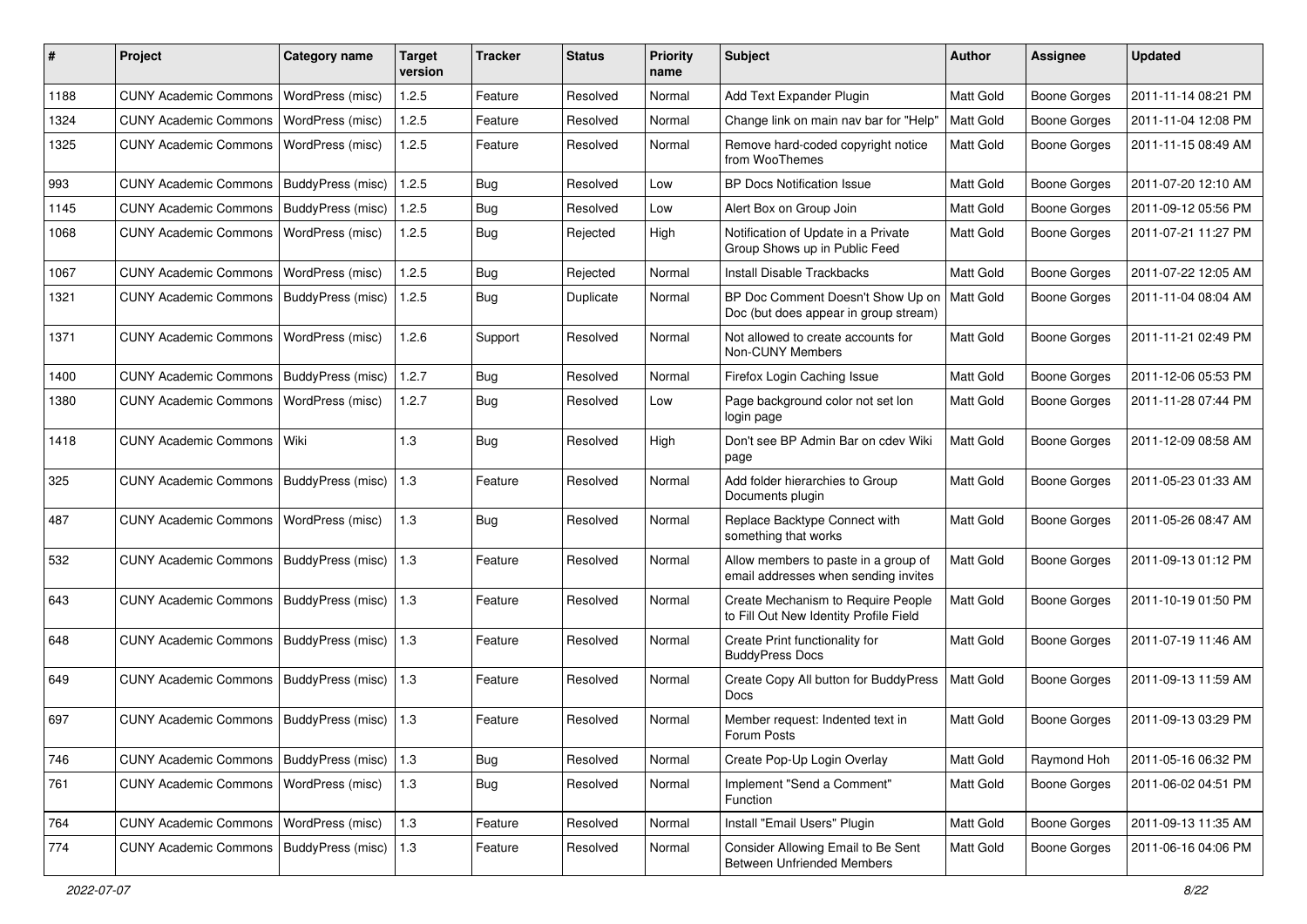| $\#$ | Project                                   | Category name            | <b>Target</b><br>version | <b>Tracker</b> | <b>Status</b> | <b>Priority</b><br>name | <b>Subject</b>                                                                     | <b>Author</b>    | <b>Assignee</b>     | <b>Updated</b>      |
|------|-------------------------------------------|--------------------------|--------------------------|----------------|---------------|-------------------------|------------------------------------------------------------------------------------|------------------|---------------------|---------------------|
| 1106 | <b>CUNY Academic Commons</b>              | WordPress (misc)         | $1.3$                    | Feature        | Resolved      | Normal                  | <b>Extended Super Admins</b>                                                       | <b>Matt Gold</b> | Boone Gorges        | 2011-11-15 02:06 PM |
| 1134 | <b>CUNY Academic Commons</b>              | WordPress (misc)         | 1.3                      | Feature        | Resolved      | Normal                  | Build Flexibility for Image Choices into<br><b>Featured Content Widget</b>         | Matt Gold        | Boone Gorges        | 2011-11-30 02:27 AM |
| 1146 | <b>CUNY Academic Commons</b>              | WordPress (misc)         | 1.3                      | Feature        | Resolved      | Normal                  | Add Shaken Grid Theme to Site                                                      | <b>Matt Gold</b> | Matt Gold           | 2011-11-28 03:27 PM |
| 1256 | <b>CUNY Academic Commons</b>              | BuddyPress (misc)        | 1.3                      | Feature        | Resolved      | Normal                  | Enable BP Docs by default on<br>Commons groups                                     | Matt Gold        | Boone Gorges        | 2011-11-15 02:27 PM |
| 1329 | <b>CUNY Academic Commons</b>              | WordPress (misc)         | 1.3                      | Feature        | Resolved      | Normal                  | Create Plugin to Make it Easier to Add<br>Users to a Blog                          | <b>Matt Gold</b> | Boone Gorges        | 2011-12-15 08:43 AM |
| 1344 | <b>CUNY Academic Commons</b>              | BuddyPress (misc)        | 1.3                      | Bug            | Resolved      | Normal                  | Activity Feed Items not Appearing in<br>Group                                      | <b>Matt Gold</b> | <b>Boone Gorges</b> | 2011-11-14 11:26 AM |
| 1345 | <b>CUNY Academic Commons</b>              | BuddyPress (misc)        | 1.3                      | Bug            | Resolved      | Normal                  | Consider Adding BuddyPress Group<br>for Community Admins and Mods<br>Plugin        | Matt Gold        | Boone Gorges        | 2011-11-28 03:17 PM |
| 1412 | <b>CUNY Academic Commons</b>              | <b>BuddyPress (misc)</b> | 1.3                      | Bug            | Resolved      | Normal                  | Alter text on pop-up message about<br>role field                                   | <b>Matt Gold</b> | Boone Gorges        | 2011-12-08 12:58 PM |
| 1437 | <b>CUNY Academic Commons</b>              | WordPress (misc)         | 1.3                      | Feature        | Resolved      | Normal                  | Add FD Footnotes Plugin                                                            | <b>Matt Gold</b> | Boone Gorges        | 2011-12-14 01:00 PM |
| 343  | <b>CUNY Academic Commons</b>              | Wiki                     | 1.3                      | Bug            | Resolved      | Low                     | <b>FCKEditor Preferences</b>                                                       | <b>Matt Gold</b> | Boone Gorges        | 2011-11-30 11:55 AM |
| 906  | <b>CUNY Academic Commons</b>              | <b>BuddyPress (misc)</b> | 1.3                      | Feature        | Resolved      | Low                     | Allow users to edit BP Doc comments                                                | <b>Matt Gold</b> | Boone Gorges        | 2011-09-14 01:27 AM |
| 557  | <b>CUNY Academic Commons</b>              | BuddyPress (misc)        | 1.3                      | Feature        | Rejected      | Normal                  | Denied Size and Extension Alerts on<br>Forum posts                                 | <b>Matt Gold</b> | Boone Gorges        | 2011-06-17 02:58 PM |
| 771  | <b>CUNY Academic Commons</b>              | WordPress (misc)         | 1.3                      | Feature        | Rejected      | Normal                  | Create Tool to Display Users in Order<br>of ID# in Dashboard                       | <b>Matt Gold</b> | Boone Gorges        | 2011-05-24 08:57 AM |
| 1132 | <b>CUNY Academic Commons</b>              | WordPress (misc)         | 1.3                      | Feature        | Rejected      | Normal                  | Consider adding a forum plugin for<br>blogs                                        | Matt Gold        | Boone Gorges        | 2011-11-17 10:51 PM |
| 1394 | <b>CUNY Academic Commons</b>              | <b>BuddyPress</b> (misc) | 1.3                      | Feature        | Rejected      | Normal                  | Update Filters to include new BP<br>Profile roles                                  | <b>Matt Gold</b> | Boone Gorges        | 2011-12-09 07:11 AM |
| 1419 | <b>CUNY Academic Commons</b>              | Wiki                     | 1.3                      | Bug            | Rejected      | Normal                  | Ajax autosuggest on wiki tags not<br>working                                       | Matt Gold        | <b>Boone Gorges</b> | 2011-12-12 03:51 PM |
| 1438 | <b>CUNY Academic Commons</b>              | WordPress (misc)         | 1.3.1                    | Feature        | Resolved      | Normal                  | Add WP-Print Plugin                                                                | <b>Matt Gold</b> | <b>Boone Gorges</b> | 2011-12-15 02:49 PM |
| 1439 | <b>CUNY Academic Commons</b>              | WordPress (misc)         | 1.3.1                    | Feature        | Resolved      | Normal                  | Add WP Hide Post Plugin                                                            | <b>Matt Gold</b> | Boone Gorges        | 2011-12-15 02:50 PM |
| 1440 | <b>CUNY Academic Commons</b>              | WordPress (misc)         | 1.3.1                    | Feature        | Resolved      | Normal                  | Add Custom Sidebar Plugin                                                          | <b>Matt Gold</b> | Boone Gorges        | 2011-12-15 02:46 PM |
| 1451 | <b>CUNY Academic Commons</b>              | BuddyPress (misc)        | 1.3.1                    | <b>Bug</b>     | Resolved      | Normal                  | Social Media Profile Icons Not<br>Showing Up Automatically?                        | <b>Matt Gold</b> | Boone Gorges        | 2011-12-15 07:06 PM |
| 1455 | CUNY Academic Commons   BuddyPress (misc) |                          | 1.3.1                    | Bug            | Resolved      | Normal                  | Errant error message on Groups page                                                | <b>Matt Gold</b> | Boone Gorges        | 2011-12-16 02:05 PM |
| 1459 | <b>CUNY Academic Commons</b>              | WordPress (misc)         | 1.3.1                    | Feature        | Resolved      | Normal                  | Create "no image" option for featured<br>blog posts on featured homepage<br>widget | <b>Matt Gold</b> | Boone Gorges        | 2011-12-19 11:25 AM |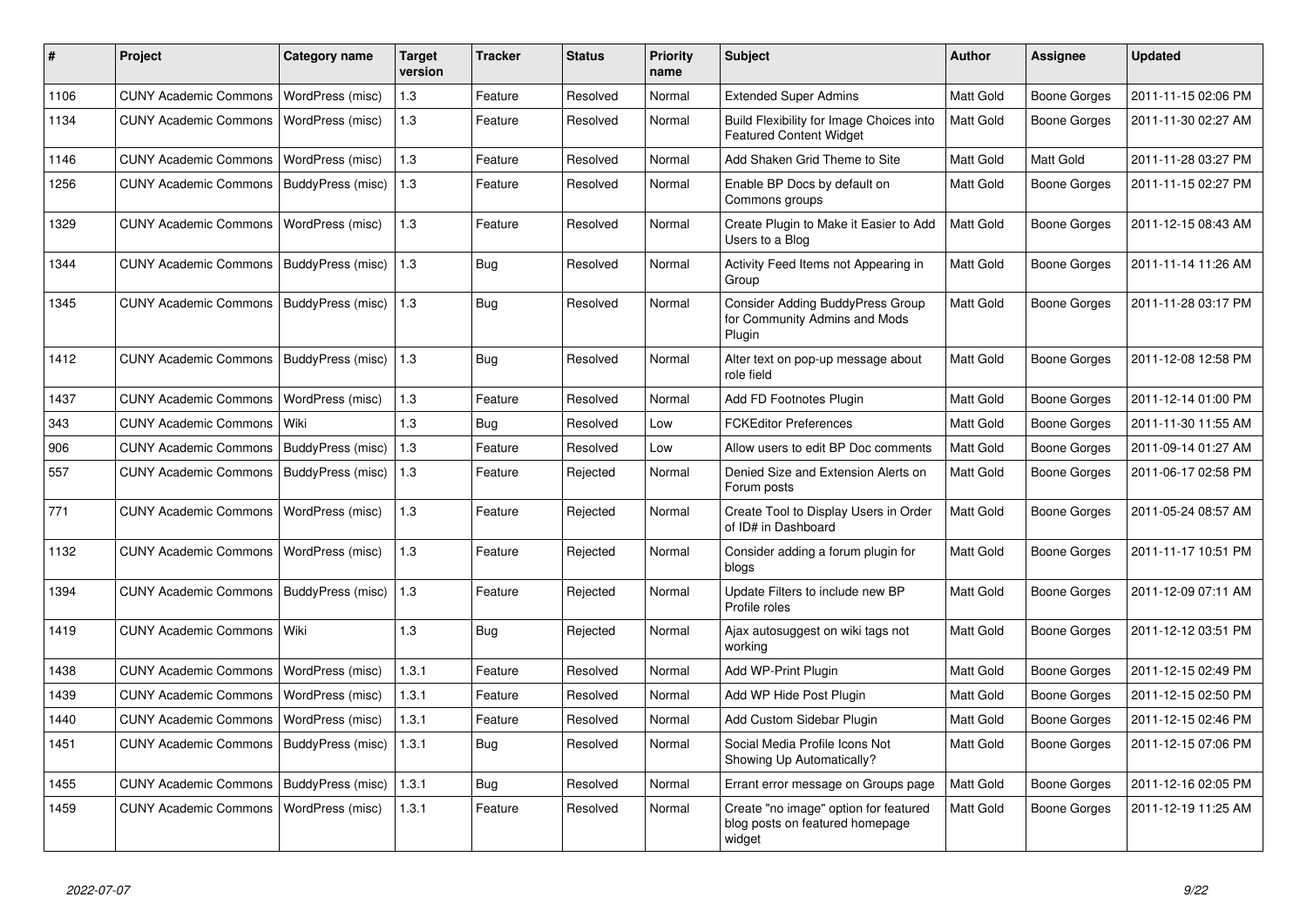| #    | Project                                   | <b>Category name</b> | <b>Target</b><br>version | <b>Tracker</b> | <b>Status</b> | <b>Priority</b><br>name | Subject                                                       | <b>Author</b> | <b>Assignee</b>     | <b>Updated</b>      |
|------|-------------------------------------------|----------------------|--------------------------|----------------|---------------|-------------------------|---------------------------------------------------------------|---------------|---------------------|---------------------|
| 1464 | <b>CUNY Academic Commons</b>              | Upgrades             | 1.3.1                    | <b>Bug</b>     | Rejected      | Normal                  | UserVoice Account linked to wrong<br>account                  | Matt Gold     | <b>Boone Gorges</b> | 2011-12-19 09:40 AM |
| 1472 | <b>CUNY Academic Commons</b>              | WordPress (misc)     | 1.3.2                    | Feature        | Resolved      | Normal                  | Update/Activate Akismet with newly<br>purchased cuny-wide key | Matt Gold     | <b>Boone Gorges</b> | 2012-01-14 08:59 AM |
| 1477 | <b>CUNY Academic Commons</b>              | WordPress (misc)     | 1.3.3                    | Feature        | Resolved      | Normal                  | Expand recent blog post listing on<br>homepage                | Matt Gold     | <b>Boone Gorges</b> | 2012-01-10 06:09 PM |
| 1482 | <b>CUNY Academic Commons</b>              | WordPress (misc)     | 1.3.3                    | <b>Bug</b>     | Resolved      | Normal                  | News page twitter feed error                                  | Matt Gold     | <b>Boone Gorges</b> | 2012-01-10 06:53 PM |
| 1483 | <b>CUNY Academic Commons</b>              | WordPress (misc)     | 1.3.3                    | Bug            | Resolved      | Normal                  | News page not showing posts from<br>News blog                 | Matt Gold     | <b>Boone Gorges</b> | 2012-01-10 06:55 PM |
| 1487 | <b>CUNY Academic Commons</b>              | BuddyPress (misc)    | 1.3.3                    | Feature        | Resolved      | Normal                  | Bug when using Featured Widget to<br>display a page           | Matt Gold     | <b>Boone Gorges</b> | 2012-01-10 10:05 PM |
| 1488 | <b>CUNY Academic Commons</b>              | BuddyPress (misc)    | 1.3.3                    | Bug            | Resolved      | Normal                  | Unable to edit forum post                                     | Matt Gold     | <b>Boone Gorges</b> | 2012-01-10 07:20 PM |
| 1498 | <b>CUNY Academic Commons</b>              | BuddyPress (misc)    | 1.3.3                    | <b>Bug</b>     | Resolved      | Normal                  | Non-Logged in User Redirect Feature<br>not working            | Matt Gold     | <b>Boone Gorges</b> | 2012-01-11 04:57 PM |
| 1503 | <b>CUNY Academic Commons</b>              | BuddyPress (misc)    | 1.3.3                    | Bug            | Resolved      | Normal                  | File list not showing file descriptions                       | Matt Gold     | <b>Boone Gorges</b> | 2012-01-10 07:28 PM |
| 1507 | <b>CUNY Academic Commons</b>              | BuddyPress (misc)    | 1.3.3                    | Feature        | Resolved      | Normal                  | Add Custom Sidebar Plugin                                     | Matt Gold     | <b>Boone Gorges</b> | 2012-01-10 07:30 PM |
| 1495 | <b>CUNY Academic Commons</b>              | BuddyPress (misc)    | 1.3.3                    | Bug            | Rejected      | Low                     | Newest Member Filter on homepage<br>not working               | Matt Gold     | <b>Boone Gorges</b> | 2011-12-22 11:29 AM |
| 1531 | <b>CUNY Academic Commons</b>              | WordPress (misc)     | 1.3.4                    | Bug            | Resolved      | Urgent                  | Commons Only Viewable to Logged-In<br>Viewers                 | Matt Gold     | <b>Boone Gorges</b> | 2012-01-12 12:50 AM |
| 1541 | <b>CUNY Academic Commons</b>              | WordPress (misc)     | 1.3.4                    | Feature        | Resolved      | Normal                  | Add UserVoice embed code                                      | Matt Gold     | <b>Boone Gorges</b> | 2012-01-13 10:17 AM |
| 1547 | <b>CUNY Academic Commons</b>              | WordPress (misc)     | 1.3.5                    | <b>Bug</b>     | Resolved      | High                    | Spam Registrations                                            | Matt Gold     | <b>Boone Gorges</b> | 2012-01-16 08:23 PM |
| 1545 | <b>CUNY Academic Commons</b>              | BuddyPress (misc)    | 1.3.5                    | Bug            | Resolved      | Normal                  | Problem with BP Doc Comment Edit<br>Icon in Forums            | Matt Gold     | <b>Boone Gorges</b> | 2012-01-16 06:14 PM |
| 1549 | <b>CUNY Academic Commons</b>              | WordPress (misc)     | 1.3.5                    | Bug            | Resolved      | Normal                  | Add SOPA Protest Plugin                                       | Matt Gold     | <b>Boone Gorges</b> | 2012-01-17 06:19 PM |
| 1551 | <b>CUNY Academic Commons</b>              | WordPress (misc)     | 1.3.5                    | <b>Bug</b>     | Resolved      | Normal                  | Create Front-Page SOPA Protest page                           | Matt Gold     | <b>Boone Gorges</b> | 2012-01-17 09:32 PM |
| 1546 | <b>CUNY Academic Commons</b>              | BuddyPress (misc)    | 1.3.5                    | Bug            | Resolved      | Low                     | Unable to view comparative document<br>history in BP Docs     | Matt Gold     | <b>Boone Gorges</b> | 2012-01-17 06:13 PM |
| 1550 | <b>CUNY Academic Commons</b>              | WordPress (misc)     | 1.3.5.1                  | Feature        | Resolved      | Normal                  | Please add Simplicity Theme to<br>Commons                     | Matt Gold     | Boone Gorges        | 2012-01-18 09:58 AM |
| 1554 | CUNY Academic Commons   WordPress (misc)  |                      | 1.3.6                    | Bug            | Resolved      | Normal                  | User reports infinite redirect issue on<br>blog               | Matt Gold     | <b>Boone Gorges</b> | 2012-01-19 07:58 AM |
| 1558 | <b>CUNY Academic Commons</b>              | BuddyPress (misc)    | 1.3.6                    | Bug            | Resolved      | Normal                  | Login Issues                                                  | Matt Gold     | <b>Boone Gorges</b> | 2012-02-08 06:40 PM |
| 1555 | <b>CUNY Academic Commons</b>              | BuddyPress (misc)    | 1.3.6                    | <b>Bug</b>     | Resolved      | Low                     | Sticky forum post shows up twice in<br>post listings          | Matt Gold     | <b>Boone Gorges</b> | 2012-02-08 06:44 PM |
| 1571 | CUNY Academic Commons   BuddyPress (misc) |                      | 1.3.6                    | Bug            | Resolved      | Low                     | Non-CUNY Sign-Up Code Pages<br>Published                      | Matt Gold     | <b>Boone Gorges</b> | 2012-02-08 04:46 PM |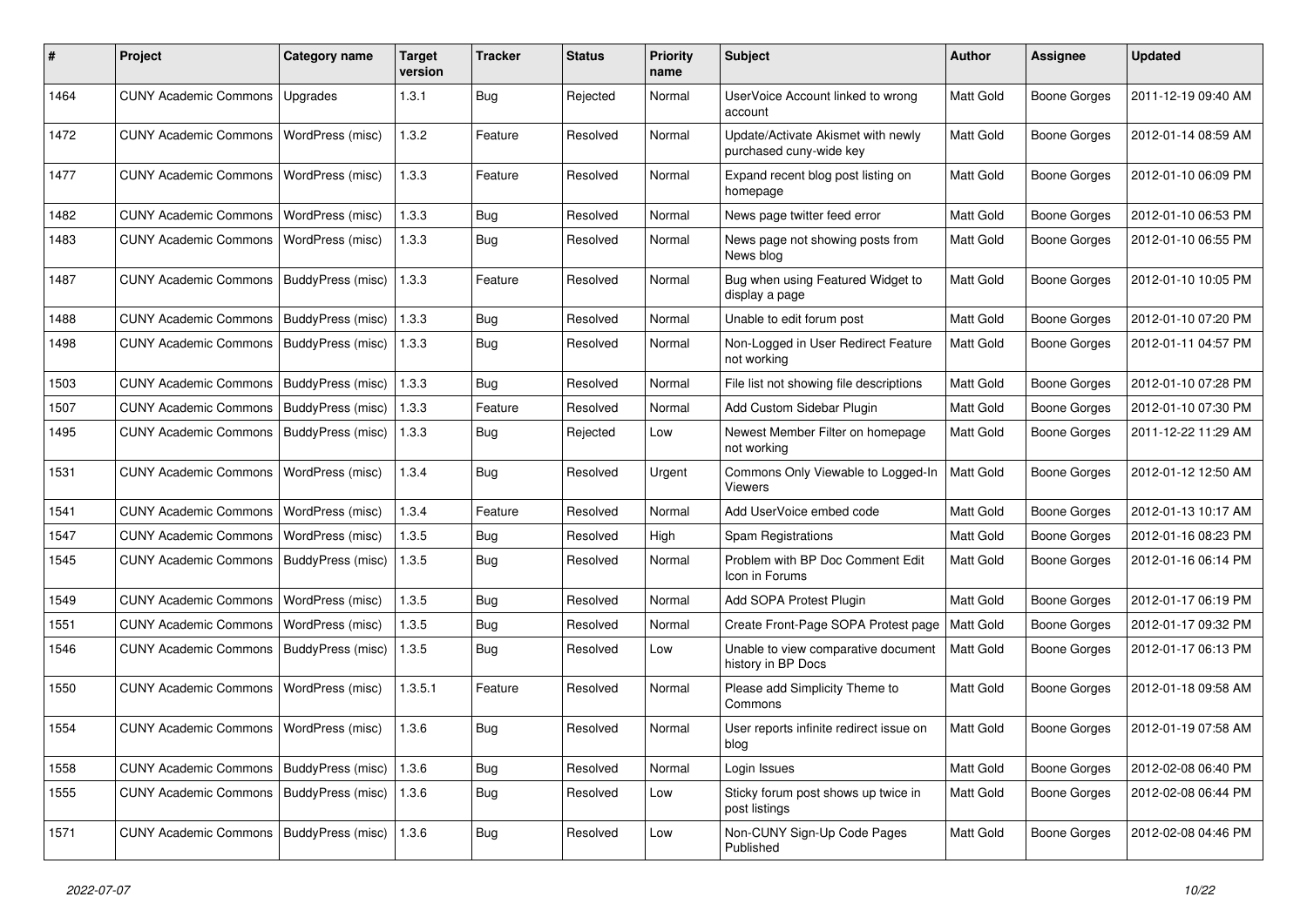| #    | Project                                   | Category name            | <b>Target</b><br>version | <b>Tracker</b> | <b>Status</b> | <b>Priority</b><br>name | <b>Subject</b>                                                                        | <b>Author</b>    | Assignee            | <b>Updated</b>      |
|------|-------------------------------------------|--------------------------|--------------------------|----------------|---------------|-------------------------|---------------------------------------------------------------------------------------|------------------|---------------------|---------------------|
| 1556 | <b>CUNY Academic Commons</b>              | BuddyPress (misc)        | 1.3.6                    | Feature        | Rejected      | Normal                  | New option for College profile field                                                  | Matt Gold        | Boone Gorges        | 2012-01-19 08:12 AM |
| 1639 | <b>CUNY Academic Commons</b>              | WordPress (misc)         | 1.3.7                    | Feature        | Resolved      | Urgent                  | Add WP-Cumulus Plugin                                                                 | Matt Gold        | <b>Boone Gorges</b> | 2012-02-21 02:32 PM |
| 1640 | <b>CUNY Academic Commons</b>              | WordPress (misc)         | 1.3.7                    | Feature        | Resolved      | Urgent                  | Add Jetpack plugin                                                                    | Matt Gold        | Boone Gorges        | 2012-02-21 02:30 PM |
| 1641 | <b>CUNY Academic Commons</b>              | WordPress (misc)         | 1.3.7                    | Feature        | Resolved      | Urgent                  | Create shortcode to embed fora.tv<br>videos                                           | <b>Matt Gold</b> | Boone Gorges        | 2012-02-21 05:22 PM |
| 1473 | <b>CUNY Academic Commons</b>              | WordPress (misc)         | 1.3.7                    | Outreach       | Resolved      | Normal                  | Create News Blog Post on Akismet for<br><b>CUNY</b>                                   | Matt Gold        | Matt Gold           | 2012-02-08 08:31 PM |
| 1616 | <b>CUNY Academic Commons</b>              | <b>BuddyPress (misc)</b> | 1.3.7                    | Bug            | Resolved      | Low                     | BP Docs timeout issue                                                                 | Matt Gold        | Boone Gorges        | 2012-02-21 03:23 PM |
| 1638 | <b>CUNY Academic Commons</b>              | WordPress (misc)         | 1.3.7                    | Feature        | Rejected      | Urgent                  | Make Clean Child Theme Available<br>only to ARC blog                                  | Matt Gold        | Boone Gorges        | 2012-02-21 02:39 PM |
| 1637 | <b>CUNY Academic Commons</b>              | WordPress (misc)         | 1.3.7.1                  | Feature        | Resolved      | Urgent                  | Add Clean Child Theme for ARC<br>Proiect                                              | Matt Gold        | <b>Boone Gorges</b> | 2012-02-21 06:13 PM |
| 1648 | <b>CUNY Academic Commons</b>              | BuddyPress (misc)        | 1.3.9                    | Feature        | Resolved      | Urgent                  | <b>Add Password Protect WordPress</b><br>Plugin                                       | Matt Gold        |                     | 2012-02-24 10:22 AM |
| 1663 | <b>CUNY Academic Commons</b>              | BuddyPress (misc)        | 1.3.9                    | Support        | Resolved      | Normal                  | Please add info on Private --> Public<br>Group Announcement Functionality to<br>Codex | Matt Gold        | Sarah Morgano       | 2012-03-01 10:26 AM |
| 1754 | <b>CUNY Academic Commons</b>              | WordPress (misc)         | 1.3.10                   | Bug            | Resolved      | High                    | Members receiving dev site comment<br>spam                                            | Matt Gold        | Boone Gorges        | 2012-03-20 01:05 PM |
| 1657 | <b>CUNY Academic Commons</b>              | BuddyPress (misc)        | 1.3.10                   | Bug            | Resolved      | Normal                  | Caching Issues                                                                        | Matt Gold        |                     | 2012-04-04 10:17 AM |
| 1794 | <b>CUNY Academic Commons</b>              | BuddyPress (misc)        | 1.3.10                   | <b>Bug</b>     | Resolved      | Normal                  | Remove "Notice anything new"<br>notification                                          | Matt Gold        | Boone Gorges        | 2012-03-29 09:45 PM |
| 1614 | CUNY Academic Commons   BuddyPress (misc) |                          | 1.3.11                   | Bug            | Resolved      | Normal                  | Non-CUNY Sign-Up Code Disappears<br><b>After Creation</b>                             | Matt Gold        | Boone Gorges        | 2012-04-05 01:50 AM |
| 1672 | <b>CUNY Academic Commons</b>              | BuddyPress (misc)        | 1.3.11                   | Bug            | Resolved      | Normal                  | Activity replies in groups                                                            | Matt Gold        | Boone Gorges        | 2012-04-04 09:37 AM |
| 1784 | CUNY Academic Commons   BuddyPress (misc) |                          | 1.3.11                   | Bug            | Resolved      | Normal                  | Date/Content Problems on Forum<br>digest emails                                       | <b>Matt Gold</b> | Boone Gorges        | 2012-04-03 08:28 PM |
| 1808 | <b>CUNY Academic Commons</b>              | WordPress (misc)         | 1.3.11                   | Bug            | Resolved      | Normal                  | New title page titles                                                                 | Matt Gold        | Boone Gorges        | 2012-04-04 08:39 AM |
| 1809 | <b>CUNY Academic Commons</b>              | WordPress (misc)         | 1.3.11                   | Feature        | Resolved      | Normal                  | Add CataBlog Plugin                                                                   | Matt Gold        | <b>Boone Gorges</b> | 2012-04-04 10:03 AM |
| 1812 | <b>CUNY Academic Commons</b>              | WordPress (misc)         | 1.3.11                   | Feature        | Resolved      | Normal                  | Please remove Catablog plugin                                                         | Matt Gold        | Boone Gorges        | 2012-04-05 07:36 PM |
| 1802 | <b>CUNY Academic Commons</b>              | WordPress (misc)         | 1.3.11                   | Bug            | Resolved      | Low                     | Incorrect Page Title on Blogs Page                                                    | Matt Gold        | Boone Gorges        | 2012-04-03 08:28 PM |
| 1818 | <b>CUNY Academic Commons</b>              | WordPress (misc)         | 1.3.12                   | Feature        | Resolved      | High                    | Add news announcement scroll plugin                                                   | Matt Gold        | Boone Gorges        | 2012-04-09 03:15 PM |
| 1560 | <b>CUNY Academic Commons</b>              | <b>BuddyPress</b> (misc) | 1.3.12                   | Outreach       | Resolved      | Normal                  | Add social media icons/info to About<br>page and Contact Us page                      | <b>Matt Gold</b> | Boone Gorges        | 2012-04-12 09:07 AM |
| 1561 | <b>CUNY Academic Commons</b>              | WordPress (misc)         | 1.3.12                   | Outreach       | Resolved      | Normal                  | Add Social Media Icons back to top of<br>side column of News page                     | Matt Gold        | Boone Gorges        | 2012-04-12 04:39 PM |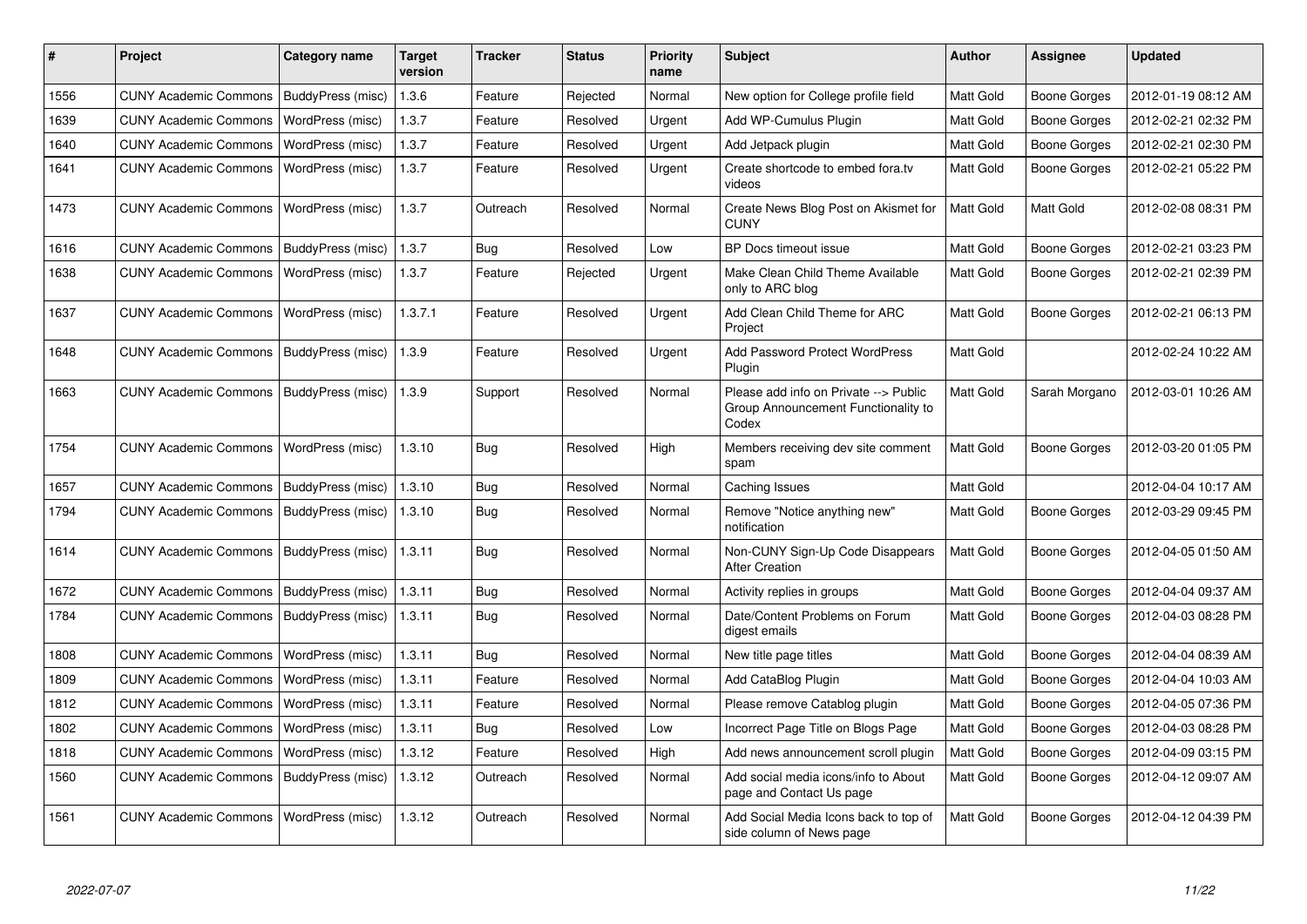| #    | Project                                         | <b>Category name</b>    | <b>Target</b><br>version | <b>Tracker</b> | <b>Status</b> | <b>Priority</b><br>name | <b>Subject</b>                                                       | <b>Author</b>    | <b>Assignee</b>     | <b>Updated</b>      |
|------|-------------------------------------------------|-------------------------|--------------------------|----------------|---------------|-------------------------|----------------------------------------------------------------------|------------------|---------------------|---------------------|
| 1462 | <b>CUNY Academic Commons</b>                    | WordPress (misc)        | 1.3.13                   | Support        | Resolved      | Normal                  | Allowing registration by cuny.tv<br>domains                          | <b>Matt Gold</b> | Boone Gorges        | 2012-05-02 12:16 PM |
| 1863 | <b>CUNY Academic Commons</b>                    | WordPress (misc)        | 1.3.13                   | Feature        | Resolved      | Normal                  | Add WP Publication Repository plugin                                 | Matt Gold        | <b>Boone Gorges</b> | 2012-05-10 01:57 AM |
| 1872 | <b>CUNY Academic Commons</b>                    | WordPress (misc)        | 1.3.13                   | Bug            | Resolved      | Normal                  | Update Woo Framework                                                 | Matt Gold        | <b>Boone Gorges</b> | 2012-05-22 11:36 AM |
| 1885 | <b>CUNY Academic Commons</b>                    | WordPress (misc)        | 1.3.13                   | Bug            | Resolved      | Normal                  | TinyMCE button error                                                 | Matt Gold        | Boone Gorges        | 2012-05-17 11:15 AM |
| 1889 | <b>CUNY Academic Commons</b>                    | WordPress (misc)        | 1.3.13                   | Feature        | Resolved      | Normal                  | Add jQuery Lightbox plugin                                           | Matt Gold        | Boone Gorges        | 2012-05-17 11:11 AM |
| 1911 | <b>CUNY Academic Commons</b>                    | WordPress (misc)        | 1.3.13                   | Feature        | Resolved      | Normal                  | Install The The Tabs and Accordions<br>Plugin                        | <b>Matt Gold</b> | <b>Boone Gorges</b> | 2012-05-23 04:13 PM |
| 1912 | <b>CUNY Academic Commons</b>                    | WordPress (misc)        | 1.3.13                   | Bug            | Resolved      | Normal                  | Install the VéritéCo Timeline Plugin                                 | Matt Gold        | <b>Boone Gorges</b> | 2012-05-23 04:13 PM |
| 1197 | <b>CUNY Academic Commons</b>                    |                         | 1.3.13                   | Feature        | Resolved      | Low                     | Remove Quotation Marks from Email<br>Notifications of Uploaded Files | Matt Gold        | Boone Gorges        | 2012-04-16 03:11 PM |
| 1859 | <b>CUNY Academic Commons</b>                    | BuddyPress (misc)       | 1.3.13                   | <b>Bug</b>     | Resolved      | Low                     | Orthographical error on page in the<br>sign-up process               | <b>Matt Gold</b> | Boone Gorges        | 2012-05-02 11:43 AM |
| 1881 | <b>CUNY Academic Commons</b>                    | BuddyPress (misc)       | 1.3.13                   | Bug            | Resolved      | Low                     | Double forum notification received                                   | Matt Gold        | <b>Boone Gorges</b> | 2012-05-22 02:51 PM |
| 1886 | <b>CUNY Academic Commons</b>                    | WordPress (misc)        | 1.3.13                   | Bug            | Rejected      | Low                     | Test reliability of firestats plugin                                 | Matt Gold        | <b>Boone Gorges</b> | 2012-05-09 09:37 PM |
| 1916 | <b>CUNY Academic Commons</b>                    | WordPress (misc)        | 1.3.14                   | <b>Bug</b>     | Resolved      | High                    | Images Breaking on Help Blog and<br><b>Ground Control</b>            | Matt Gold        | Boone Gorges        | 2012-05-26 07:54 PM |
| 1930 | <b>CUNY Academic Commons</b>                    | WordPress (misc)        | 1.3.14                   | Feature        | Resolved      | Normal                  | Install CollabPress                                                  | Matt Gold        | <b>Boone Gorges</b> | 2012-06-12 08:44 AM |
| 1933 | <b>CUNY Academic Commons</b>                    | WordPress (misc)        | 1.3.14                   | Feature        | Resolved      | Normal                  | Add WP-Markdown Plugin                                               | Matt Gold        | <b>Boone Gorges</b> | 2012-06-12 08:56 AM |
| 1934 | <b>CUNY Academic Commons</b>                    | WordPress (misc)        | 1.3.14                   | Feature        | Resolved      | Normal                  | Add Q and A Plugin                                                   | Matt Gold        | <b>Boone Gorges</b> | 2012-06-12 09:12 AM |
| 1953 | <b>CUNY Academic Commons</b>                    | BuddyPress (misc)       | 1.3.15                   | Bug            | Resolved      | Normal                  | Email forum notification formatting<br>issue                         | Matt Gold        | Boone Gorges        | 2012-06-21 03:32 PM |
| 2007 | <b>CUNY Academic Commons</b>                    | WordPress (misc)        | 1.3.17                   | Feature        | Resolved      | Normal                  | Add Events Manager Plugin                                            | Matt Gold        | <b>Boone Gorges</b> | 2012-07-30 09:19 AM |
| 1411 | <b>CUNY Academic Commons</b>                    | BuddyPress (misc)       | 1.3.17                   | Feature        | Resolved      | Low                     | <b>Deleting Docs</b>                                                 | Matt Gold        | Boone Gorges        | 2012-07-02 12:43 PM |
| 1990 | <b>CUNY Academic Commons</b>                    | BuddyPress (misc)       | 1.3.17                   | Bug            | Resolved      | Low                     | In Forum post list, member avatar<br>partially obscures member name  | Matt Gold        | Boone Gorges        | 2012-07-29 08:42 PM |
| 1995 | <b>CUNY Academic Commons</b>                    | WordPress (misc)        | 1.3.17                   | Bug            | Rejected      | High                    | Featured Content Box Only Rendering<br>on Login                      | Matt Gold        | <b>Boone Gorges</b> | 2012-07-15 10:21 AM |
| 2018 | <b>CUNY Academic Commons</b>                    | WordPress (misc)        | 1.4                      | Bug            | Resolved      | High                    | WP Nav Bar Overflow                                                  | Matt Gold        | <b>Boone Gorges</b> | 2012-08-06 12:58 PM |
| 2019 | CUNY Academic Commons   WordPress (misc)        |                         | 1.4                      | <b>Bug</b>     | Resolved      | High                    | Unable to Add New User to Blog                                       | <b>Matt Gold</b> | <b>Boone Gorges</b> | 2012-08-08 04:21 PM |
| 120  | CUNY Academic Commons   BuddyPress (misc)       |                         | 1.4                      | Feature        | Resolved      | Normal                  | <b>Consider Adding Privacy Options</b><br>Plugin for Profiles        | Matt Gold        | <b>Boone Gorges</b> | 2015-11-12 01:02 AM |
| 1199 | CUNY Academic Commons   BuddyPress (misc)   1.4 |                         |                          | Feature        | Resolved      | Normal                  | Add Option for Open Text Field to BP<br>Profile Checkbox Fields      | Matt Gold        | <b>Boone Gorges</b> | 2012-08-01 05:23 PM |
| 1390 | <b>CUNY Academic Commons</b>                    | BuddyPress (misc)   1.4 |                          | Feature        | Resolved      | Normal                  | Show "Kitchen Sink" by Default in<br>TinyMCE                         | Matt Gold        | Dominic Giglio      | 2012-02-28 10:37 AM |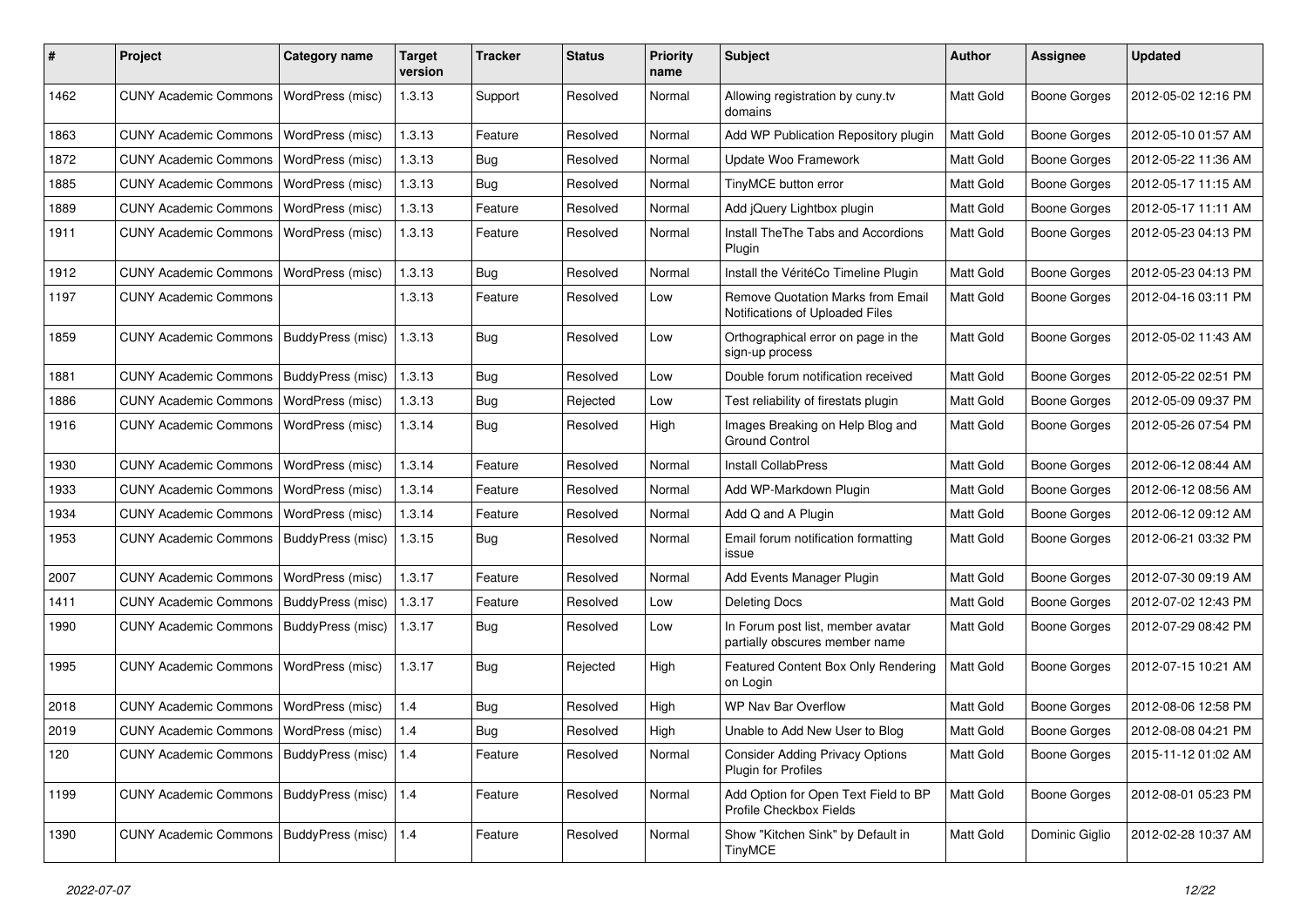| #    | <b>Project</b>               | Category name            | <b>Target</b><br>version | Tracker    | <b>Status</b> | <b>Priority</b><br>name | <b>Subject</b>                                                                             | <b>Author</b> | Assignee            | <b>Updated</b>      |
|------|------------------------------|--------------------------|--------------------------|------------|---------------|-------------------------|--------------------------------------------------------------------------------------------|---------------|---------------------|---------------------|
| 1504 | <b>CUNY Academic Commons</b> | BuddyPress (misc)        | 1.4                      | Feature    | Resolved      | Normal                  | Allow members to choose multiple<br>colleges on Profile pages                              | Matt Gold     | Boone Gorges        | 2012-08-01 03:34 PM |
| 1557 | <b>CUNY Academic Commons</b> | WordPress (misc)         | 1.4                      | Feature    | Resolved      | Normal                  | Confirmation Message on Adding New<br>Users to Blog                                        | Matt Gold     | <b>Boone Gorges</b> | 2012-05-31 01:53 AM |
| 1629 | <b>CUNY Academic Commons</b> | BuddyPress (misc)        | 1.4                      | Support    | Resolved      | Normal                  | <b>Deleting Group Announcements</b>                                                        | Matt Gold     | Dominic Giglio      | 2012-07-16 12:26 PM |
| 1867 | <b>CUNY Academic Commons</b> | WordPress (misc)         | 1.4                      | Feature    | Resolved      | Normal                  | Homepage redesign join/login/tour<br>space                                                 | Matt Gold     | Raymond Hoh         | 2012-08-07 01:49 PM |
| 1999 | <b>CUNY Academic Commons</b> | WordPress (misc)         | 1.4                      | Feature    | Resolved      | Normal                  | <b>Update Registration Page</b>                                                            | Matt Gold     | <b>Boone Gorges</b> | 2012-08-01 08:11 AM |
| 2008 | <b>CUNY Academic Commons</b> | BuddyPress (misc)        | 1.4                      | Feature    | Resolved      | Normal                  | Show Recently Active Users on<br>Commons Homepage                                          | Matt Gold     | Raymond Hoh         | 2012-08-01 05:23 PM |
| 1401 | <b>CUNY Academic Commons</b> | BuddyPress (misc)        | 1.4                      | Bug        | Resolved      | Low                     | Avoiding really long blog names                                                            | Matt Gold     | Dominic Giglio      | 2012-07-16 01:02 PM |
| 1457 | <b>CUNY Academic Commons</b> | BuddyPress (misc)        | 1.4                      | Feature    | Resolved      | Low                     | Allow people to clear old status<br>updates                                                | Matt Gold     | Dominic Giglio      | 2012-04-24 10:35 AM |
| 1623 | <b>CUNY Academic Commons</b> | WordPress (misc)         | 1.4                      | Feature    | Resolved      | Low                     | Install Anthologize                                                                        | Matt Gold     | Boone Gorges        | 2012-08-01 03:25 PM |
| 2015 | <b>CUNY Academic Commons</b> | WordPress (misc)         | 1.4                      | Feature    | Resolved      | Low                     | Add Minimatica Theme                                                                       | Matt Gold     | <b>Boone Gorges</b> | 2012-08-06 01:33 PM |
| 1979 | <b>CUNY Academic Commons</b> | <b>BuddyPress (misc)</b> | 1.4                      | <b>Bug</b> | Rejected      | Normal                  | Received two notifications of an activity<br>update                                        | Matt Gold     | <b>Boone Gorges</b> | 2012-07-12 10:43 AM |
| 1505 | <b>CUNY Academic Commons</b> | BuddyPress (misc)        | 1.4                      | Feature    | Duplicate     | Normal                  | Allow members to clear past status<br>updates                                              | Matt Gold     | Boone Gorges        | 2012-04-06 04:42 PM |
| 2036 | <b>CUNY Academic Commons</b> | WordPress (misc)         | 1.4.1                    | Bug        | Resolved      | Normal                  | Drop-down styling error                                                                    | Matt Gold     | Raymond Hoh         | 2012-08-11 01:31 PM |
| 2034 | <b>CUNY Academic Commons</b> | WordPress (misc)         | 1.4.2                    | Bug        | Resolved      | Urgent                  | Spacing issue on reply-by-email                                                            | Matt Gold     | Raymond Hoh         | 2012-08-13 02:41 PM |
| 2038 | <b>CUNY Academic Commons</b> | WordPress (misc)         | 1.4.2                    | <b>Bug</b> | Resolved      | Normal                  | Fixing homepage spacing                                                                    | Matt Gold     | Matt Gold           | 2012-08-13 10:12 PM |
| 2040 | <b>CUNY Academic Commons</b> | BuddyPress (misc)        | 1.4.2                    | Bug        | Resolved      | Normal                  | RBE on BP Docs Edits?                                                                      | Matt Gold     | <b>Boone Gorges</b> | 2012-08-14 08:13 AM |
| 2041 | <b>CUNY Academic Commons</b> | BuddyPress (misc)        | 1.4.2                    | Bug        | Resolved      | Low                     | Vertical Alignment on BP Doc "delete"<br>hoverlink                                         | Matt Gold     | <b>Boone Gorges</b> | 2012-08-13 10:54 PM |
| 2043 | <b>CUNY Academic Commons</b> | WordPress (misc)         | 1.4.2                    | <b>Bug</b> | Rejected      | Low                     | Site Title Character Limit?                                                                | Matt Gold     | Boone Gorges        | 2012-08-13 01:02 PM |
| 2035 | <b>CUNY Academic Commons</b> | BuddyPress (misc)        | 1.4.3                    | Support    | Resolved      | High                    | Reply by Email - some possible<br>confusion                                                | Matt Gold     | Raymond Hoh         | 2012-08-19 08:58 AM |
| 2046 | <b>CUNY Academic Commons</b> | BuddyPress (misc)        | 1.4.3                    | Bug        | Resolved      | High                    | <b>RBE Delayed Post</b>                                                                    | Matt Gold     | Raymond Hoh         | 2012-08-27 11:55 AM |
| 2055 | <b>CUNY Academic Commons</b> | WordPress (misc)         | 1.4.3                    | Bug        | Resolved      | High                    | Non-CUNY Sign-Ups not enabled                                                              | Matt Gold     | Boone Gorges        | 2012-08-23 12:51 PM |
| 2039 | <b>CUNY Academic Commons</b> | BuddyPress (misc)        | 1.4.3                    | Support    | Resolved      | Normal                  | Create Failure function for RBE                                                            | Matt Gold     | Raymond Hoh         | 2012-08-27 09:44 AM |
| 2057 | <b>CUNY Academic Commons</b> | BuddyPress (misc)        | 1.4.3                    | Bug        | Resolved      | Normal                  | Newest/Active/Popular Filters Not<br>working on Homepage List of Groups,<br><b>Members</b> | Matt Gold     | Boone Gorges        | 2012-08-23 03:18 PM |
| 2060 | <b>CUNY Academic Commons</b> | WordPress (misc)         | 1.4.3                    | Support    | Resolved      | Normal                  | Add Digital University Theme to<br>Commons                                                 | Matt Gold     | Dominic Giglio      | 2012-08-27 03:38 PM |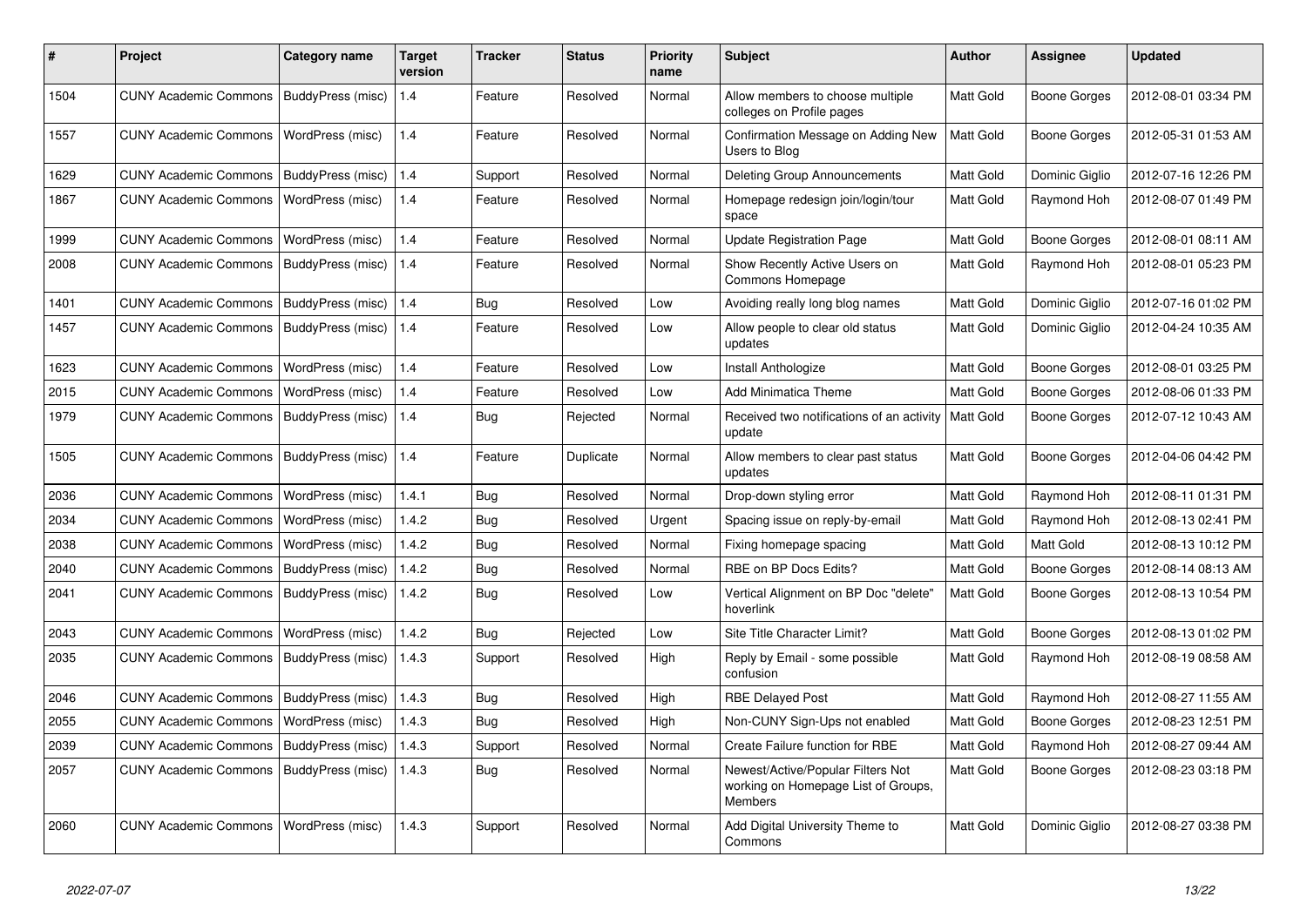| #    | Project                                   | <b>Category name</b> | <b>Target</b><br>version | <b>Tracker</b> | <b>Status</b> | <b>Priority</b><br>name | Subject                                                             | <b>Author</b>    | Assignee            | <b>Updated</b>      |
|------|-------------------------------------------|----------------------|--------------------------|----------------|---------------|-------------------------|---------------------------------------------------------------------|------------------|---------------------|---------------------|
| 2115 | <b>CUNY Academic Commons</b>              | WordPress (misc)     | 1.4.4                    | Bug            | Resolved      | Normal                  | Update Site Footer to reflect current<br>number of CUNY campuses    | Matt Gold        | Dominic Giglio      | 2012-09-10 02:47 PM |
| 2037 | <b>CUNY Academic Commons</b>              | BuddyPress (misc)    | 1.4.5                    | Bug            | Resolved      | Normal                  | Special Character shows up in RBE<br>post                           | Matt Gold        | Raymond Hoh         | 2012-09-17 07:12 PM |
| 1997 | <b>CUNY Academic Commons</b>              | BuddyPress (misc)    | 1.4.6                    | Bug            | Resolved      | Normal                  | Forum post notification didn't indicate<br>image attachments        | Matt Gold        | <b>Boone Gorges</b> | 2012-09-23 05:03 PM |
| 2002 | <b>CUNY Academic Commons</b>              | WordPress (misc)     | 1.4.6                    | Feature        | Resolved      | Normal                  | Create Livestream video<br>space/channel for the Commons            | Matt Gold        | Michael Smith       | 2012-09-30 05:52 PM |
| 2053 | <b>CUNY Academic Commons</b>              | BuddyPress (misc)    | 1.4.6                    | Feature        | Resolved      | Normal                  | RBE on BP Docs                                                      | Matt Gold        | <b>Boone Gorges</b> | 2012-10-01 04:14 PM |
| 2113 | <b>CUNY Academic Commons</b>              | WordPress (misc)     | 1.4.6                    | Support        | Resolved      | Normal                  | Add google docs shortcode<br>documentation to plugin                | Matt Gold        | Raymond Hoh         | 2012-09-30 10:57 PM |
| 2104 | <b>CUNY Academic Commons</b>              | WordPress (misc)     | 1.4.6                    | Bug            | Resolved      | Low                     | WordPress Database Backup Plugin<br>Error                           | Matt Gold        | Dominic Giglio      | 2012-09-13 03:45 PM |
| 2121 | <b>CUNY Academic Commons</b>              | BuddyPress (misc)    | 1.4.6                    | Bug            | Resolved      | Low                     | Email notification of forum post omits<br>hyperlinked word          | Matt Gold        | Boone Gorges        | 2012-09-30 09:05 AM |
| 2129 | <b>CUNY Academic Commons</b>              | BuddyPress (misc)    | 1.4.6                    | Bug            | Resolved      | Low                     | […]                                                                 | Matt Gold        | <b>Boone Gorges</b> | 2012-09-30 09:53 AM |
| 2058 | <b>CUNY Academic Commons</b>              | WordPress (misc)     | 1.4.6                    | Bug            | Rejected      | Normal                  | Page shift on clicking Log in box                                   | Matt Gold        | <b>Boone Gorges</b> | 2012-08-20 05:53 PM |
| 2044 | <b>CUNY Academic Commons</b>              | WordPress (misc)     | 1.4.7                    | Bug            | Resolved      | Normal                  | Comment field asks for name info<br>when user logged in             | Matt Gold        | Dominic Giglio      | 2012-10-11 08:34 PM |
| 2082 | <b>CUNY Academic Commons</b>              | BuddyPress (misc)    | 1.4.8                    | Support        | Resolved      | High                    | Default: No Email?                                                  | Matt Gold        | Dominic Giglio      | 2012-10-19 04:55 PM |
| 2117 | <b>CUNY Academic Commons</b>              | BuddyPress (misc)    | 1.4.8                    | Bug            | Resolved      | Normal                  | User reports double notification of<br>announcements                | Matt Gold        | Dominic Giglio      | 2012-10-22 09:37 AM |
| 2185 | <b>CUNY Academic Commons</b>              | BuddyPress (misc)    | 1.4.8                    | Feature        | Resolved      | Normal                  | Add WP Touch plugin                                                 | Matt Gold        | Dominic Giglio      | 2012-10-15 01:33 PM |
| 2105 | <b>CUNY Academic Commons</b>              | BuddyPress (misc)    | 1.4.9                    | Bug            | Resolved      | Normal                  | File name in a file uploaded to group<br>contains escape characters | <b>Matt Gold</b> | Dominic Giglio      | 2012-11-01 12:02 PM |
| 2184 | <b>CUNY Academic Commons</b>              | BuddyPress (misc)    | 1.4.9                    | Support        | Resolved      | Normal                  | Adjust Invite Directions to include info<br>about max invites       | Matt Gold        | <b>Boone Gorges</b> | 2012-11-03 04:23 PM |
| 2188 | <b>CUNY Academic Commons</b>              | BuddyPress (misc)    | 1.4.9                    | Bug            | Resolved      | Normal                  | Line Spacing/Breaks on BP Docs                                      | Matt Gold        | Chris Stein         | 2012-11-01 03:15 PM |
| 2203 | <b>CUNY Academic Commons</b>              | WordPress (misc)     | 1.4.9                    | Feature        | Resolved      | Normal                  | Enable uploading of sav files                                       | Matt Gold        | <b>Boone Gorges</b> | 2012-11-03 04:37 PM |
| 2206 | <b>CUNY Academic Commons</b>              | BuddyPress (misc)    | 1.4.9                    | Support        | Resolved      | Normal                  | Change anchor location for "Post New<br>Topic" in group forums      | Matt Gold        | Dominic Giglio      | 2012-11-01 11:16 AM |
| 2210 | CUNY Academic Commons   WordPress (misc)  |                      | 1.4.9                    | Bug            | Resolved      | Normal                  | Add Twenty Twelve Theme                                             | Matt Gold        | <b>Boone Gorges</b> | 2012-11-01 10:26 AM |
| 2176 | CUNY Academic Commons   BuddyPress (misc) |                      | 1.4.9                    | Bug            | Rejected      | Normal                  | Page error upon accepting group<br>membership request               | Matt Gold        | Dominic Giglio      | 2012-11-01 09:48 PM |
| 2230 | CUNY Academic Commons   WordPress (misc)  |                      | 1.4.10                   | Bug            | Resolved      | High                    | MESTC page scrambled                                                | Matt Gold        | Dominic Giglio      | 2012-11-20 02:39 PM |
| 2204 | CUNY Academic Commons   WordPress (misc)  |                      | 1.4.10                   | <b>Bug</b>     | Resolved      | Normal                  | User Doesn't Come up in Add New<br>User Autocomplete                | Matt Gold        | Dominic Giglio      | 2012-11-11 12:50 AM |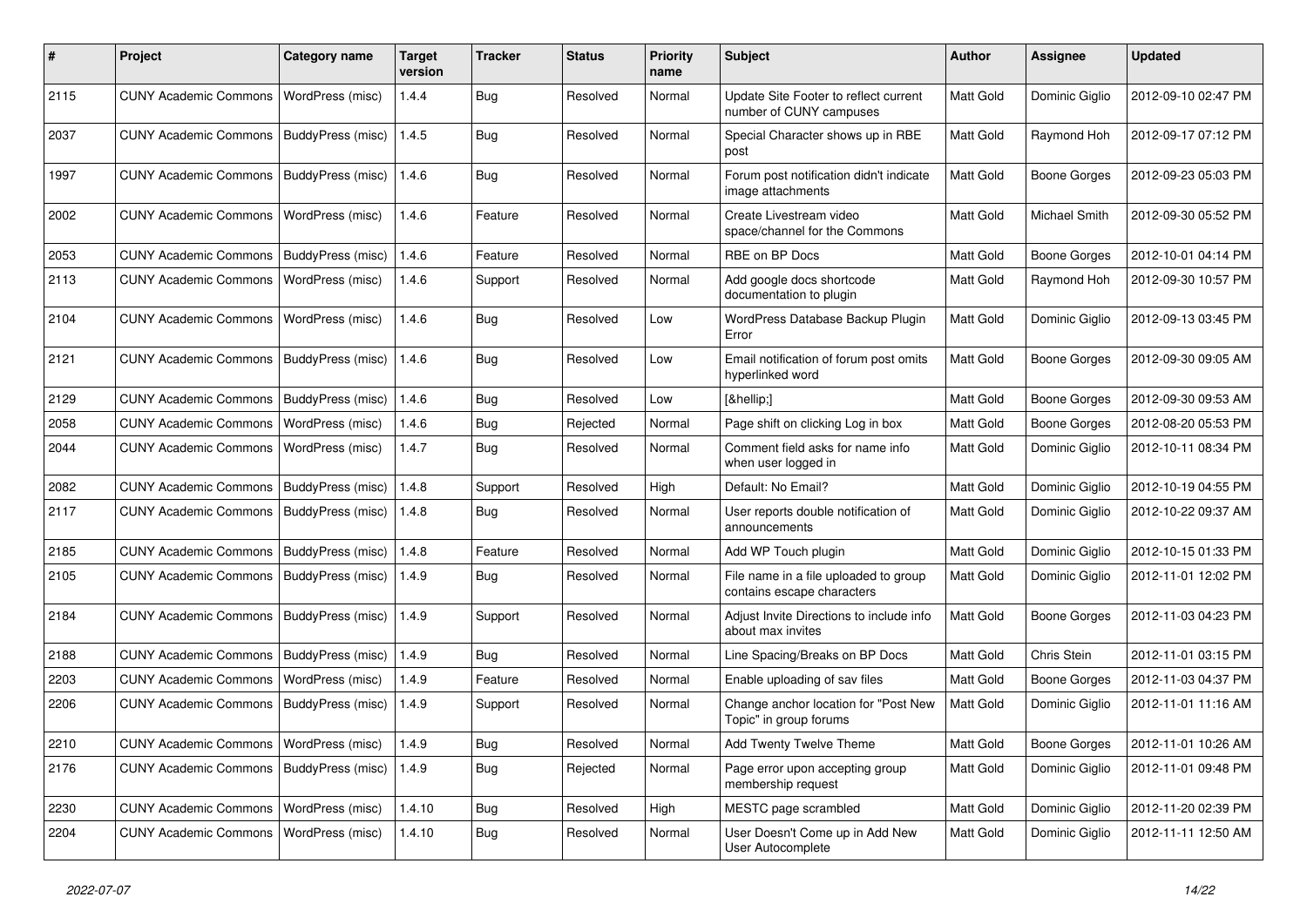| #    | Project                                            | <b>Category name</b>     | <b>Target</b><br>version | <b>Tracker</b> | <b>Status</b> | <b>Priority</b><br>name | <b>Subject</b>                                                   | <b>Author</b>    | Assignee            | <b>Updated</b>      |
|------|----------------------------------------------------|--------------------------|--------------------------|----------------|---------------|-------------------------|------------------------------------------------------------------|------------------|---------------------|---------------------|
| 2240 | <b>CUNY Academic Commons</b>                       | WordPress (misc)         | 1.4.10                   | Bug            | Resolved      | Normal                  | Update Luna theme                                                | Matt Gold        | Dominic Giglio      | 2012-11-11 04:27 PM |
| 2191 | <b>CUNY Academic Commons</b>                       | BuddyPress (misc)        | 1.4.10                   | Bug            | Resolved      | Low                     | File upload to group doesn't register as<br>activity?            | Matt Gold        | Dominic Giglio      | 2012-11-11 09:28 PM |
| 2029 | <b>CUNY Academic Commons</b>                       | WordPress (misc)         | 1.4.11                   | Bug            | Resolved      | Normal                  | CForms error                                                     | Matt Gold        | Dominic Giglio      | 2012-11-17 02:15 PM |
| 2220 | <b>CUNY Academic Commons</b>                       | <b>BuddyPress (misc)</b> | 1.4.11                   | Bug            | Resolved      | Low                     | Spacing error on BP Doc comments                                 | Matt Gold        | Dominic Giglio      | 2012-11-20 03:47 PM |
| 2248 | <b>CUNY Academic Commons</b>                       | BuddyPress (misc)        | 1.4.11                   | Feature        | Resolved      | Low                     | Create Profile link to academia.edu<br>profile                   | Matt Gold        | Dominic Giglio      | 2012-11-21 11:55 PM |
| 2296 | <b>CUNY Academic Commons</b>                       | WordPress (misc)         | 1.4.12                   | Feature        | Resolved      | Normal                  | Add WP Retina Plugin                                             | Matt Gold        | Dominic Giglio      | 2012-12-02 09:10 AM |
| 2299 | <b>CUNY Academic Commons</b>                       | WordPress (misc)         | 1.4.12                   | Feature        | Resolved      | Normal                  | Add Shaken Grid Premium Theme                                    | Matt Gold        | Dominic Giglio      | 2012-11-29 04:01 PM |
| 2301 | <b>CUNY Academic Commons</b>                       | WordPress (misc)         | 1.4.12                   | Feature        | Resolved      | Normal                  | Add Twenty Twelve JP365 Child<br>Theme                           | <b>Matt Gold</b> | Dominic Giglio      | 2012-11-29 03:41 PM |
| 2312 | <b>CUNY Academic Commons</b>                       | <b>WordPress (misc)</b>  | 1.4.12                   | Feature        | Resolved      | Normal                  | <b>Upload Gravity Forms Plugin</b>                               | Matt Gold        | Dominic Giglio      | 2012-12-03 07:58 PM |
| 2313 | <b>CUNY Academic Commons</b>                       | WordPress (misc)         | 1.4.12                   | Feature        | Resolved      | Normal                  | Add Recovery Theme                                               | <b>Matt Gold</b> | Dominic Giglio      | 2012-11-29 04:01 PM |
| 2323 | <b>CUNY Academic Commons</b>                       | WordPress (misc)         | 1.4.12                   | Feature        | Resolved      | Normal                  | Add four themeforest themes                                      | Matt Gold        | Dominic Giglio      | 2012-12-01 02:30 PM |
| 2247 | <b>CUNY Academic Commons</b>                       | WordPress (misc)         | 1.4.13                   | Bug            | Resolved      | Low                     | Subdomain site login/nav bar issue                               | Matt Gold        | Dominic Giglio      | 2012-12-12 02:25 AM |
| 2251 | <b>CUNY Academic Commons</b>                       | BuddyPress (misc)        | 1.4.13                   | Bug            | Resolved      | Low                     | From address of forum notifications                              | Matt Gold        | <b>Boone Gorges</b> | 2013-02-03 01:56 PM |
| 2089 | <b>CUNY Academic Commons</b>                       | WordPress (misc)         | 1.4.13                   | Bug            | Rejected      | Normal                  | Possible blog email notification issue                           | Matt Gold        | <b>Boone Gorges</b> | 2012-12-11 06:59 PM |
| 2361 | <b>CUNY Academic Commons</b>                       | WordPress (misc)         | 1.4.15                   | Feature        | Resolved      | Urgent                  | Add KingSize Theme                                               | Matt Gold        | Boone Gorges        | 2013-01-02 11:41 AM |
| 2245 | <b>CUNY Academic Commons</b>                       | WordPress (misc)         | 1.4.15                   | Bug            | Resolved      | High                    | Domain mapping issues -- Site<br>warnings                        | <b>Matt Gold</b> | Dominic Giglio      | 2012-12-27 03:59 PM |
| 2346 | <b>CUNY Academic Commons</b>                       | WordPress (misc)         | 1.4.16                   | Feature        | Resolved      | Normal                  | Add Enable Media Replace Plugin                                  | Matt Gold        | <b>Boone Gorges</b> | 2013-01-08 03:53 PM |
| 2363 | <b>CUNY Academic Commons</b>                       | WordPress (misc)         | 1.4.16                   | Bug            | Resolved      | Normal                  | HTTP Error 500 (Internal Server Error)<br>on GC DSL blog         | <b>Matt Gold</b> | <b>Boone Gorges</b> | 2013-01-02 10:10 AM |
| 2366 | <b>CUNY Academic Commons</b>                       | WordPress (misc)         | 1.4.16                   | Feature        | Resolved      | Low                     | Remove Kingsize plugin                                           | Matt Gold        | <b>Boone Gorges</b> | 2013-01-08 04:23 PM |
| 2385 | <b>CUNY Academic Commons</b>                       | BuddyPress (misc)        | 1.4.18                   | Bug            | Resolved      | Normal                  | Sitewide nav bar not appearing                                   | Matt Gold        | <b>Boone Gorges</b> | 2013-01-24 10:21 AM |
| 2415 | <b>CUNY Academic Commons</b>                       | BuddyPress (misc)        | 1.4.19                   | <b>Bug</b>     | Resolved      | Normal                  | Remove "Popular" link on homepage<br>members widget              | Matt Gold        | <b>Boone Gorges</b> | 2013-02-12 10:05 PM |
| 2387 | <b>CUNY Academic Commons</b>                       | BuddyPress (misc)        | 1.4.19                   | Bug            | Resolved      | Low                     | File upload notifications contain<br>escape characters           | Matt Gold        | <b>Boone Gorges</b> | 2013-02-11 02:21 PM |
| 2479 | CUNY Academic Commons   BuddyPress (misc)   1.4.21 |                          |                          | Bug            | Resolved      | Urgent                  | Double posting, double notification of<br>message posted via RBE | Matt Gold        | Raymond Hoh         | 2013-04-09 02:04 AM |
| 2478 | CUNY Academic Commons   WordPress (misc)           |                          | 1.4.21                   | Feature        | Resolved      | Normal                  | Ensure that sitewide footer is<br>responsive                     | Matt Gold        | Chris Stein         | 2013-03-01 04:17 PM |
| 2483 | CUNY Academic Commons   WordPress (misc)           |                          | 1.4.21                   | Feature        | Resolved      | Normal                  | Advanced iFrame plugin request                                   | Matt Gold        | Boone Gorges        | 2013-03-11 03:06 PM |
| 2517 | CUNY Academic Commons   WordPress (misc)           |                          | 1.4.22                   | <b>Bug</b>     | Resolved      | Normal                  | Add Constant Contact Plugin                                      | Matt Gold        | <b>Boone Gorges</b> | 2013-03-20 01:53 PM |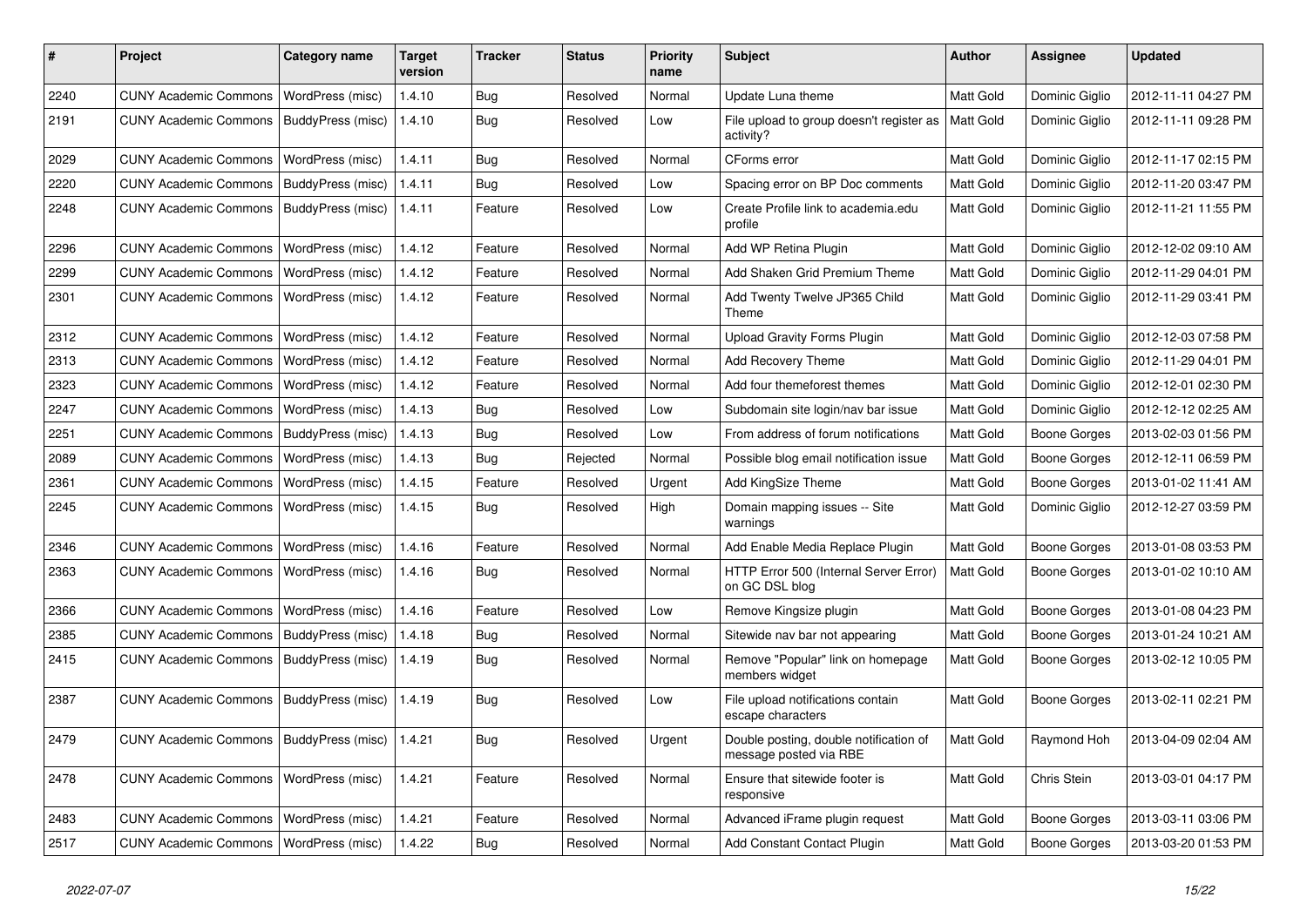| #    | Project                      | Category name     | <b>Target</b><br>version | <b>Tracker</b> | <b>Status</b> | <b>Priority</b><br>name | <b>Subject</b>                                                                     | <b>Author</b>    | <b>Assignee</b>     | <b>Updated</b>      |
|------|------------------------------|-------------------|--------------------------|----------------|---------------|-------------------------|------------------------------------------------------------------------------------|------------------|---------------------|---------------------|
| 2520 | <b>CUNY Academic Commons</b> | WordPress (misc)  | 1.4.22                   | Bug            | Resolved      | Normal                  | Add Edit Flow Plugin                                                               | Matt Gold        | Boone Gorges        | 2013-03-20 02:01 PM |
| 2159 | <b>CUNY Academic Commons</b> | BuddyPress (misc) | 1.4.24                   | Bug            | Resolved      | Normal                  | Page redirection after accepting group<br>invite                                   | Matt Gold        | Dominic Giglio      | 2013-04-11 08:00 PM |
| 2538 | <b>CUNY Academic Commons</b> | WordPress (misc)  | 1.4.25                   | <b>Bug</b>     | Resolved      | High                    | Add security plugins                                                               | Matt Gold        | <b>Boone Gorges</b> | 2013-04-22 10:37 AM |
| 2595 | <b>CUNY Academic Commons</b> | BuddyPress (misc) | 1.4.29                   | <b>Bug</b>     | Resolved      | Low                     | Group invitation script                                                            | Matt Gold        | Boone Gorges        | 2013-06-02 04:06 PM |
| 2116 | <b>CUNY Academic Commons</b> | BuddyPress (misc) | 1.4.31                   | Bug            | Resolved      | Normal                  | Include failed message in RBE Failure<br>Notification                              | Matt Gold        | Raymond Hoh         | 2013-07-08 11:01 PM |
| 2640 | <b>CUNY Academic Commons</b> | WordPress (misc)  | 1.4.31                   | Feature        | Resolved      | Normal                  | Plugin Request: Page Excerpt                                                       | Matt Gold        | Boone Gorges        | 2013-07-10 11:30 AM |
| 2653 | <b>CUNY Academic Commons</b> | WordPress (misc)  | 1.4.31                   | Feature        | Resolved      | Normal                  | Add AR2 beta theme                                                                 | <b>Matt Gold</b> | Boone Gorges        | 2013-07-11 11:42 AM |
| 2661 | <b>CUNY Academic Commons</b> | WordPress (misc)  | 1.4.31                   | Feature        | Resolved      | Normal                  | Install Password-Protected Plugin                                                  | Matt Gold        | Boone Gorges        | 2013-07-11 11:44 AM |
| 2528 | <b>CUNY Academic Commons</b> | BuddyPress (misc) | 1.4.31                   | Feature        | Resolved      | Low                     | BP emails sent from secondary sites<br>should use main site headers                | <b>Matt Gold</b> | Raymond Hoh         | 2013-07-11 11:14 AM |
| 2564 | <b>CUNY Academic Commons</b> | WordPress (misc)  | 1.4.32                   | Bug            | Resolved      | High                    | Editing blog posts connected to groups<br>creates activity item/notification       | <b>Matt Gold</b> | Boone Gorges        | 2013-07-17 08:39 AM |
| 2000 | <b>CUNY Academic Commons</b> | WordPress (misc)  | 1.5                      | Feature        | Resolved      | Normal                  | Inconsistent Font sizes in site footer                                             | Matt Gold        | Dominic Giglio      | 2013-08-21 02:39 PM |
| 2014 | <b>CUNY Academic Commons</b> | BuddyPress (misc) | 1.5                      | Bug            | Resolved      | Normal                  | Improper margins on Members<br>Directory                                           | Matt Gold        | Dominic Giglio      | 2012-12-18 10:37 AM |
| 2161 | <b>CUNY Academic Commons</b> | WordPress (misc)  | 1.5                      | Support        | Resolved      | Normal                  | <b>Account Confirmation Email Edits</b>                                            | Matt Gold        | Chris Stein         | 2013-08-21 04:54 PM |
| 2322 | <b>CUNY Academic Commons</b> | BuddyPress (misc) | 1.5                      | Feature        | Resolved      | Normal                  | Allow File uploads to be added<br>"quietly" (without email notification)           | <b>Matt Gold</b> | Dominic Giglio      | 2013-08-21 05:23 PM |
| 2697 | <b>CUNY Academic Commons</b> | WordPress (misc)  | 1.5                      | Feature        | Resolved      | Normal                  | Add WP Document Revisions Plugin                                                   | Matt Gold        | Boone Gorges        | 2013-08-22 11:28 AM |
| 85   | <b>CUNY Academic Commons</b> | WordPress (misc)  | 1.5                      | Feature        | Resolved      | Low                     | <b>Twitter List Page</b>                                                           | Matt Gold        | Dominic Giglio      | 2013-08-22 10:11 AM |
| 1386 | <b>CUNY Academic Commons</b> | BuddyPress (misc) | 1.5                      | Feature        | Resolved      | Low                     | Create way to create custom order BP<br>Profile Field checklist items              | Matt Gold        | Dominic Giglio      | 2012-12-18 10:38 AM |
| 1458 | <b>CUNY Academic Commons</b> | WordPress (misc)  | 1.5                      | Feature        | Resolved      | Low                     | HTTPS for the Commons?                                                             | Matt Gold        | Raymond Hoh         | 2013-08-20 10:07 AM |
| 2066 | <b>CUNY Academic Commons</b> | BuddyPress (misc) | 1.5                      | Feature        | Resolved      | Low                     | Public Blog Posts Associated with<br>Private Groups showing up in Sitewide<br>feed | Matt Gold        | Boone Gorges        | 2013-08-09 08:24 PM |
| 2101 | <b>CUNY Academic Commons</b> | BuddyPress (misc) | 1.5                      | Feature        | Resolved      | Low                     | Provide Site Admins Access to Send<br><b>Invites Menus</b>                         | Matt Gold        | Boone Gorges        | 2013-08-01 09:07 PM |
| 2360 | <b>CUNY Academic Commons</b> | BuddyPress (misc) | 1.5                      | Feature        | Resolved      | Low                     | <b>Confirmation before File Deletion</b>                                           | Matt Gold        | Boone Gorges        | 2013-08-01 09:08 PM |
| 2629 | <b>CUNY Academic Commons</b> | WordPress (misc)  | 1.5                      | Bug            | Rejected      | Urgent                  | images not showing in slider on<br>homepage                                        | Matt Gold        | Raymond Hoh         | 2013-07-10 11:10 AM |
| 2021 | <b>CUNY Academic Commons</b> | WordPress (misc)  | 1.5                      | Feature        | Rejected      | Low                     | Buy gravity forms                                                                  | Matt Gold        | Matt Gold           | 2012-08-07 05:00 PM |
| 2111 | <b>CUNY Academic Commons</b> | Redmine           | 1.5                      | Feature        | Duplicate     | Low                     | Connect Commons updates to<br><b>Redmine Tickets</b>                               | Matt Gold        | Boone Gorges        | 2012-09-09 08:09 AM |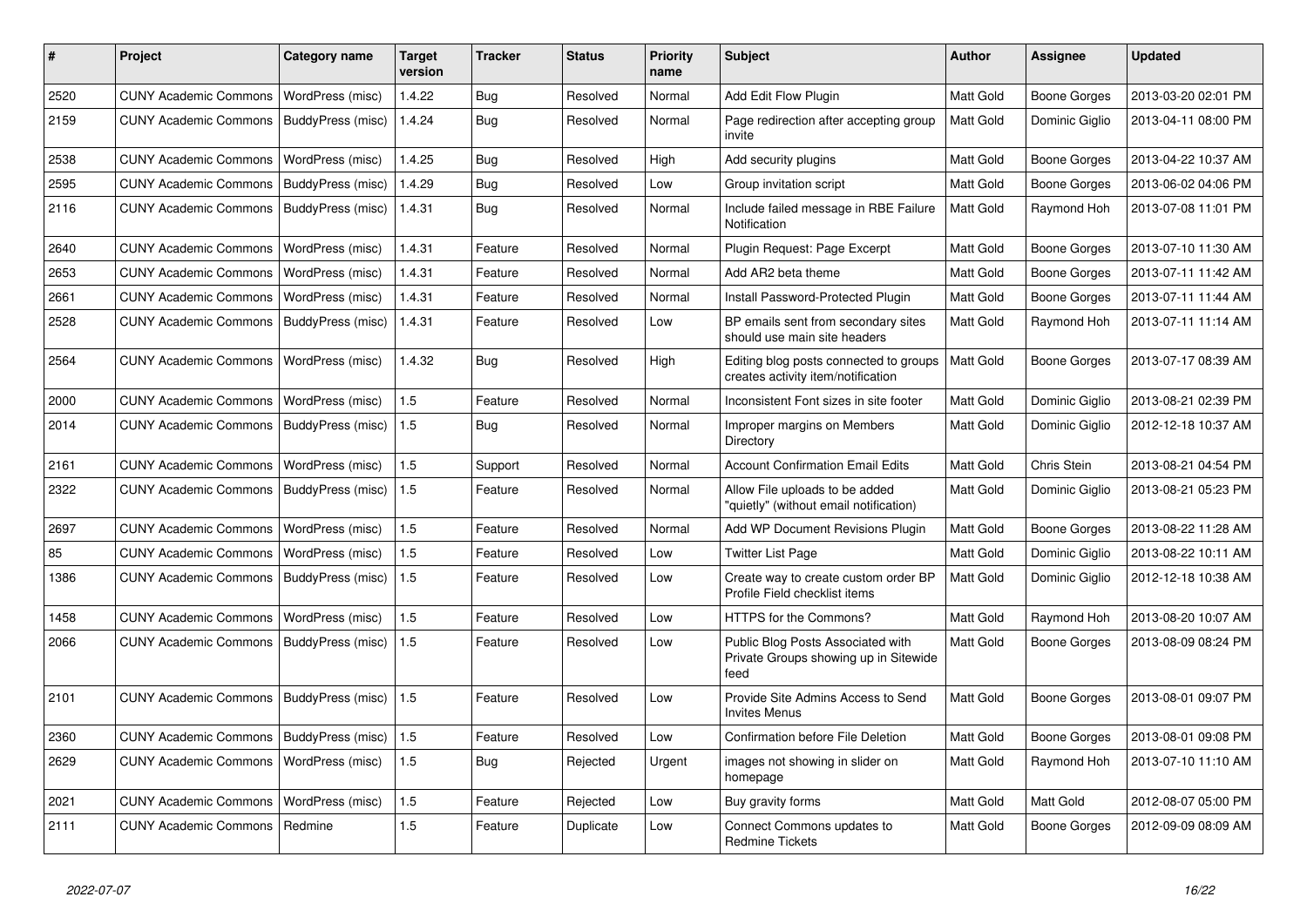| #    | Project                                   | Category name     | <b>Target</b><br>version | Tracker    | <b>Status</b> | <b>Priority</b><br>name | <b>Subject</b>                                                                | <b>Author</b>    | Assignee            | <b>Updated</b>      |
|------|-------------------------------------------|-------------------|--------------------------|------------|---------------|-------------------------|-------------------------------------------------------------------------------|------------------|---------------------|---------------------|
| 2712 | <b>CUNY Academic Commons</b>              | BuddyPress (misc) | 1.5.0.1                  | Bug        | Resolved      | Normal                  | Font Size in BP Profile Menu Should<br>be Larger                              | Matt Gold        | Boone Gorges        | 2013-08-23 04:36 PM |
| 2714 | <b>CUNY Academic Commons</b>              | BuddyPress (misc) | 1.5.0.1                  | Bug        | Resolved      | Normal                  | Font and Font Size Inconsistent in<br><b>Commons Profile</b>                  | Matt Gold        | <b>Boone Gorges</b> | 2013-08-23 04:17 PM |
| 2729 | <b>CUNY Academic Commons</b>              | BuddyPress (misc) | 1.5.0.2                  | <b>Bug</b> | Resolved      | Urgent                  | Update Positions to Include Missing<br>Colleges                               | Matt Gold        | Boone Gorges        | 2013-08-26 09:54 AM |
| 2737 | <b>CUNY Academic Commons</b>              | BuddyPress (misc) | 1.5.0.2                  | Bug        | Resolved      | Urgent                  | CAC Not allowing CUNY Addresses to<br>Register                                | Matt Gold        | Boone Gorges        | 2013-08-26 05:43 PM |
| 2738 | CUNY Academic Commons   BuddyPress (misc) |                   | 1.5.0.2                  | Bug        | Resolved      | High                    | Users Unable to Change Email<br><b>Address in Settings</b>                    | Matt Gold        | Boone Gorges        | 2013-08-28 09:05 PM |
| 2711 | <b>CUNY Academic Commons</b>              | BuddyPress (misc) | 1.5.1                    | Feature    | Resolved      | Normal                  | Add Change Avatar Link/Interface to<br><b>Profile Editing Page</b>            | Matt Gold        | Boone Gorges        | 2013-08-28 12:40 PM |
| 2713 | <b>CUNY Academic Commons</b>              | BuddyPress (misc) | 1.5.1                    | Feature    | Resolved      | Normal                  | Lighten Brief Descriptor Text Color                                           | Matt Gold        | Boone Gorges        | 2013-08-28 12:58 PM |
| 2732 | <b>CUNY Academic Commons</b>              | BuddyPress (misc) | 1.5.1                    | Feature    | Resolved      | Normal                  | Return users to profile public view after<br>editing save                     | <b>Matt Gold</b> | Boone Gorges        | 2013-08-28 12:53 PM |
| 2735 | <b>CUNY Academic Commons</b>              | BuddyPress (misc) | 1.5.1                    | Bug        | Resolved      | Normal                  | Profile Incorrectly Shortens About You<br>Field                               | Matt Gold        | Boone Gorges        | 2013-08-28 11:36 AM |
| 2755 | CUNY Academic Commons   BuddyPress (misc) |                   | 1.5.1                    | Bug        | Resolved      | Normal                  | Alphabetize list of colleges in positions<br>drop-down                        | Matt Gold        | <b>Boone Gorges</b> | 2013-08-29 09:30 AM |
| 2178 | <b>CUNY Academic Commons</b>              | WordPress (misc)  | 1.5.1                    | Feature    | Resolved      | Low                     | Show More Link at bottom of Who's<br>Online Homepage list                     | Matt Gold        | Dominic Giglio      | 2013-09-01 01:57 PM |
| 2775 | <b>CUNY Academic Commons</b>              | BuddyPress (misc) | 1.5.1.1                  | Bug        | Resolved      | High                    | Add Lehman College to List of<br>Colleges in Profiles                         | Matt Gold        | Boone Gorges        | 2013-09-06 04:40 PM |
| 2771 | <b>CUNY Academic Commons</b>              | BuddyPress (misc) | 1.5.2                    | Feature    | Resolved      | Normal                  | Change Brief Descriptor Text Color<br>Again                                   | Matt Gold        | Boone Gorges        | 2013-09-10 06:07 AM |
| 2776 | <b>CUNY Academic Commons</b>              | BuddyPress (misc) | 1.5.2                    | Bug        | Resolved      | Normal                  | Change Name of SPS in College list                                            | Matt Gold        | <b>Boone Gorges</b> | 2013-09-11 08:19 PM |
| 2786 | CUNY Academic Commons   BuddyPress (misc) |                   | 1.5.3                    | Bug        | Resolved      | Normal                  | Move position of close window<br>checkbox on overlay                          | Matt Gold        | Boone Gorges        | 2013-09-19 12:07 PM |
| 2798 | <b>CUNY Academic Commons</b>              | BuddyPress (misc) | 1.5.4                    | Bug        | Resolved      | Normal                  | <b>IE10 Profile Display Errors</b>                                            | Matt Gold        | Raymond Hoh         | 2013-09-25 03:33 PM |
| 2806 | <b>CUNY Academic Commons</b>              | WordPress (misc)  | 1.5.5                    | Feature    | Rejected      | Normal                  | <b>Add Bones Theme</b>                                                        | Matt Gold        | Boone Gorges        | 2013-10-11 11:28 AM |
| 2800 | <b>CUNY Academic Commons</b>              | BuddyPress (misc) | 1.5.6                    | Feature    | Resolved      | Normal                  | Add Vimeo & Github social media<br>account fields to Profiles                 | <b>Matt Gold</b> | Dominic Giglio      | 2013-10-14 04:51 PM |
| 2839 | <b>CUNY Academic Commons</b>              | WordPress (misc)  | 1.5.6                    | Feature    | Resolved      | Normal                  | Add Storify Plugin                                                            | Matt Gold        | Boone Gorges        | 2013-10-26 07:21 PM |
| 2845 | <b>CUNY Academic Commons</b>              | BuddyPress (misc) | 1.5.7                    | Bug        | Resolved      | Normal                  | Anchor errors with bp activity items<br>created from associated blog postings | Matt Gold        | Boone Gorges        | 2013-11-01 08:15 PM |
| 2847 | <b>CUNY Academic Commons</b>              | WordPress (misc)  | 1.5.7                    | Feature    | Resolved      | Normal                  | Add Archive.org WP Plugin                                                     | Matt Gold        | Boone Gorges        | 2013-11-01 02:41 PM |
| 2858 | CUNY Academic Commons   BuddyPress (misc) |                   | 1.5.7                    | Bug        | Resolved      | Normal                  | […] redux                                                                     | Matt Gold        | <b>Boone Gorges</b> | 2013-10-30 10:08 PM |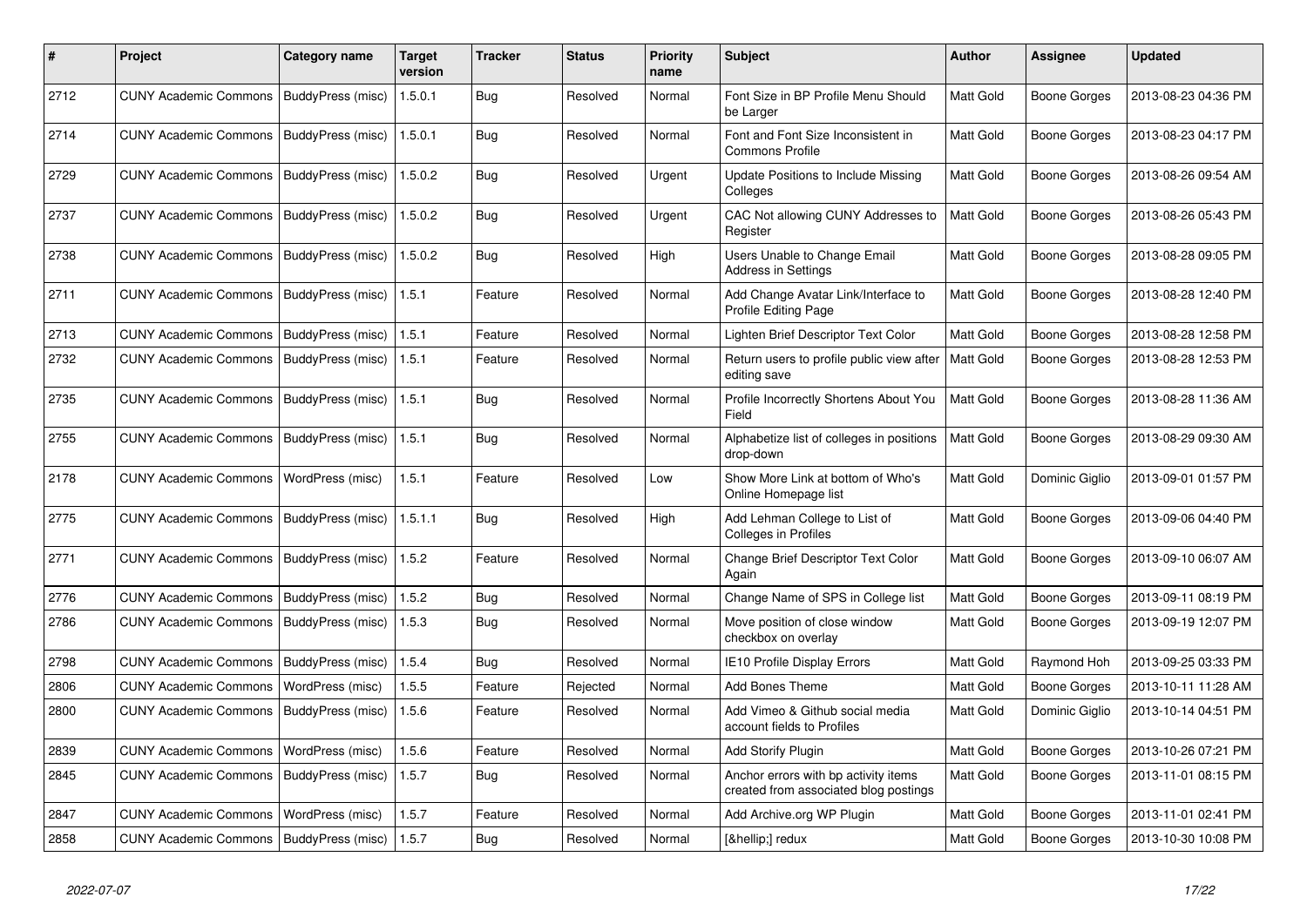| $\vert$ # | Project                                   | Category name           | <b>Target</b><br>version | <b>Tracker</b> | <b>Status</b> | <b>Priority</b><br>name | <b>Subject</b>                                                                        | <b>Author</b>    | <b>Assignee</b>     | <b>Updated</b>      |
|-----------|-------------------------------------------|-------------------------|--------------------------|----------------|---------------|-------------------------|---------------------------------------------------------------------------------------|------------------|---------------------|---------------------|
| 2906      | CUNY Academic Commons   BuddyPress (misc) |                         | 1.5.10                   | Bug            | Resolved      | Normal                  | Unable to delete file attachment from<br>forum post                                   | <b>Matt Gold</b> | Boone Gorges        | 2013-12-01 09:35 PM |
| 2918      | <b>CUNY Academic Commons</b>              | WordPress (misc)        | 1.5.11                   | Bug            | Resolved      | Normal                  | Add Sensitive WP Theme                                                                | Matt Gold        | Boone Gorges        | 2013-12-03 03:17 PM |
| 2944      | CUNY Academic Commons   BuddyPress (misc) |                         | 1.5.13                   | <b>Bug</b>     | Resolved      | Normal                  | Long load time on send invites group<br>pages                                         | Matt Gold        | Boone Gorges        | 2014-01-02 02:50 PM |
| 2960      | <b>CUNY Academic Commons</b>              | WordPress (misc)        | 1.5.16                   | Bug            | Resolved      | Normal                  | Add WP Accessibility Plugin                                                           | <b>Matt Gold</b> | Boone Gorges        | 2014-02-01 02:55 PM |
| 2976      | CUNY Academic Commons   BuddyPress (misc) |                         | 1.5.16                   | Feature        | Resolved      | Normal                  | Allow users to permanently dismiss<br>notification of new profiles on profile<br>page | Matt Gold        | Boone Gorges        | 2014-02-01 02:56 PM |
| 3058      | <b>CUNY Academic Commons</b>              | BuddyPress (misc)       | 1.5.18.1                 | Bug            | Resolved      | Urgent                  | Main navigation bar not working                                                       | <b>Matt Gold</b> | Boone Gorges        | 2014-02-21 09:28 AM |
| 2791      | <b>CUNY Academic Commons</b>              | BuddyPress (misc)       | 1.5.19                   | Bug            | Rejected      | Normal                  | Modify yellow profile bar alert                                                       | <b>Matt Gold</b> | Chris Stein         | 2014-02-21 03:52 PM |
| 3100      | <b>CUNY Academic Commons</b>              | WordPress<br>Themes     | 1.5.20                   | Bug            | Resolved      | Normal                  | <b>Add Customizr Theme</b>                                                            | Matt Gold        | Boone Gorges        | 2014-03-11 10:35 PM |
| 589       | <b>CUNY Academic Commons</b>              | Group Forums            | 1.6                      | Feature        | Resolved      | Normal                  | Preview of Forum Posts                                                                | Matt Gold        | <b>Boone Gorges</b> | 2014-03-27 03:11 PM |
| 1542      | <b>CUNY Academic Commons</b>              | <b>BuddyPress Docs</b>  | 1.6                      | <b>Bug</b>     | Resolved      | Normal                  | Group Docs Locked                                                                     | Matt Gold        | Boone Gorges        | 2014-03-21 03:38 PM |
| 2135      | <b>CUNY Academic Commons</b>              | <b>Group Blogs</b>      | 1.6                      | Feature        | Resolved      | Normal                  | Creating a Blog, Creating a Group                                                     | Matt Gold        | Chris Stein         | 2014-04-01 11:59 AM |
| 2192      | <b>CUNY Academic Commons</b>              | <b>Group Files</b>      | 1.6                      | Feature        | Resolved      | Normal                  | Allow members to replace files                                                        | <b>Matt Gold</b> | Boone Gorges        | 2014-03-21 03:37 PM |
| 2726      | <b>CUNY Academic Commons</b>              | <b>Public Portfolio</b> | 1.6                      | Feature        | Resolved      | Normal                  | Reorder Positions in Profile Field                                                    | <b>Matt Gold</b> | Chris Stein         | 2014-03-31 10:51 PM |
| 2733      | <b>CUNY Academic Commons</b>              | <b>Public Portfolio</b> | 1.6                      | <b>Bug</b>     | Resolved      | Normal                  | Address UX issues in Profile submenu<br>on admin bar                                  | <b>Matt Gold</b> | Chris Stein         | 2014-03-31 10:52 PM |
| 2736      | <b>CUNY Academic Commons</b>              | <b>Public Portfolio</b> | 1.6                      | Feature        | Resolved      | Normal                  | Enable Rich Text for Profile Fields                                                   | Matt Gold        | Boone Gorges        | 2014-02-20 07:52 PM |
| 2795      | <b>CUNY Academic Commons</b>              | BuddyPress (misc)       | 1.6                      | Bug            | Resolved      | Normal                  | <b>Friendship Request Acceptance</b><br>interface                                     | <b>Matt Gold</b> | Chris Stein         | 2014-03-27 03:07 PM |
| 2833      | <b>CUNY Academic Commons</b>              | <b>Group Files</b>      | 1.6                      | Bug            | Resolved      | Normal                  | Allow silent file deletions                                                           | Matt Gold        | Boone Gorges        | 2014-03-21 03:50 PM |
| 3124      | <b>CUNY Academic Commons</b>              | Design                  | 1.6                      | <b>Bug</b>     | Resolved      | Normal                  | Create small version of horizontal logo<br>image to include in HTML Emails            | <b>Matt Gold</b> | Boone Gorges        | 2014-04-01 03:40 PM |
| 1098      | <b>CUNY Academic Commons</b>              | Blogs<br>(BuddyPress)   | 1.6                      | Feature        | Resolved      | Low                     | Create way for people to search<br>through authors on blog listings                   | <b>Matt Gold</b> | Boone Gorges        | 2014-03-31 07:01 PM |
| 3150      | <b>CUNY Academic Commons</b>              | Group Forums            | 1.6.1                    | Bug            | Resolved      | Low                     | "Post New Topic" Button Shows Up for<br>Non-Logged in Users on Group Forum<br>Pages   | <b>Matt Gold</b> | Boone Gorges        | 2014-04-21 04:49 PM |
| 3180      | <b>CUNY Academic Commons</b>              | <b>Group Files</b>      | 1.6.2                    | Bug            | Resolved      | Normal                  | Silent Edit of File Title Produces Email<br>Notification                              | Matt Gold        | Boone Gorges        | 2014-05-01 11:19 PM |
| 3205      | <b>CUNY Academic Commons</b>              | <b>Commons Profile</b>  | 1.6.3                    | <b>Bug</b>     | Resolved      | High                    | Email profile field not showing up                                                    | <b>Matt Gold</b> | Boone Gorges        | 2014-05-12 02:18 PM |
| 3190      | <b>CUNY Academic Commons</b>              | BuddyPress (misc)       | 1.6.3                    | Bug            | Resolved      | Normal                  | Mention link on Member Profile Leads<br>to SiteWide activity stream                   | <b>Matt Gold</b> | Boone Gorges        | 2014-05-12 02:53 PM |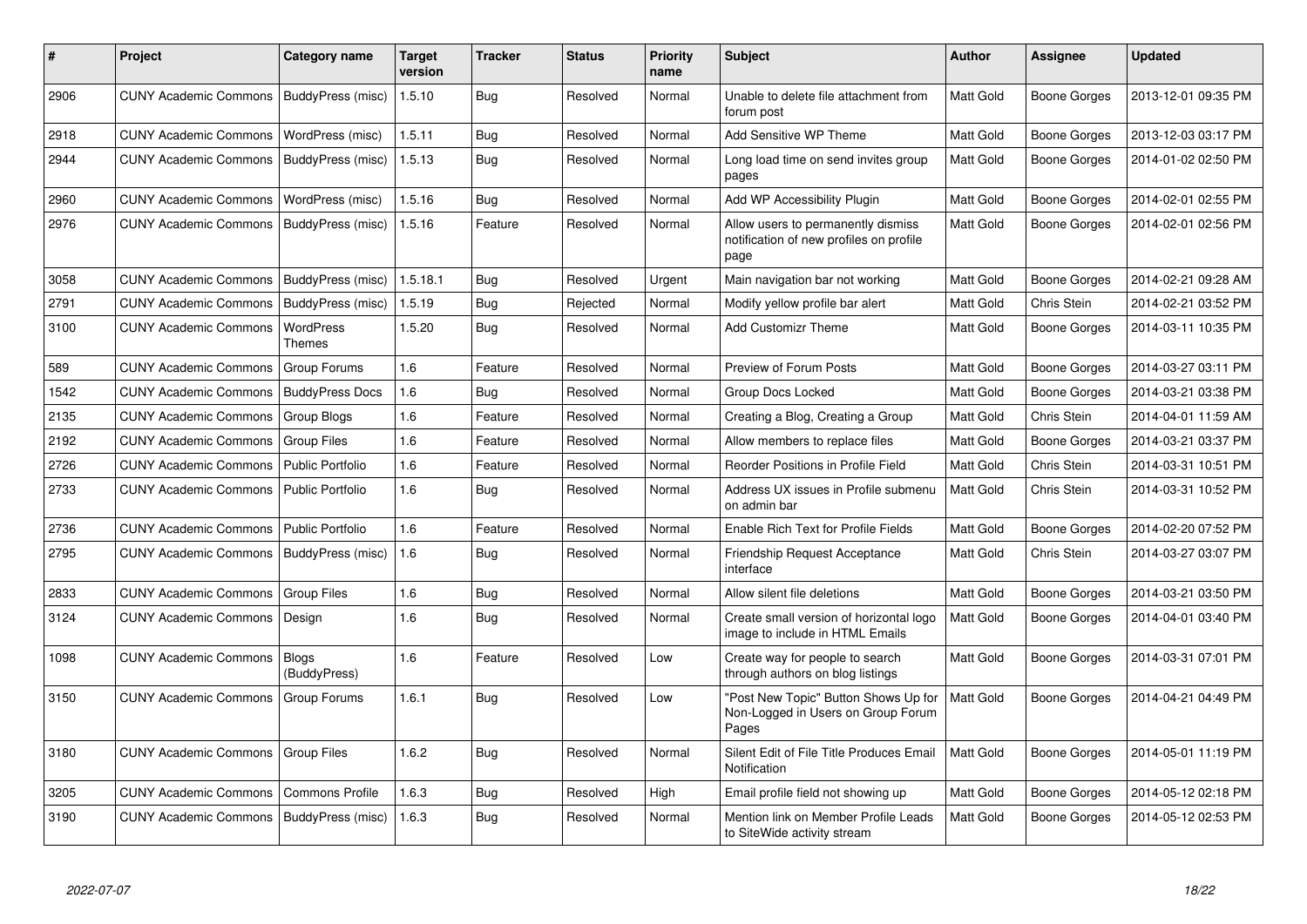| #    | Project                                            | <b>Category name</b>       | <b>Target</b><br>version | <b>Tracker</b> | <b>Status</b>       | <b>Priority</b><br>name | Subject                                                                          | <b>Author</b> | Assignee            | <b>Updated</b>      |
|------|----------------------------------------------------|----------------------------|--------------------------|----------------|---------------------|-------------------------|----------------------------------------------------------------------------------|---------------|---------------------|---------------------|
| 1127 | <b>CUNY Academic Commons</b>                       | WordPress<br>Themes        | 1.6.4                    | <b>Bug</b>     | Resolved            | Normal                  | <b>Update WooThemes</b>                                                          | Matt Gold     | <b>Boone Gorges</b> | 2014-05-21 11:04 PM |
| 2706 | <b>CUNY Academic Commons</b>                       | BuddyPress (misc)          | 1.6.4                    | Bug            | Resolved            | Normal                  | Problem sending group invitations                                                | Matt Gold     | <b>Boone Gorges</b> | 2014-05-18 11:36 AM |
| 3226 | <b>CUNY Academic Commons</b>                       | Groups (misc)              | 1.6.4.1                  | <b>Bug</b>     | Resolved            | Normal                  | Group home: content pushed below<br>sidebar                                      | Matt Gold     | <b>Boone Gorges</b> | 2014-05-23 09:55 AM |
| 3219 | <b>CUNY Academic Commons</b>                       | BuddyPress (misc)          | 1.6.7                    | Bug            | Resolved            | Normal                  | new_groupblog_post emails not being<br>sent as HTML                              | Matt Gold     | Raymond Hoh         | 2014-06-23 08:36 AM |
| 3164 | <b>CUNY Academic Commons</b>                       | Reply By Email             | 1.6.7.1                  | Bug            | Resolved            | High                    | Duplicate RBE messages                                                           | Matt Gold     | Raymond Hoh         | 2014-06-24 12:23 PM |
| 3324 | <b>CUNY Academic Commons</b>                       | <b>Public Portfolio</b>    | 1.6.10                   | Bug            | Resolved            | Normal                  | Incorrect display of send<br>message/mention on portfolio page                   | Matt Gold     | <b>Boone Gorges</b> | 2014-07-22 09:06 PM |
| 3344 | <b>CUNY Academic Commons</b>                       | Layout                     | 1.6.11                   | Bug            | Resolved            | Normal                  | Double display of menu on profile<br>settings                                    | Matt Gold     | <b>Boone Gorges</b> | 2014-08-01 09:58 AM |
| 3345 | <b>CUNY Academic Commons</b>                       | Layout                     | 1.6.11                   | Bug            | Resolved            | Normal                  | Text/Icon Styling Error/Overlap on<br>Profile pages                              | Matt Gold     | <b>Boone Gorges</b> | 2014-08-01 09:05 AM |
| 3343 | <b>CUNY Academic Commons</b>                       | BuddyPress (misc)          | 1.6.11                   | <b>Bug</b>     | Resolved            | Low                     | Minor Email display error                                                        | Matt Gold     | <b>Boone Gorges</b> | 2014-08-01 10:01 AM |
| 3428 | <b>CUNY Academic Commons</b>                       | Twitter page               | 1.6.14                   | <b>Bug</b>     | Resolved            | High                    | Fix typo on Twitter page                                                         | Matt Gold     | Dominic Giglio      | 2014-09-01 08:53 PM |
| 3420 | <b>CUNY Academic Commons</b>                       | <b>Email Notifications</b> | 1.6.14                   | Bug            | Resolved            | Normal                  | Membership approval link in email<br>notifications                               | Matt Gold     | <b>Boone Gorges</b> | 2014-09-01 09:31 PM |
| 3419 | <b>CUNY Academic Commons</b>                       | Group Invitations          | 1.6.14                   | Bug            | Testing<br>Required | Normal                  | Neatening the display of messages on<br>group requests                           | Matt Gold     | <b>Boone Gorges</b> | 2014-09-01 09:29 PM |
| 2239 | <b>CUNY Academic Commons</b>                       | <b>Email Notifications</b> | 1.7                      | Bug            | Resolved            | Normal                  | Login redirects when clicking on<br>private group addresses not working          | Matt Gold     | Raymond Hoh         | 2014-11-01 11:41 AM |
| 2563 | <b>CUNY Academic Commons</b>                       | My Commons                 | 1.7                      | Feature        | Resolved            | Normal                  | <b>Favorite Follow Blogs</b>                                                     | Matt Gold     | Raymond Hoh         | 2014-10-09 10:49 AM |
| 2757 | <b>CUNY Academic Commons</b>                       | <b>Group Files</b>         | 1.7                      | Feature        | Resolved            | Normal                  | Create "Download All" Capabilities for<br>Files in a Folder                      | Matt Gold     | Boone Gorges        | 2014-10-14 03:09 PM |
| 3045 | <b>CUNY Academic Commons</b>                       | Public Portfolio           | 1.7                      | Feature        | Resolved            | Normal                  | Create 'clear formatting' button for<br>profile editor                           | Matt Gold     | <b>Boone Gorges</b> | 2014-10-08 03:53 PM |
| 3177 | <b>CUNY Academic Commons</b>                       | Group Forums               | 1.7                      | Feature        | Resolved            | Normal                  | Upgrade bbPress to 2.x                                                           | Matt Gold     | <b>Boone Gorges</b> | 2014-09-30 01:35 PM |
| 3282 | <b>CUNY Academic Commons</b>                       | Groups (misc)              | 1.7                      | Feature        | Resolved            | Normal                  | Search/sort users within group                                                   | Matt Gold     | <b>Boone Gorges</b> | 2014-06-25 09:16 PM |
| 3411 | <b>CUNY Academic Commons</b>                       | My Commons                 | 1.7                      | Feature        | Resolved            | Normal                  | Placement of Personal Homepage                                                   | Matt Gold     | Raymond Hoh         | 2014-09-22 08:45 PM |
| 3418 | <b>CUNY Academic Commons   Email Notifications</b> |                            | 1.7                      | Feature        | Resolved            | Normal                  | Revisions/Additions to email<br>notifications about group membership<br>requests | Matt Gold     | <b>Boone Gorges</b> | 2014-09-30 01:14 PM |
| 3448 | <b>CUNY Academic Commons</b>                       | Groups (misc)              | 1.7                      | Bug            | Resolved            | Normal                  | Group changes email slug/link issue                                              | Matt Gold     | Raymond Hoh         | 2014-09-15 08:29 PM |
| 3449 | <b>CUNY Academic Commons</b>                       | Groups (misc)              | 1.7                      | Bug            | Resolved            | Normal                  | Make Default Option for "Create<br>Forum" in Group Creation Process<br>"Yes"     | Matt Gold     | <b>Boone Gorges</b> | 2014-09-22 08:39 PM |
| 3451 | CUNY Academic Commons   WordPress (misc)           |                            | 1.7                      | <b>Bug</b>     | Resolved            | Normal                  | Edit delete blog text                                                            | Matt Gold     | Raymond Hoh         | 2014-09-15 08:27 PM |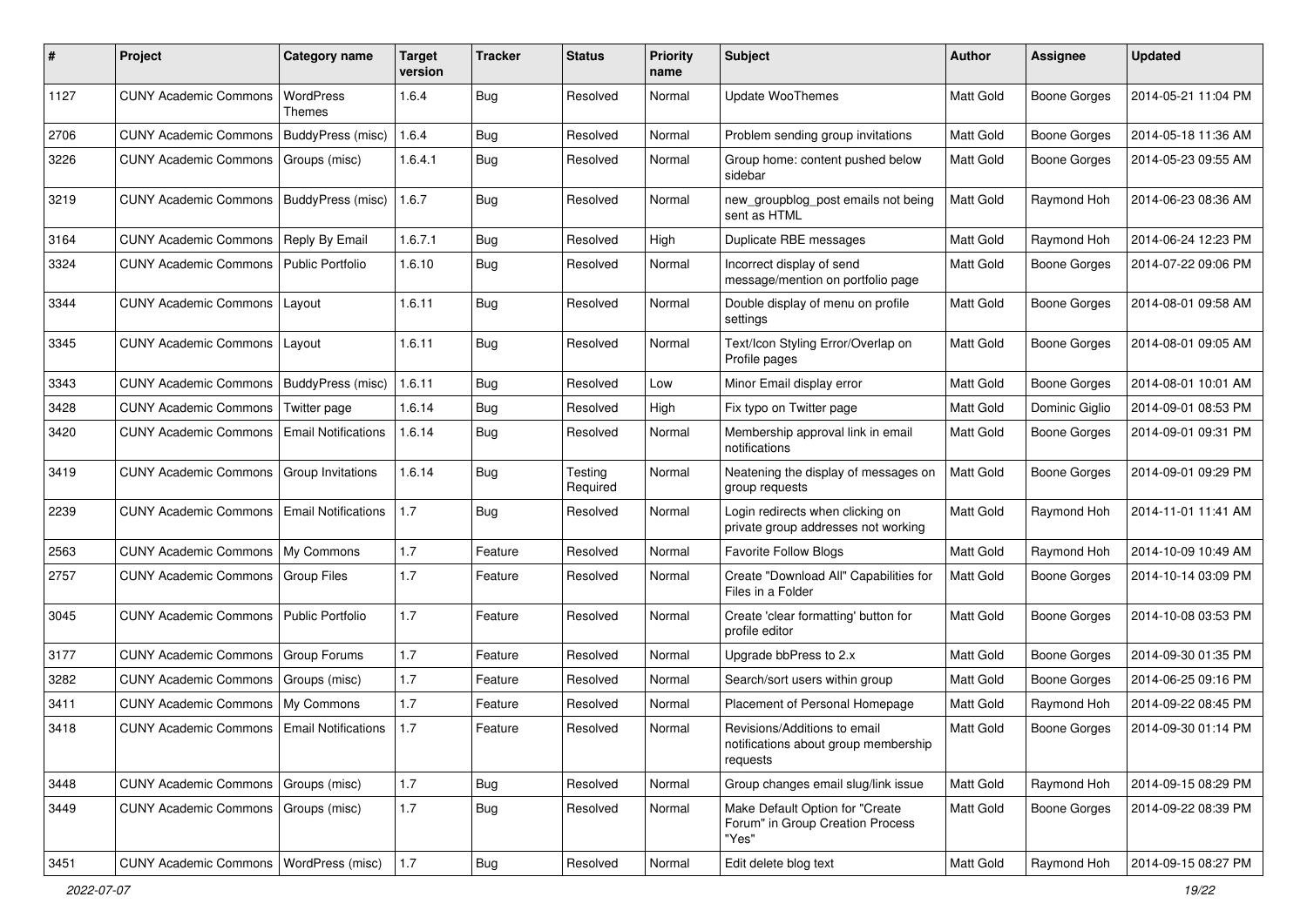| #    | <b>Project</b>                                  | Category name              | <b>Target</b><br>version | Tracker    | <b>Status</b> | <b>Priority</b><br>name | <b>Subject</b>                                                        | <b>Author</b>    | Assignee            | <b>Updated</b>      |
|------|-------------------------------------------------|----------------------------|--------------------------|------------|---------------|-------------------------|-----------------------------------------------------------------------|------------------|---------------------|---------------------|
| 3486 | <b>CUNY Academic Commons</b>                    | My Commons                 | 1.7                      | Feature    | Resolved      | Normal                  | Minor Issues on My-Commons page                                       | Matt Gold        | Raymond Hoh         | 2014-10-03 10:44 AM |
| 3544 | <b>CUNY Academic Commons</b>                    | <b>Group Files</b>         | 1.7                      | <b>Bug</b> | Resolved      | Normal                  | Files list upload button placement after<br>upload                    | Matt Gold        | Boone Gorges        | 2014-10-10 09:09 AM |
| 28   | <b>CUNY Academic Commons</b>                    | <b>Group Forums</b>        | 1.7                      | Feature    | Resolved      | Low                     | Add threaded replies to forum posts                                   | Matt Gold        | Raymond Hoh         | 2014-10-13 09:38 PM |
| 3012 | <b>CUNY Academic Commons</b>                    | <b>Public Portfolio</b>    | 1.7                      | Design/UX  | Resolved      | Low                     | Create automated nudges for people<br>who have not filled in profiles | Matt Gold        | Boone Gorges        | 2014-10-09 02:51 PM |
| 3151 | <b>CUNY Academic Commons</b>                    | Toolbar                    | 1.7                      | Feature    | Resolved      | Low                     | Add submenu items in Help section of<br>WP Admin Bar                  | Matt Gold        | Daniel Jones        | 2014-07-11 08:14 PM |
| 3223 | <b>CUNY Academic Commons</b>                    | Public Portfolio           | 1.7                      | <b>Bug</b> | Resolved      | Low                     | Alter Profile Editing Unsaved Text<br><b>Warning Feature</b>          | Matt Gold        | <b>Boone Gorges</b> | 2014-09-22 09:18 PM |
| 2954 | <b>CUNY Academic Commons</b>                    | <b>Public Portfolio</b>    | 1.7                      | Feature    | Duplicate     | Normal                  | New Profile social media options                                      | Matt Gold        | Dominic Giglio      | 2014-09-16 11:48 AM |
| 3557 | <b>CUNY Academic Commons</b>                    | My Commons                 | 1.7.1                    | Bug        | Resolved      | Urgent                  | Fix typo on My Commons overlay                                        | Matt Gold        | Boone Gorges        | 2014-10-15 11:02 PM |
| 3362 | <b>CUNY Academic Commons   Public Portfolio</b> |                            | 1.7.1                    | Bug        | Resolved      | Normal                  | Default display of profiles with no info<br>added                     | Matt Gold        | Boone Gorges        | 2014-10-21 02:44 PM |
| 3561 | <b>CUNY Academic Commons</b>                    | Group Forums               | 1.7.1                    | Feature    | Resolved      | Normal                  | Add Post New Topics link to top of<br>forums                          | Matt Gold        | Boone Gorges        | 2014-10-21 06:48 PM |
| 3581 | <b>CUNY Academic Commons</b>                    | <b>BuddyPress Docs</b>     | 1.7.1                    | Bug        | Resolved      | Normal                  | <b>BuddyPress Docs Line Break issue</b>                               | Matt Gold        | <b>Boone Gorges</b> | 2014-10-20 02:56 PM |
| 3559 | <b>CUNY Academic Commons</b>                    | Group Forums               | 1.7.2                    | Design/UX  | Resolved      | Normal                  | Forum Styling                                                         | Matt Gold        | Boone Gorges        | 2014-11-02 03:18 PM |
| 3588 | <b>CUNY Academic Commons</b>                    | Groups (misc)              | 1.7.2                    | <b>Bug</b> | Resolved      | Normal                  | Hidden group not appearing in search<br>results                       | <b>Matt Gold</b> | Boone Gorges        | 2014-11-01 02:57 PM |
| 3589 | <b>CUNY Academic Commons</b>                    | Group Invitations          | 1.7.2                    | Bug        | Resolved      | Normal                  | User not appearing in group invitation<br>autocomplete                | Matt Gold        | Boone Gorges        | 2014-11-01 02:58 PM |
| 3599 | <b>CUNY Academic Commons</b>                    | <b>BuddyPress Docs</b>     | 1.7.2                    | Bug        | Resolved      | Normal                  | Silent BP Docs edits                                                  | <b>Matt Gold</b> | Boone Gorges        | 2014-11-01 02:20 PM |
| 3614 | <b>CUNY Academic Commons</b>                    | Home Page                  | 1.7.2                    | Bug        | Resolved      | Normal                  | Homepage member widget filter<br>feature not working                  | Matt Gold        | Boone Gorges        | 2014-11-01 02:24 PM |
| 3601 | <b>CUNY Academic Commons</b>                    | <b>Email Notifications</b> | 1.7.3                    | <b>Bug</b> | Resolved      | High                    | Forum replies do not show up on the<br>group homepage                 | Matt Gold        | Raymond Hoh         | 2014-11-10 01:24 PM |
| 3608 | <b>CUNY Academic Commons</b>                    | <b>Email Notifications</b> | 1.7.3                    | Bug        | Resolved      | High                    | Group email plain-text formatting<br>problem                          | Matt Gold        | Raymond Hoh         | 2014-11-11 12:19 PM |
| 3520 | <b>CUNY Academic Commons</b>                    | Security                   | 1.7.3                    | Feature    | Resolved      | Normal                  | Encourage or Require CAPTCHA on<br>forms?                             | Matt Gold        | Daniel Jones        | 2014-11-06 03:40 PM |
| 3583 | <b>CUNY Academic Commons</b>                    | Reply By Email             | 1.7.3                    | <b>Bug</b> | Resolved      | Normal                  | RBE error message                                                     | Matt Gold        | Raymond Hoh         | 2014-11-10 12:42 PM |
| 3610 | <b>CUNY Academic Commons</b>                    | Home Page                  | 1.7.3                    | Feature    | Resolved      | Normal                  | Add Susana's Video to the Homepage                                    | Matt Gold        | Dominic Giglio      | 2014-11-04 03:42 PM |
| 3611 | <b>CUNY Academic Commons</b>                    | Publicity                  | 1.7.3                    | Feature    | Resolved      | Normal                  | Add Susana's Video to a Standalone<br>page on the Commons             | Matt Gold        | Dominic Giglio      | 2014-11-04 02:07 PM |
| 3676 | CUNY Academic Commons   WordPress (misc)        |                            | 1.7.4                    | Feature    | Resolved      | High                    | Update WP to 4.0.1                                                    | Matt Gold        | Boone Gorges        | 2014-11-21 10:49 AM |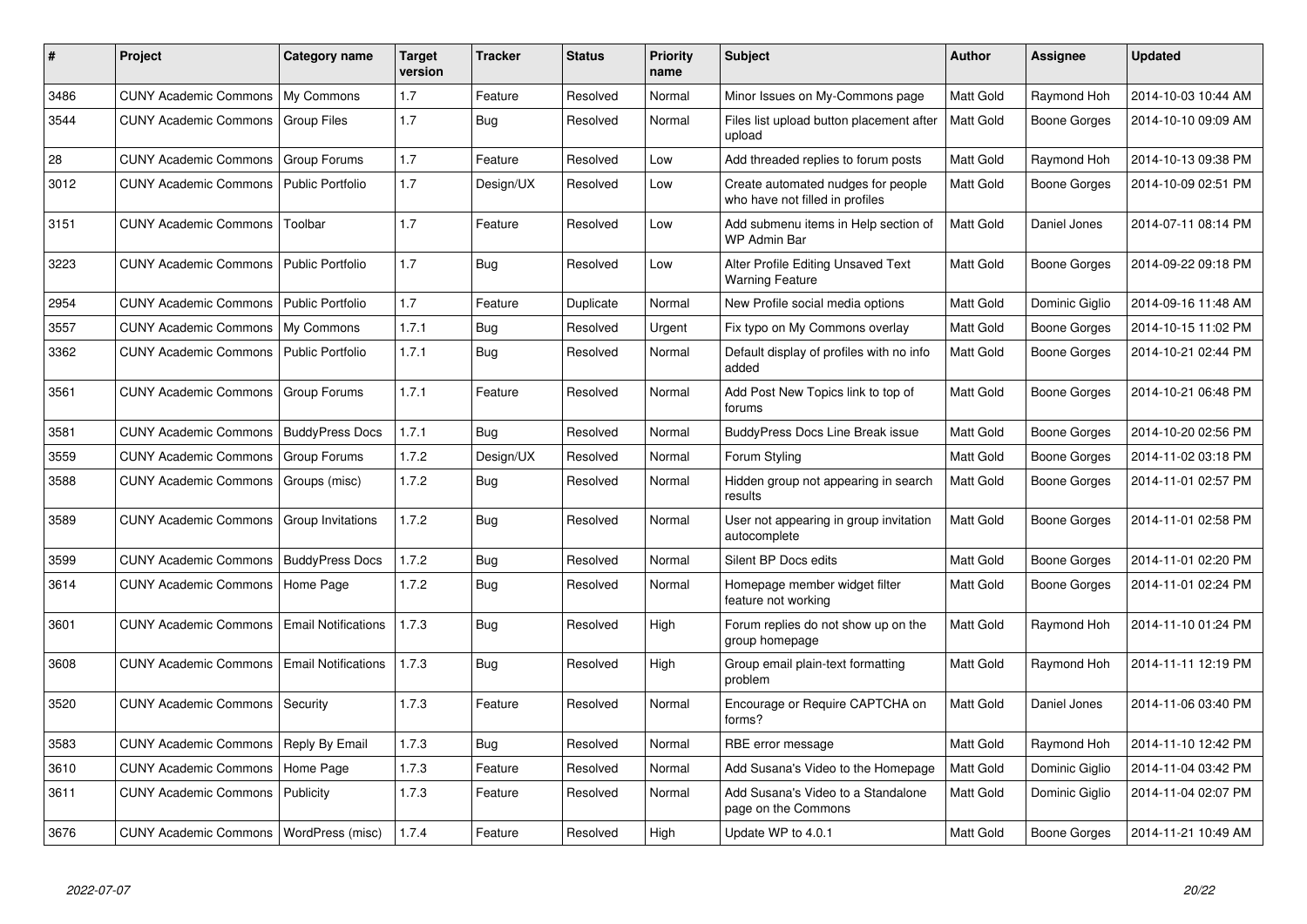| #    | <b>Project</b>                              | Category name              | <b>Target</b><br>version | Tracker    | <b>Status</b> | <b>Priority</b><br>name | <b>Subject</b>                                                           | <b>Author</b>    | Assignee            | <b>Updated</b>      |
|------|---------------------------------------------|----------------------------|--------------------------|------------|---------------|-------------------------|--------------------------------------------------------------------------|------------------|---------------------|---------------------|
| 2924 | CUNY Academic Commons   WordPress (misc)    |                            | 1.7.4                    | Feature    | Resolved      | Normal                  | Make header of Help blog a clickable<br>link to the homepage             | Matt Gold        | Dominic Giglio      | 2014-11-14 04:35 PM |
| 3654 | <b>CUNY Academic Commons   Group Forums</b> |                            | 1.7.4                    | Bug        | Resolved      | Normal                  | can only attached one file to a forum<br>post                            | Matt Gold        | Boone Gorges        | 2014-11-21 10:42 AM |
| 3659 | <b>CUNY Academic Commons</b>                | Home Page                  | 1.7.4                    | Feature    | Resolved      | Normal                  | Remove UserVoice                                                         | Matt Gold        | Boone Gorges        | 2014-11-21 10:53 AM |
| 3672 | <b>CUNY Academic Commons</b>                | WordPress Plugins          | 1.7.4                    | Feature    | Resolved      | Normal                  | Force captcha on existing contact<br>forms                               | Matt Gold        | Boone Gorges        | 2014-11-21 12:20 PM |
| 3688 | <b>CUNY Academic Commons</b>                | <b>BuddyPress Docs</b>     | 1.7.6                    | Bug        | Resolved      | Normal                  | Doc creation didn't create email<br>notification                         | Matt Gold        | <b>Boone Gorges</b> | 2014-12-12 08:57 AM |
| 3714 | CUNY Academic Commons   cuny.is             |                            | 1.7.7                    | Feature    | Resolved      | Normal                  | cuny.is access                                                           | Matt Gold        | Boone Gorges        | 2014-12-22 02:19 PM |
| 3717 | <b>CUNY Academic Commons</b>                | Groups (misc)              | 1.7.7                    | Bug        | Resolved      | Normal                  | Member invitations to Group Members<br>error alert                       | Matt Gold        | Boone Gorges        | 2014-12-22 02:25 PM |
| 3729 | <b>CUNY Academic Commons</b>                | WordPress (misc)           | 1.7.11                   | Feature    | Resolved      | Normal                  | Add 'contact us' line to failed login<br>screen                          | Matt Gold        | Daniel Jones        | 2015-02-02 01:16 AM |
| 3760 | <b>CUNY Academic Commons</b>                | <b>WordPress Plugins</b>   | 1.7.11                   | Feature    | Resolved      | Normal                  | Add WP Accessiblity Plugin                                               | Matt Gold        | Raymond Hoh         | 2015-02-02 02:30 AM |
| 3769 | <b>CUNY Academic Commons</b>                | <b>Public Portfolio</b>    | 1.7.12                   | Bug        | Resolved      | Normal                  | Completion mouseover on editing<br>version of profile is blank           | Matt Gold        | Boone Gorges        | 2015-02-12 09:13 AM |
| 3799 | <b>CUNY Academic Commons</b>                | cuny.is                    | 1.7.12                   | Bug        | Resolved      | Normal                  | cuny is issue                                                            | <b>Matt Gold</b> | Boone Gorges        | 2015-02-10 09:07 PM |
| 3802 | <b>CUNY Academic Commons</b>                | Home Page                  | 1.7.14                   | <b>Bug</b> | Resolved      | Normal                  | Long user name causes problems with<br>Who's Online homepage display     | Matt Gold        | Daniel Jones        | 2015-02-23 03:39 PM |
| 3859 | <b>CUNY Academic Commons</b>                | Group Forums               | 1.7.14                   | Bug        | Resolved      | Normal                  | Group Forum Button Layout                                                | Matt Gold        | <b>Boone Gorges</b> | 2015-03-05 10:57 AM |
| 3864 | <b>CUNY Academic Commons</b>                | <b>DiRT</b> Integration    | 1.7.15                   | Bug        | Resolved      | Normal                  | DIRT Tools Group sidebar label display                                   | Matt Gold        | Boone Gorges        | 2015-03-11 09:30 PM |
| 3865 | <b>CUNY Academic Commons</b>                | Design                     | 1.7.15                   | Bug        | Resolved      | Normal                  | DiRT Tools listing in Group > Manage                                     | Matt Gold        | <b>Boone Gorges</b> | 2015-03-12 10:35 AM |
| 3866 | <b>CUNY Academic Commons</b>                | <b>Email Notifications</b> | 1.7.15                   | Bug        | Resolved      | Normal                  | Email notification does not indicate<br>presence of an attachment        | Matt Gold        | Boone Gorges        | 2015-03-12 10:35 AM |
| 3914 | <b>CUNY Academic Commons</b>                | <b>WordPress Plugins</b>   | 1.7.15.1                 | Feature    | Resolved      | High                    | Upgrade Yoast's SEO plugin                                               | Matt Gold        | Boone Gorges        | 2015-03-13 05:30 PM |
| 3910 | <b>CUNY Academic Commons</b>                | Home Page                  | 1.7.15.2                 | <b>Bug</b> | Resolved      | High                    | Home Page Display Errors                                                 | Matt Gold        | Boone Gorges        | 2015-03-17 10:21 AM |
| 3853 | <b>CUNY Academic Commons</b>                | BuddyPress (misc)          | 1.7.16                   | Bug        | Resolved      | High                    | Post erroneously ascribed to wrong<br>author in activity feed            | Matt Gold        | Raymond Hoh         | 2015-03-21 01:13 PM |
| 3917 | <b>CUNY Academic Commons</b>                | Home Page                  | 1.7.16                   | <b>Bug</b> | Resolved      | Normal                  | New homepage display errors                                              | Matt Gold        | Raymond Hoh         | 2015-03-18 11:15 AM |
| 3809 | CUNY Academic Commons   BuddyPress (misc)   |                            | 1.7.17                   | <b>Bug</b> | Resolved      | Normal                  | BuddyPress member filters not working   Matt Gold<br>correctly           |                  | Matt Gold           | 2015-03-22 01:03 AM |
| 3954 | <b>CUNY Academic Commons</b>                | Email Notifications        | 1.7.18                   | Bug        | Resolved      | Normal                  | Issues with Email notifications for<br>Groups w/RSS Feeds attached       | Matt Gold        | Raymond Hoh         | 2015-04-08 05:04 PM |
| 3969 | <b>CUNY Academic Commons</b>                | <b>WordPress Plugins</b>   | 1.7.18                   | <b>Bug</b> | Resolved      | Normal                  | External Group Blogs plugin causing<br>duplicate items of the same post: | Matt Gold        | Raymond Hoh         | 2015-04-10 07:51 PM |